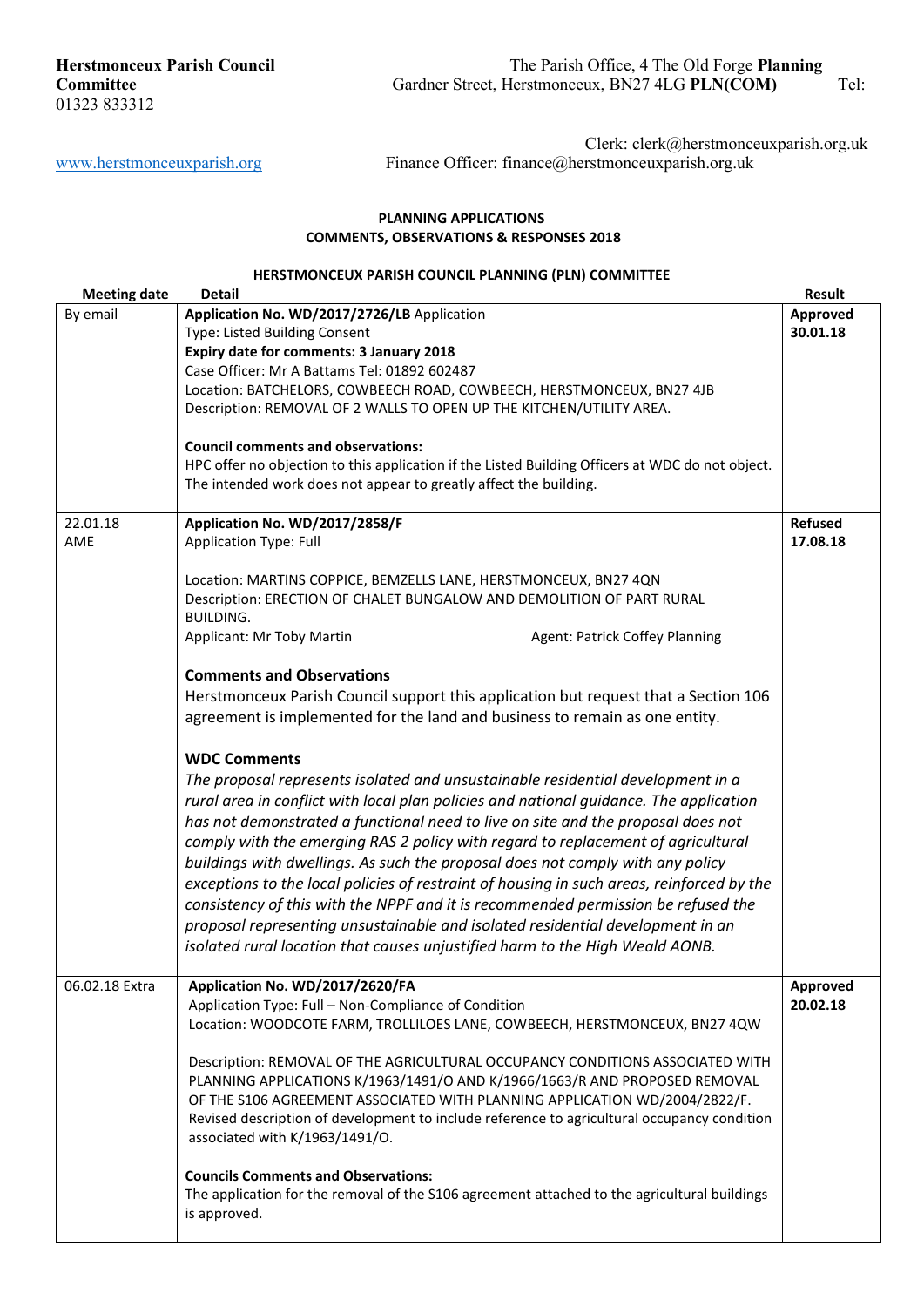|              | The application for the removal of the agricultural occupancy is objected to, due to a need to<br>support the rural farming community housing needs. |                          |
|--------------|------------------------------------------------------------------------------------------------------------------------------------------------------|--------------------------|
|              | RESPONSE TO PARISH COUNCIL: In summary based on the detailed history of this                                                                         |                          |
|              | particular site it is clear there is no likelihood this dwelling could meet the needs of                                                             |                          |
|              | an agricultural worker within the locality and as such removal of the agricultural tie                                                               |                          |
|              | on the dwelling is reasonable under Policy DC2.                                                                                                      |                          |
| 18.02.13 PLN | Application No. WD/2017/2886/F Application Type: Full                                                                                                | <b>Refused</b>           |
|              | Case Officer: Mr A Battams Tel: 01892 602487                                                                                                         | 12.03.18                 |
|              | Location: LAND ADJACENT TO 2 CHESTNUT COTTAGES, STUNTS GREEN,                                                                                        |                          |
|              | WEST END, HERSTMONCEUX, BN27 4PL                                                                                                                     |                          |
|              | Description: PROPOSED NEW ENTRANCE AND NEW GATE                                                                                                      |                          |
|              | <b>Councils Comments and Observations:</b>                                                                                                           |                          |
|              | Herstmonceux Parish Council object to this application on the basis of the adverse                                                                   |                          |
|              | effect the development would have on the already, serious drainage and flooding                                                                      |                          |
|              | issues that are experienced by the neighbouring properties. Sufficient access to the                                                                 |                          |
|              | site is already in existence.                                                                                                                        |                          |
|              | Application No. WD/2017/0257/FR                                                                                                                      | <b>Refused</b>           |
|              | Application Type: Full - Retrospective                                                                                                               | 28.03.18                 |
|              | Location: 3 ELM COTTAGES, WINDMILL HILL ROAD, WINDMILL HILL,                                                                                         |                          |
|              | HERSTMONCEUX, BN27 4RT                                                                                                                               |                          |
|              | Description: ERECTION OF 2 FENCE PANELS AND WOODEN GATES TO THE                                                                                      |                          |
|              | FRONT OF THE PROPERTY NEXT TO THE PATH. (RETROSPECTIVE)                                                                                              |                          |
|              | <b>Comments and observations:</b>                                                                                                                    |                          |
|              | Whilst Council are disappointed that the applicant did not apply for planning permission                                                             |                          |
|              | prior to these works taking place, Council offer no objections to this application on the                                                            |                          |
|              | proviso that Listed Building Officers at WDC agree with the changes.                                                                                 |                          |
|              | RESPONSE TO PARISH COUNCIL: The parish Council's comments are noted, and                                                                             |                          |
|              | following consultation, the Council's Conservation and Design Officer was unable to                                                                  |                          |
|              | supportive<br>the application, for the reasons summarised within this report, and available in full on the                                           |                          |
|              | Council's website. The application is recommended for refusal, which is in-line with the                                                             |                          |
|              | Parish's response which offered its support for the application only on the proviso that the                                                         |                          |
|              | Council's Conservation Officers agreed with the changes, which they do not.                                                                          |                          |
|              | Application No. WD/2017/2850/F Application Type: Full                                                                                                | <b>Application</b>       |
|              | Expiry date for comments: 15 February 2018                                                                                                           | resubmitted              |
|              | Case Officer: Laura Field Tel: 01892 602515                                                                                                          | for 2 houses             |
|              |                                                                                                                                                      | exp date for<br>comments |
|              | Location: LAND AT OAK HOUSE, BAGHAM LANE, HERSTMONCEUX, BN27 4NA                                                                                     | 27.11.18                 |
|              | Description: ERECTION OF NO.4 DWELLINGS, ACCESS, LANDSCAPING AND                                                                                     |                          |
|              | OTHER ASSOCIATED INFRASTRUCTURE.<br>Applicant: Telstar Ltd                                                                                           |                          |
|              | Agent: Parker Dann                                                                                                                                   |                          |
|              |                                                                                                                                                      |                          |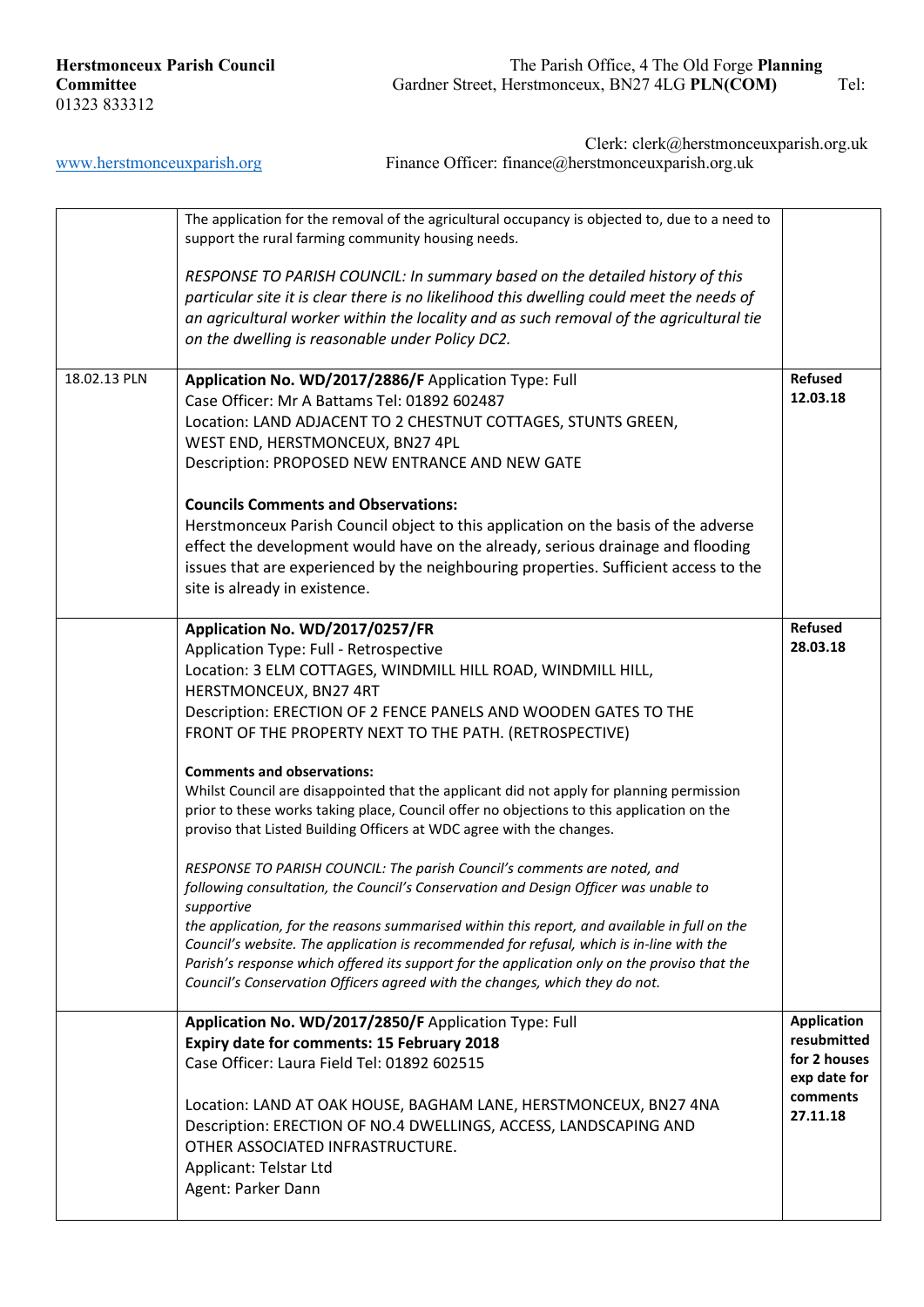# **Herstmonceux Parish Council** The Parish Office, 4 The Old Forge **Planning**<br> **Committee** Gardner Street, Herstmonceux, BN27 4LG **PLN(COM)** Gardner Street, Herstmonceux, BN27 4LG **PLN(COM)** Tel:

| Initial thoughts - it was confirmed that a site visit had been carried out by four of the<br>councillors. The Clerk had also been present. The many parishioner concerns arising<br>from the proposed development were acknowledged. ESCC, identified as a<br>landowner, have not yet commented on the proposed use of their land.<br><b>Comments and observations:</b><br>HPC strongly objects to this application.<br>The development falls within the High Weald Area of Outstanding Natural<br>Beauty where sporadic development is resisted. A precedence for expanding<br>into the AONB must NOT be set.<br>This application would be intrusive backland development.<br>$\bullet$<br>The site lies outside of any designated development boundary (whether<br>$\bullet$<br>under the existing Core Strategy or the emerging Wealden Local Plan) and is<br>in an area where the restrictive countryside policies of WDC resist the<br>provision of new housing without special justification.<br>The proposals are in conflict to the Herstmonceux Neighbourhood Plan,<br>$\bullet$<br>whose policies resist development outside of the boundary, (the HPNP now<br>being in receipt of approval from the examiner and awaiting referendum).<br>The proposed development does not add to the sustainable housing stock<br>$\bullet$<br>due to the size and facilities of the proposed dwellings. It is not a sustainable<br>development and offers no increase of the support for local services.<br>Four new large houses would greatly increase the amount of vehicular<br>$\bullet$<br>traffic, as indicated by the parking provisions within the application. The<br>access via the very narrow single track Bagham Lane is already dangerous,<br>increased use will exacerbate the problem. Use of the alternative access will<br>increase pollution and traffic safety issues by using the residential areas of<br>West End, James Avenue and Fairfield.<br>As such the application and proposed development conflicts with or does not meet<br>the criteria of the Saved Policies General Development GD2<br>Environment EN1 EN6 and Spatial Objectives SPO1, SPO7, SPO8 and<br>Policies WCS12 and WCS14 of the Wealden District Council Joint Core<br>Strategy Local Plan 2013 and paragraphs 7,14,17(11), 30,32,34 and 55 of the NPPF.<br>HPC is greatly concerned that if development were permitted it would<br>negative the WDC policy on Nitrous Oxide pollution on the Ashdown Forest South<br>Downs and Pevensey Levels. This could give applicants on other sites a valid reason<br>to defeat the WDC policy. |                                                                     |  |
|------------------------------------------------------------------------------------------------------------------------------------------------------------------------------------------------------------------------------------------------------------------------------------------------------------------------------------------------------------------------------------------------------------------------------------------------------------------------------------------------------------------------------------------------------------------------------------------------------------------------------------------------------------------------------------------------------------------------------------------------------------------------------------------------------------------------------------------------------------------------------------------------------------------------------------------------------------------------------------------------------------------------------------------------------------------------------------------------------------------------------------------------------------------------------------------------------------------------------------------------------------------------------------------------------------------------------------------------------------------------------------------------------------------------------------------------------------------------------------------------------------------------------------------------------------------------------------------------------------------------------------------------------------------------------------------------------------------------------------------------------------------------------------------------------------------------------------------------------------------------------------------------------------------------------------------------------------------------------------------------------------------------------------------------------------------------------------------------------------------------------------------------------------------------------------------------------------------------------------------------------------------------------------------------------------------------------------------------------------------------------------------------------------------------------------------------------------------------------------------------------------------------------------------------------------------------------------------------------------------------------------|---------------------------------------------------------------------|--|
|                                                                                                                                                                                                                                                                                                                                                                                                                                                                                                                                                                                                                                                                                                                                                                                                                                                                                                                                                                                                                                                                                                                                                                                                                                                                                                                                                                                                                                                                                                                                                                                                                                                                                                                                                                                                                                                                                                                                                                                                                                                                                                                                                                                                                                                                                                                                                                                                                                                                                                                                                                                                                                    |                                                                     |  |
|                                                                                                                                                                                                                                                                                                                                                                                                                                                                                                                                                                                                                                                                                                                                                                                                                                                                                                                                                                                                                                                                                                                                                                                                                                                                                                                                                                                                                                                                                                                                                                                                                                                                                                                                                                                                                                                                                                                                                                                                                                                                                                                                                                                                                                                                                                                                                                                                                                                                                                                                                                                                                                    |                                                                     |  |
|                                                                                                                                                                                                                                                                                                                                                                                                                                                                                                                                                                                                                                                                                                                                                                                                                                                                                                                                                                                                                                                                                                                                                                                                                                                                                                                                                                                                                                                                                                                                                                                                                                                                                                                                                                                                                                                                                                                                                                                                                                                                                                                                                                                                                                                                                                                                                                                                                                                                                                                                                                                                                                    |                                                                     |  |
|                                                                                                                                                                                                                                                                                                                                                                                                                                                                                                                                                                                                                                                                                                                                                                                                                                                                                                                                                                                                                                                                                                                                                                                                                                                                                                                                                                                                                                                                                                                                                                                                                                                                                                                                                                                                                                                                                                                                                                                                                                                                                                                                                                                                                                                                                                                                                                                                                                                                                                                                                                                                                                    |                                                                     |  |
|                                                                                                                                                                                                                                                                                                                                                                                                                                                                                                                                                                                                                                                                                                                                                                                                                                                                                                                                                                                                                                                                                                                                                                                                                                                                                                                                                                                                                                                                                                                                                                                                                                                                                                                                                                                                                                                                                                                                                                                                                                                                                                                                                                                                                                                                                                                                                                                                                                                                                                                                                                                                                                    |                                                                     |  |
|                                                                                                                                                                                                                                                                                                                                                                                                                                                                                                                                                                                                                                                                                                                                                                                                                                                                                                                                                                                                                                                                                                                                                                                                                                                                                                                                                                                                                                                                                                                                                                                                                                                                                                                                                                                                                                                                                                                                                                                                                                                                                                                                                                                                                                                                                                                                                                                                                                                                                                                                                                                                                                    |                                                                     |  |
|                                                                                                                                                                                                                                                                                                                                                                                                                                                                                                                                                                                                                                                                                                                                                                                                                                                                                                                                                                                                                                                                                                                                                                                                                                                                                                                                                                                                                                                                                                                                                                                                                                                                                                                                                                                                                                                                                                                                                                                                                                                                                                                                                                                                                                                                                                                                                                                                                                                                                                                                                                                                                                    |                                                                     |  |
|                                                                                                                                                                                                                                                                                                                                                                                                                                                                                                                                                                                                                                                                                                                                                                                                                                                                                                                                                                                                                                                                                                                                                                                                                                                                                                                                                                                                                                                                                                                                                                                                                                                                                                                                                                                                                                                                                                                                                                                                                                                                                                                                                                                                                                                                                                                                                                                                                                                                                                                                                                                                                                    |                                                                     |  |
|                                                                                                                                                                                                                                                                                                                                                                                                                                                                                                                                                                                                                                                                                                                                                                                                                                                                                                                                                                                                                                                                                                                                                                                                                                                                                                                                                                                                                                                                                                                                                                                                                                                                                                                                                                                                                                                                                                                                                                                                                                                                                                                                                                                                                                                                                                                                                                                                                                                                                                                                                                                                                                    | There is no overriding reason for this application to be supported. |  |
| Application No. WD/2017/2953/F (land abuts Herstmonceux Parish Border hence<br>Withdrawn                                                                                                                                                                                                                                                                                                                                                                                                                                                                                                                                                                                                                                                                                                                                                                                                                                                                                                                                                                                                                                                                                                                                                                                                                                                                                                                                                                                                                                                                                                                                                                                                                                                                                                                                                                                                                                                                                                                                                                                                                                                                                                                                                                                                                                                                                                                                                                                                                                                                                                                                           |                                                                     |  |
| 09.01.19<br><b>HPC</b> consultation)                                                                                                                                                                                                                                                                                                                                                                                                                                                                                                                                                                                                                                                                                                                                                                                                                                                                                                                                                                                                                                                                                                                                                                                                                                                                                                                                                                                                                                                                                                                                                                                                                                                                                                                                                                                                                                                                                                                                                                                                                                                                                                                                                                                                                                                                                                                                                                                                                                                                                                                                                                                               |                                                                     |  |
| <b>Application Type: Full</b>                                                                                                                                                                                                                                                                                                                                                                                                                                                                                                                                                                                                                                                                                                                                                                                                                                                                                                                                                                                                                                                                                                                                                                                                                                                                                                                                                                                                                                                                                                                                                                                                                                                                                                                                                                                                                                                                                                                                                                                                                                                                                                                                                                                                                                                                                                                                                                                                                                                                                                                                                                                                      |                                                                     |  |
| Case Officer: Ralph Forder Tel: 01892 602496                                                                                                                                                                                                                                                                                                                                                                                                                                                                                                                                                                                                                                                                                                                                                                                                                                                                                                                                                                                                                                                                                                                                                                                                                                                                                                                                                                                                                                                                                                                                                                                                                                                                                                                                                                                                                                                                                                                                                                                                                                                                                                                                                                                                                                                                                                                                                                                                                                                                                                                                                                                       |                                                                     |  |
| Location: WHIPPLETREE FARM, CARTERS CORNER, HAILSHAM, BN27 4HZ                                                                                                                                                                                                                                                                                                                                                                                                                                                                                                                                                                                                                                                                                                                                                                                                                                                                                                                                                                                                                                                                                                                                                                                                                                                                                                                                                                                                                                                                                                                                                                                                                                                                                                                                                                                                                                                                                                                                                                                                                                                                                                                                                                                                                                                                                                                                                                                                                                                                                                                                                                     |                                                                     |  |
| Description: PROPOSED DEMOLITION OF THREE REDUNDANT BARNS AND<br>ERECTION OF THREE RESIDENTIAL DWELLINGS                                                                                                                                                                                                                                                                                                                                                                                                                                                                                                                                                                                                                                                                                                                                                                                                                                                                                                                                                                                                                                                                                                                                                                                                                                                                                                                                                                                                                                                                                                                                                                                                                                                                                                                                                                                                                                                                                                                                                                                                                                                                                                                                                                                                                                                                                                                                                                                                                                                                                                                           |                                                                     |  |
| <b>Comments and observations:</b>                                                                                                                                                                                                                                                                                                                                                                                                                                                                                                                                                                                                                                                                                                                                                                                                                                                                                                                                                                                                                                                                                                                                                                                                                                                                                                                                                                                                                                                                                                                                                                                                                                                                                                                                                                                                                                                                                                                                                                                                                                                                                                                                                                                                                                                                                                                                                                                                                                                                                                                                                                                                  |                                                                     |  |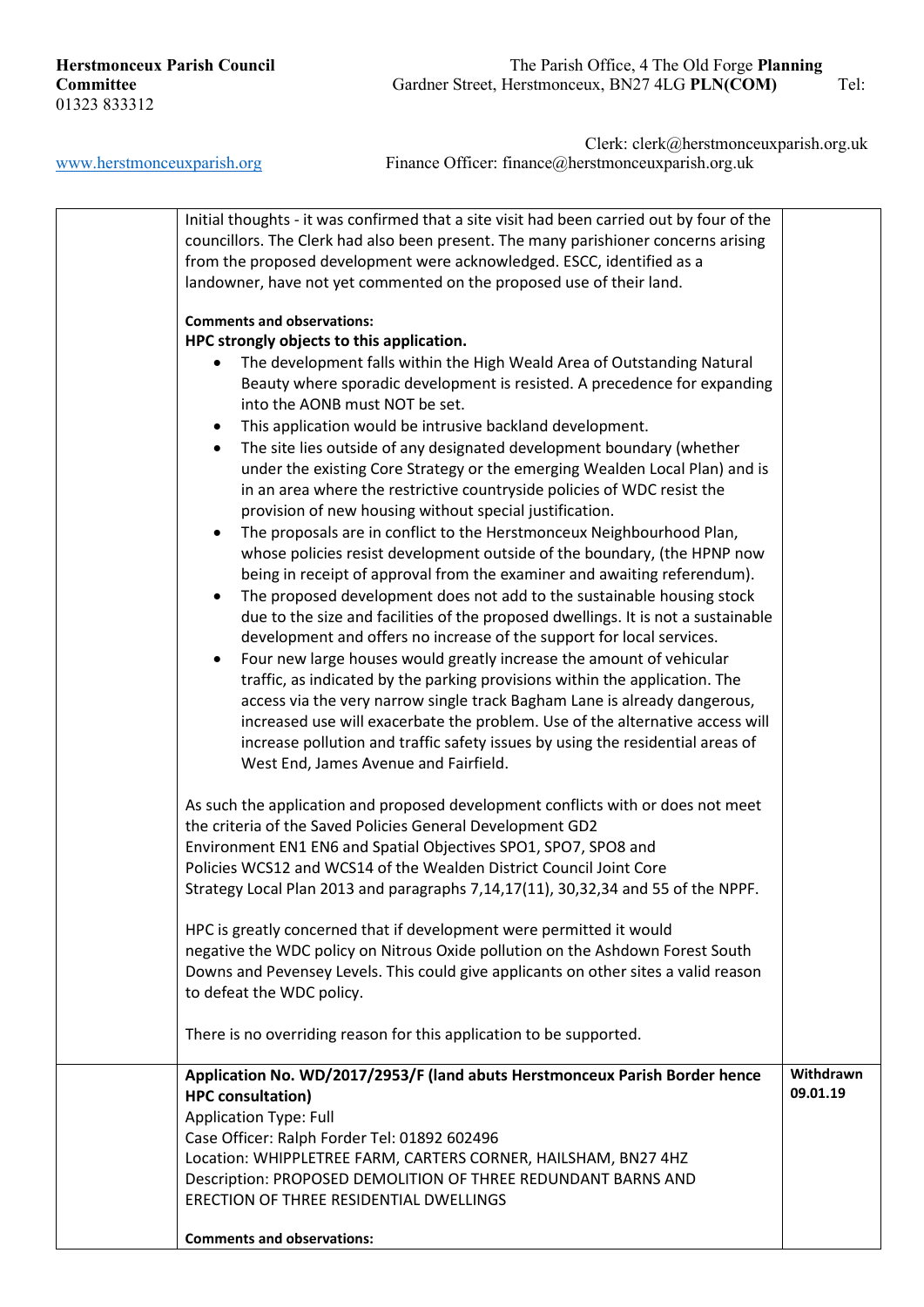|                | HPC noted they had not been consulted on the prior applications for this site but<br>acknowledge their consultee role due to the proposed development land abutting<br>the Herstmonceux Parish Council border.                                                                                                                                                                                                                                                         |                      |
|----------------|------------------------------------------------------------------------------------------------------------------------------------------------------------------------------------------------------------------------------------------------------------------------------------------------------------------------------------------------------------------------------------------------------------------------------------------------------------------------|----------------------|
|                | Herstmonceux Parish Council highlight the misleading points of the Highway Report<br>on Apple Tree Farm, para 7.1; 7.2; 7.3 as local knowledge suggests that the roads are<br>too dangerous to walk therefore this would result in further vehicle movement. This<br>would be in addition to the presented calculations for traffic generation, which<br>negative the WDC policy on Nitrous Oxide pollution on the Ashdown Forest, South<br>Downs and Pevensey Levels. |                      |
|                | However, Herstmonceux Parish Council offer no objections to this application, so<br>long as development complies with all current regulations and are in adherence of<br>local policies.                                                                                                                                                                                                                                                                               |                      |
| 18.02.19_FCL   | Application No. WD/2018/0106/F                                                                                                                                                                                                                                                                                                                                                                                                                                         | Approved<br>06.04.18 |
|                | <b>Application Type: Full</b><br><b>Expiry date for comments: 5 March 2018</b>                                                                                                                                                                                                                                                                                                                                                                                         |                      |
|                | Case Officer: Laura Field Tel: 01892 602515                                                                                                                                                                                                                                                                                                                                                                                                                            |                      |
|                | Location: LAND AT UNDER ROAD, MAGHAM DOWN, HERSTMONCEUX, BN27 1QA                                                                                                                                                                                                                                                                                                                                                                                                      |                      |
|                | Description: CONSTRUCT A REPLACEMENT BARN AT EXISTING EQUINE PROPERTY.<br><b>Comments and Observations:</b>                                                                                                                                                                                                                                                                                                                                                            |                      |
|                | Herstmonceux Parish Council consider this application to be an                                                                                                                                                                                                                                                                                                                                                                                                         |                      |
|                | improvement to the site. The Council, therefore, support this application, subject to                                                                                                                                                                                                                                                                                                                                                                                  |                      |
|                | the replacement barn continuing to be for private use only and remaining non-                                                                                                                                                                                                                                                                                                                                                                                          |                      |
|                | residential.                                                                                                                                                                                                                                                                                                                                                                                                                                                           |                      |
|                | Application No. WD/2018/0175/F & WD/2018/0176/LB                                                                                                                                                                                                                                                                                                                                                                                                                       | Refused              |
|                | <b>Application Type: Full</b>                                                                                                                                                                                                                                                                                                                                                                                                                                          | 19.03.18             |
|                | Expiry date for comments: 5 March 2018                                                                                                                                                                                                                                                                                                                                                                                                                                 | <b>Appeal</b>        |
|                | Case Officer: Laura Field Tel: 01892 602515<br>Location: THE CART BARN, OLD ROAD, MAGHAM DOWN, HERSTMONCEUX, BN27                                                                                                                                                                                                                                                                                                                                                      | Submitted.           |
|                | 1PU                                                                                                                                                                                                                                                                                                                                                                                                                                                                    |                      |
|                | Description: PROPOSED EXTENSION.                                                                                                                                                                                                                                                                                                                                                                                                                                       | <b>Appeal</b>        |
|                | <b>Comments and Observations:</b>                                                                                                                                                                                                                                                                                                                                                                                                                                      | <b>Allowed</b>       |
|                | Herstmonceux Parish Council offer no objections to this planning application,                                                                                                                                                                                                                                                                                                                                                                                          | 28.01.19             |
|                | subject to Listed Building requirement approval.                                                                                                                                                                                                                                                                                                                                                                                                                       |                      |
| 26.02.18_ExOrd | <b>WD/805/CM</b>                                                                                                                                                                                                                                                                                                                                                                                                                                                       | Approved             |
| FCL            | TOWN AND COUNTRY PLANNING (DEVELOPMENT MANAGEMENT                                                                                                                                                                                                                                                                                                                                                                                                                      |                      |
|                | PROCEDURE) (ENGLAND) ORDER 2015 - Change of use of land to extend the<br>area of operational land at Windmill Hill Wastewater Treatment Works and                                                                                                                                                                                                                                                                                                                      |                      |
|                | installation of a Motor Control Centre Kiosk. Windmill Hill Water Treatment Works,                                                                                                                                                                                                                                                                                                                                                                                     |                      |
|                | Victoria Road, Windmill Hill, HERSTMONCEUX, BN27 4TQ                                                                                                                                                                                                                                                                                                                                                                                                                   |                      |
|                | <b>Comments and observations:</b>                                                                                                                                                                                                                                                                                                                                                                                                                                      |                      |
|                | It is noted that a traffic management plan for the building process has been drawn up. HPC                                                                                                                                                                                                                                                                                                                                                                             |                      |
|                | raised concerns about the increased traffic movement in Victoria Road and request that no<br>deliveries on a Saturday or Sunday are allowed and that the weekday stated delivery times                                                                                                                                                                                                                                                                                 |                      |
|                | are adhered to.                                                                                                                                                                                                                                                                                                                                                                                                                                                        |                      |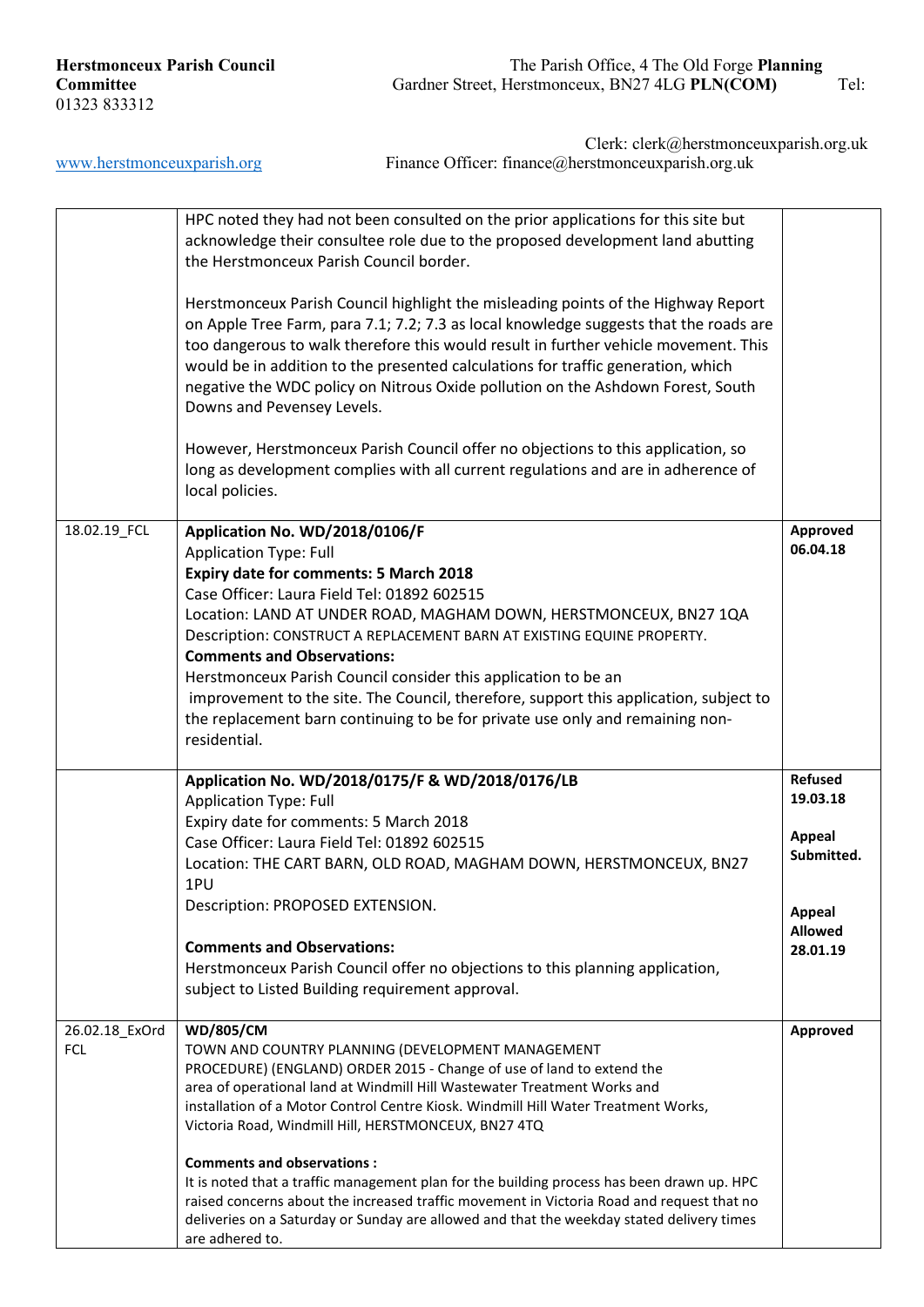|              | The plans for adequate noise barrier provision must be adhered to.                                                                                                                                                                                                                                                                                                                                                                                                                                                                                                                                                                                                                                                                                                |                                                   |
|--------------|-------------------------------------------------------------------------------------------------------------------------------------------------------------------------------------------------------------------------------------------------------------------------------------------------------------------------------------------------------------------------------------------------------------------------------------------------------------------------------------------------------------------------------------------------------------------------------------------------------------------------------------------------------------------------------------------------------------------------------------------------------------------|---------------------------------------------------|
| 19.03.18_FCL | Parish LDE consultation WD/2018/0360/LDE<br>BLACKFORD FARM, CINDERFORD LANE, HELLINGLY BN27 4HL<br>USE OF THE GAMES ROOM AS C3 RESIDENTIAL ACCOMMODATION ANCILLARY TO<br><b>BLACKFORD FARMHOUSE</b><br><b>Comments and Observations:</b><br>HPC noted this was a request for information for an Established Use Certificate.<br>The Council had no information to offer                                                                                                                                                                                                                                                                                                                                                                                           | <b>Issued</b><br>09.04.18                         |
| 19.03.18_FCL | Application No. WD/2018/0511/F<br><b>Application Type: Full</b><br>Location: SWANMORE, CHURCH ROAD, FLOWERS GREEN, BN27 1RJ<br>Description: EXTENSIONS AND ALTERATIONS<br><b>Comments and Observations:</b><br>Council offered no objections to the principle of the alterations and extension<br>however noted that the suggested materials were not in keeping with the adjoining<br>listed buildings, and therefore, would like to see this application refused for this<br>reason.                                                                                                                                                                                                                                                                            | Approved<br>21.06.18                              |
| 10.04.18_PLN | Application No. WD/2018/0457/F<br><b>Application Type: Full</b><br>Case Officer: Ralph Forder Tel: 01892 602496<br>Location: FORGE MEADOW, HAMMER LANE, COWBEECH, BN27 4JL<br>Description: DEMOLITION OF PORCH TO THE REAR AND FRONT ELEVATIONS,<br>PROPOSED TWO STOREY REAR EXTENSION AND ASSOCIATED<br><b>ALTERATIONS</b><br><b>Comments and Observations:</b><br>This application is supported. The design is in keeping with the rest of the house -<br>guidelines have been followed. The proposed extension is not in excess for the plot<br>size.                                                                                                                                                                                                          | Approved<br>13.04.18                              |
| 10.04.18_PLN | Application No. WD/2018/0458/PO<br>Application Type: Planning Obligation<br>Expiry date for comments: 6 April 2018 (extension given until $11th$ )<br>Case Officer: Mr C Bending Tel: 01892 602478<br>Location: LAND ADJACENT TO HAILSHAM ROAD, HERSTMONCEUX.<br>Description: MODIFICATION OF SECTION 106 AGREEMENT DATED 17th<br>DECEMBER 2015 ATTACHED TO PLANNING PERMISSION<br>WD/2015/0136/MAO.<br>Applicant: Monson Homes Ltd<br>Agent: Monson Homes Ltd<br><b>Comments and Observations:</b><br>This application is objected to on the grounds of the loss of the single bedroom flats.<br>This change in accommodation type is contrary to the Herstmonceux Parish<br>Neighbourhood Plan investigation findings and Final Submission Plan, which identify | No decision<br>notice<br>issued as at<br>06.03.19 |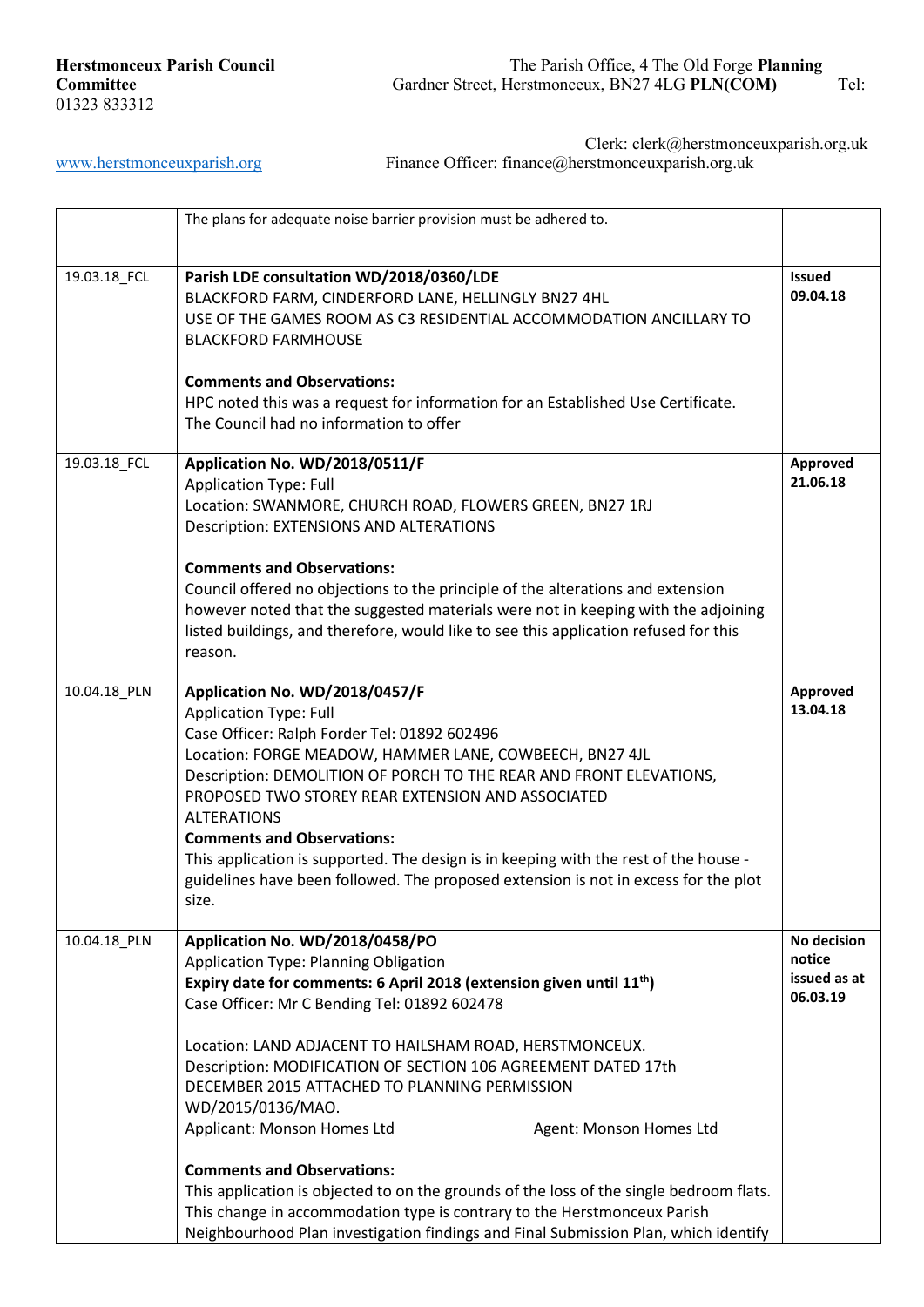|              | need for this type of accommodation in the Parish both as starter homes and for<br>elder residents wishing to downsize and remain in the vicinity.                                                                                                                                                                                                                                                                                                                                                                                                                                                                                                                                                                                 |                            |
|--------------|------------------------------------------------------------------------------------------------------------------------------------------------------------------------------------------------------------------------------------------------------------------------------------------------------------------------------------------------------------------------------------------------------------------------------------------------------------------------------------------------------------------------------------------------------------------------------------------------------------------------------------------------------------------------------------------------------------------------------------|----------------------------|
| 16.04.18_FCL | Application No. WD/2018/0523/F & WD/2018/0524/LB<br><b>Application Type: Full</b><br>Location: HORMES HOUSE, WINDMILL HILL ROAD, WINDMILL HILL,<br><b>HERSTMONCEUX BN27 4RS</b><br>Description: PROPOSED REAR EXTENSION AND DEMOLITION OF EXISTING GARAGE.<br>REMOVAL OF EXISTING BAY WINDOW AND INTERNAL AND EXTERNAL ALTERATIONS.                                                                                                                                                                                                                                                                                                                                                                                                | <b>Refused</b><br>05.10.18 |
|              | <b>Comments and Observations:</b><br>This application is objected to on the following grounds:<br>The proposed extension is excessively large in comparison to the existing<br>Listed Building.<br>The design materials are inappropriate and not aesthetically pleasing. The<br>proposed materials are not sympathetic with the age of the Listed Building<br>or in keeping with other such properties in the Parish.<br>The bay window that is being proposed for removal is part of the original<br>listed building.                                                                                                                                                                                                            |                            |
| 08.05.18_PLN | Application No. WD/2018/0697/LB<br>Application Type: Listed Building Consent<br>Location: BATCHELORS, COWBEECH ROAD, HERSTMONCEUX, HAILSHAM, BN27 4JB<br>Description: 1) ADDITION OF BATHROOM SUITE IN AN EXISTING LOFT ROOM<br>ADJACENT TO THE CURRENT BEDROOM 4. 2) OPENING UP OF DOORWAY FROM<br>BEDROOM 2 TO THE EXISTING BATHROOM TO PROVIDE ENSUITE FACILITY 3)<br>REPLACEMENT OF THE SHOWER AND SINK FACILITY IN THE MASTER BEDROOM<br>WITH A PROPER BUILT IN EN SUITE 4) MOVING DOORWAY TO BEDROOM 3 AND<br>ADDITION OF EN SUITE SHOWER ROOM.<br><b>Comments and Observations:</b><br>This application is supported by Herstmonceux Parish Council, subject to approval of<br>WDC listed building / conservation officers. | Approved<br>11.06.18       |
| 08.05.18_PLN | Application No. WD/2018/0694/F<br><b>Application Type: Full</b><br>Location: HENNERS VINEYARD, CHURCH ROAD, FLOWERS GREEN,<br>HERSTMONCEUX, BN27 1RJ<br>Description: EXTENSIONS TO EXISTING BUILDINGS AND UPDATED DRIVEWAY.<br><b>Comments and Observations:</b><br>The Herstmonceux Parish Neighbourhood Plan (HPNP) is keen to retain key<br>employment sites within the parish, HPNP Policy 4. Herstmonceux Parish Council<br>approve of the extension plans and the improved driveway which support the                                                                                                                                                                                                                        | Approved<br>30.05.18       |
|              | retention and development of this local business and opportunities for employment.                                                                                                                                                                                                                                                                                                                                                                                                                                                                                                                                                                                                                                                 |                            |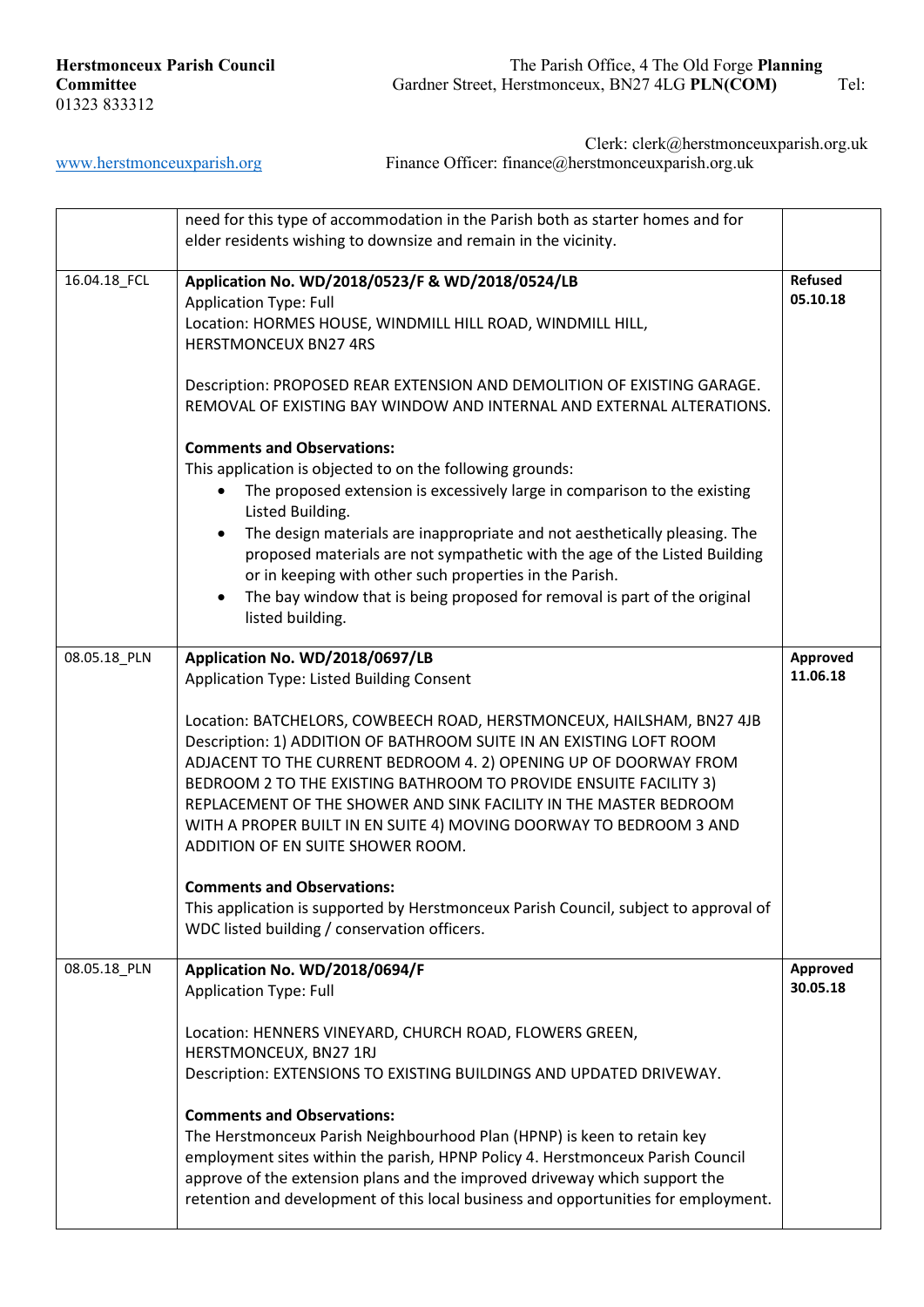| 21.05.18_FCL | Application No. WD/2018/0871/F                                                          | No decision  |
|--------------|-----------------------------------------------------------------------------------------|--------------|
|              | <b>Application Type: Full</b><br>Expiry date for comments: 25 May 2018                  | notice       |
|              | Location: ORCHARD VIEW PARK, WINDMILL HILL, HERSTMONCEUX BN27 4SY                       | issued as at |
|              |                                                                                         | 06.03.19     |
|              | Description: CHANGE OF USE OF LAND FROM THE STATIONING OF 32 NO.                        |              |
|              | STATIC HOLIDAY CARAVANS TO THE STATIONING OF 31 NO. PARK                                |              |
|              | HOMES, RECONFIGURED PARKING SPACES AND RECONFIGURED PARK ROAD                           |              |
|              |                                                                                         |              |
|              |                                                                                         |              |
|              | <b>Comments and Observations</b>                                                        |              |
|              | Herstmonceux Parish Council support this application subject the imposition of a        |              |
|              | planning condition, or Section 106 agreement, to protect the restriction of             |              |
|              | occupancy of the new homes for persons aged 50 years or over. This is in                |              |
|              |                                                                                         |              |
|              | accordance with Policy 13 of the Herstmonceux Parish Neighbourhood Plan.                |              |
|              |                                                                                         |              |
|              | Herstmonceux Parish Council also seek confirmation of any due CIL payment, as and       |              |
|              | when the holiday caravans are replaced with the permanent park homes.                   |              |
|              |                                                                                         |              |
|              |                                                                                         |              |
| 05.06.18_PLN | Application No. WD/2018/0911/F Application Type: Full                                   | Approved     |
|              | Case Officer: Mr T Balcikonis Tel: 01892 602783                                         | 09.07.18     |
|              | Location: 12 JAMES AVENUE, HERSTMONCEUX, HAILSHAM, BN27 4PD                             |              |
|              | Description: TWO STOREY SIDE EXTENSION AND SINGLE STOREY REAR EXTENSION                 |              |
|              |                                                                                         |              |
|              |                                                                                         |              |
|              | <b>Comments and Observations:</b>                                                       |              |
|              | The application appears to offer incorrect detail regarding the tile roofing. It states |              |
|              | that the proposed slate tiles match the existing roofing, however, existing tiles are   |              |
|              | concrete. The application is, otherwise, supported.                                     |              |
|              |                                                                                         |              |
|              |                                                                                         | Withdrawn    |
| 05.06.18_PLN | Application No. WD/2018/0987/F<br><b>Application Type: Full</b>                         |              |
|              | Case Officer: Ms A Choudhury Tel: 01892 602473                                          | 04.07.18     |
|              | Location: FOXY, CHURCH ROAD, HERSTMONCEUX, BN27 1RG                                     |              |
|              | Description: LOFT CONVERSION TO INCLUDE RAISING THE RIDGE, HIPPED TO GABLE              |              |
|              |                                                                                         |              |
|              | EXTENSION, SIDE DORMERS AND SINGLE STOREY SIDE AND REAR EXTENSION                       |              |
|              |                                                                                         |              |
|              | <b>Comments and Observations:</b>                                                       |              |
|              | The number of windows, their height and placement, as shown in the plans for this       |              |
|              | large extension, would impede on neighbours' privacy. On this basis, which is in        |              |
|              | conflict with WDC Policy EN27(2), the application is objected to.                       |              |
|              |                                                                                         |              |
|              |                                                                                         |              |
| 05.06.18_PLN | Application No. WD/2018/0511/F                                                          | Approved     |
|              | <b>Application Type: Full</b>                                                           | 21.06.18     |
|              | Case Officer: Mr T Balcikonis Tel: 01892 602783                                         |              |
|              | Location: SWANMORE, CHURCH ROAD, FLOWERS GREEN, HERSTMONCEUX, BN27                      |              |
|              |                                                                                         |              |
|              | 1RJ                                                                                     |              |
|              | <b>Description: EXTENSIONS AND ALTERATIONS</b>                                          |              |
|              | Amended plans received to show amendments to the design, including raising of the       |              |
|              | roof ridge and use of alternative roofing materials (slate tiles) date stamped          |              |
|              |                                                                                         |              |
|              | 21/05/18                                                                                |              |
|              | <b>HPC Previous Comments and Observations:</b>                                          |              |
|              | Council offered no objections to the principle of the alterations and extension         |              |
|              | however noted that the suggested materials were not in keeping with the adjoining       |              |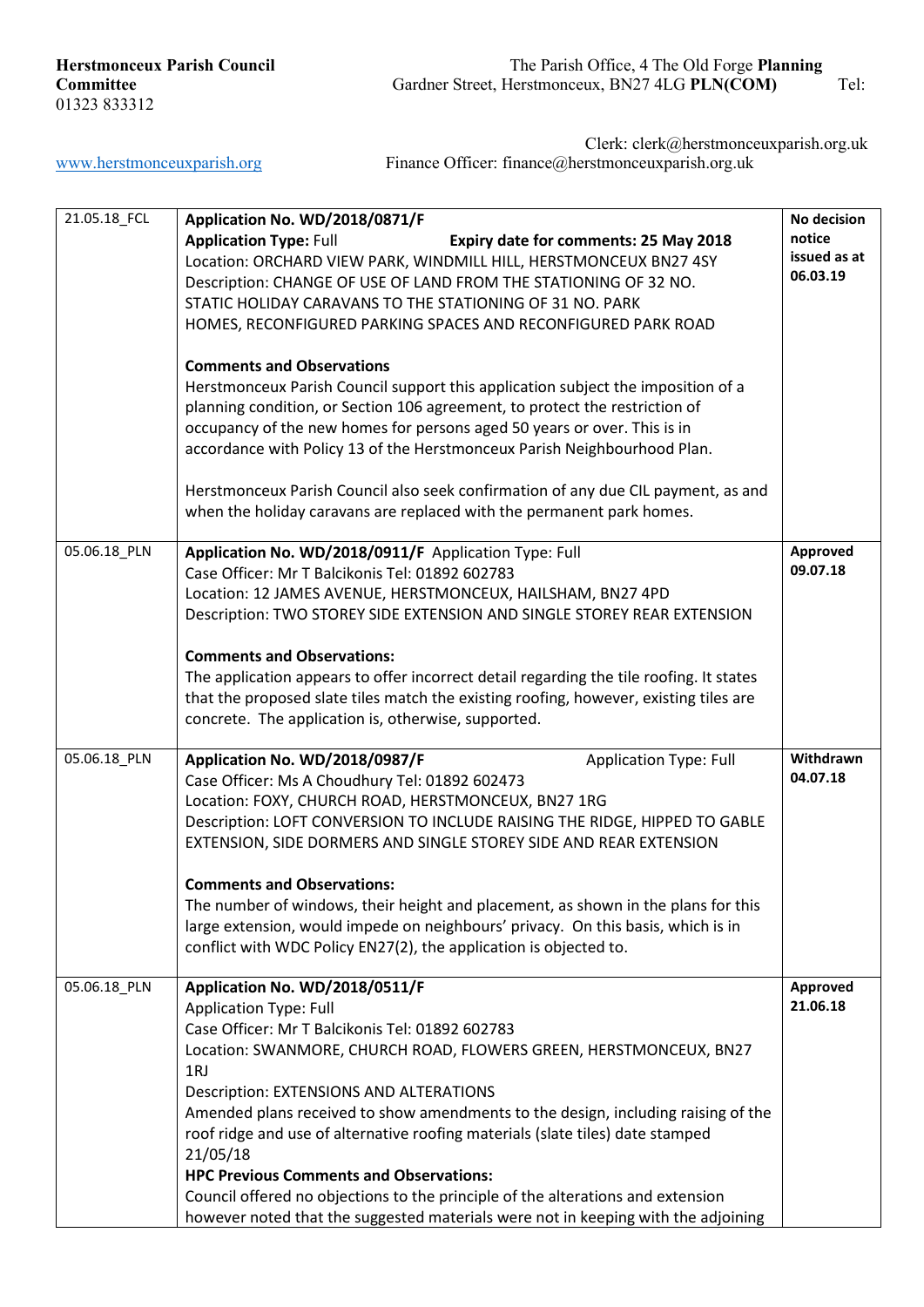|              | listed buildings, and therefore, would like to see this application refused for this<br>reason.                                                                                                                                                                                                                                                                                                                                                                                                                                                                                                                                                                                                                                                                                                                                                                                                                                                                                                                                                                                                                                                                                                                                                                                                                                                                                                                                                                                                                                                                                                                                                                                                                                                                                                                                                                                                                                                                                                                                                                                                                                                                                                                                                                                                                                                                                                                                                                                                                                                                                                                                     |                            |
|--------------|-------------------------------------------------------------------------------------------------------------------------------------------------------------------------------------------------------------------------------------------------------------------------------------------------------------------------------------------------------------------------------------------------------------------------------------------------------------------------------------------------------------------------------------------------------------------------------------------------------------------------------------------------------------------------------------------------------------------------------------------------------------------------------------------------------------------------------------------------------------------------------------------------------------------------------------------------------------------------------------------------------------------------------------------------------------------------------------------------------------------------------------------------------------------------------------------------------------------------------------------------------------------------------------------------------------------------------------------------------------------------------------------------------------------------------------------------------------------------------------------------------------------------------------------------------------------------------------------------------------------------------------------------------------------------------------------------------------------------------------------------------------------------------------------------------------------------------------------------------------------------------------------------------------------------------------------------------------------------------------------------------------------------------------------------------------------------------------------------------------------------------------------------------------------------------------------------------------------------------------------------------------------------------------------------------------------------------------------------------------------------------------------------------------------------------------------------------------------------------------------------------------------------------------------------------------------------------------------------------------------------------------|----------------------------|
|              | <b>Comments and Observations:</b><br>Council refer to their former objections which highlighted the materials not being in<br>keeping with the adjoining buildings. The submitted changes to the roof ridge and<br>materials do little to meet the objectives of WDC Policy EN27(1). The plans, in<br>particular for the front elevation, do not address the other design aspects of<br>respecting local, rural character. The proposals have the potential to visually<br>dominate the local street scene.<br>RESPONSE TO PARISH COUNCIL: The comments from the Parish objecting to the proposals are<br>acknowledged and the reasons noted.<br>Paragraphs 58 and 59 outline the requirement for Local Authorities to avoid unnecessary<br>prescription or detail, guiding the overall scale, density, massing, height, landscape, layout,<br>materials and access of new development in relation to neighbouring buildings and the local<br>area more generally and to reflect the identity of local surroundings and materials, while not<br>preventing or discouraging appropriate innovation.<br>Paragraph 60 requires Local Authorities not to impose architectural styles or particular tastes<br>and should not stifle innovation, originality or initiative through unsubstantiated<br>requirements to conform to certain development forms or styles. It goes on to state that it is,<br>however, proper to seek to promote or reinforce local distinctiveness.<br>In respect of the aims of Saved Local Policy EN27, it is considered that the resulting building is<br>of a size and scale which is considered appropriate, representing a fairly modest increase in<br>the properties footprint overall despite the increased bulk above ground floor level.<br>The initial proposal sought to retain the height of the existing dwelling, only the subject of a<br>modest height increase in order to introduce a more appropriate roofing material (slate) as<br>used on the roof of the adjacent Grade II Listed dwelling of Pastures. The proposed rendered<br>finish to the walls is not considered out of keeping with the locale, with at least 3 other light<br>coloured rendered buildings fronting or in close proximity to Church Road, including the<br>aforementioned<br>neighbouring dwelling of 'Pastures'. The property is not listed and is not located within a<br>conservation area, and the much-maligned<br>introduction of a glazed vestibule strongly references the wide array of commercial<br>greenhouses located on the opposite side of Church Road, in full view of the subject property. |                            |
|              | The application is considered on-balance to be supportable, for the reasons outlined within<br>the<br>Officer's Report.                                                                                                                                                                                                                                                                                                                                                                                                                                                                                                                                                                                                                                                                                                                                                                                                                                                                                                                                                                                                                                                                                                                                                                                                                                                                                                                                                                                                                                                                                                                                                                                                                                                                                                                                                                                                                                                                                                                                                                                                                                                                                                                                                                                                                                                                                                                                                                                                                                                                                                             |                            |
| 05.06.18_PLN | <b>Application Type: Full</b><br>Application No. WD/2018/1029/F<br>Expiry date for comments: 15 June 2018<br>Case Officer: Ms A Choudhury Tel: 01892 602473<br>Location: 3 GINGERS GREEN, HERSTMONCEUX, BN27 4PT<br>Description: PROPOSED SINGLE STOREY REAR EXTENSION<br><b>Comments and Observations:</b>                                                                                                                                                                                                                                                                                                                                                                                                                                                                                                                                                                                                                                                                                                                                                                                                                                                                                                                                                                                                                                                                                                                                                                                                                                                                                                                                                                                                                                                                                                                                                                                                                                                                                                                                                                                                                                                                                                                                                                                                                                                                                                                                                                                                                                                                                                                         | Approved<br>16.07.18       |
|              | This application is supported. The plans respect the scale, form and coverage of the<br>extension on adjoining property and all materials are in keeping.                                                                                                                                                                                                                                                                                                                                                                                                                                                                                                                                                                                                                                                                                                                                                                                                                                                                                                                                                                                                                                                                                                                                                                                                                                                                                                                                                                                                                                                                                                                                                                                                                                                                                                                                                                                                                                                                                                                                                                                                                                                                                                                                                                                                                                                                                                                                                                                                                                                                           |                            |
| 05.06.18_PLN | Application No. WD/2018/0917/FA<br>Application Type: Full - Non-Compliance of Condition<br>Location: WISTERIA PLACE, COWBEECH HILL, HERSTMONCEUX, BN27 4JA                                                                                                                                                                                                                                                                                                                                                                                                                                                                                                                                                                                                                                                                                                                                                                                                                                                                                                                                                                                                                                                                                                                                                                                                                                                                                                                                                                                                                                                                                                                                                                                                                                                                                                                                                                                                                                                                                                                                                                                                                                                                                                                                                                                                                                                                                                                                                                                                                                                                          | <b>Refused</b><br>03.07.18 |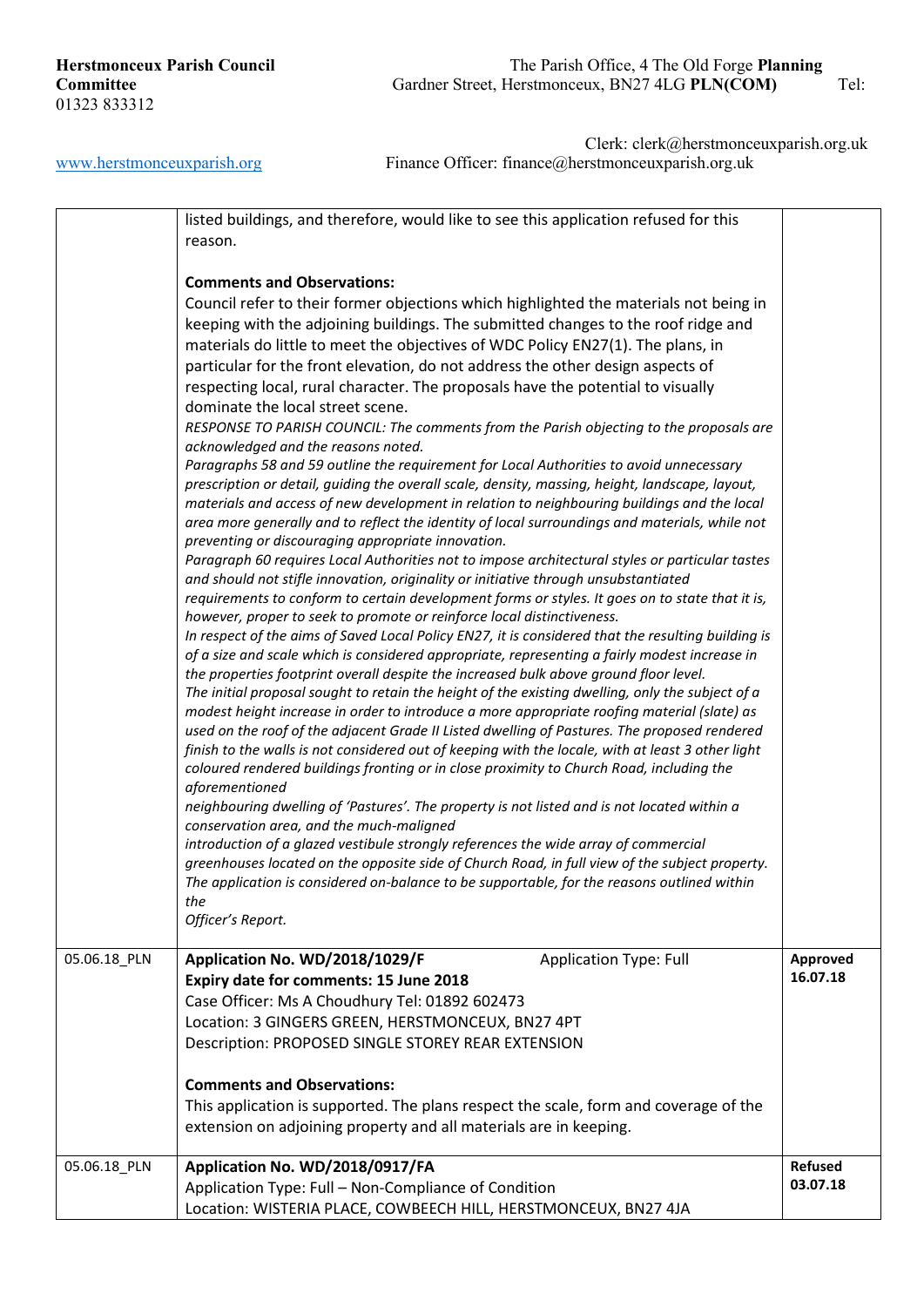|              | Description: MINOR MATERIAL AMENDMENT TO WD/2015/2181/F (REPLACEMENT                                                                                                                          |                |
|--------------|-----------------------------------------------------------------------------------------------------------------------------------------------------------------------------------------------|----------------|
|              | OF NISSEN HUTS WITH TWO NEW HOLIDAY LET UNITS) - CHANGE TO PROPOSED                                                                                                                           |                |
|              | DESIGN.                                                                                                                                                                                       |                |
|              | Applicant: Mr Tim & Mrs Anne Davies<br>Agent: Baker Architectural Ltd                                                                                                                         |                |
|              |                                                                                                                                                                                               |                |
|              | <b>Comments and Observations:</b>                                                                                                                                                             |                |
|              | The changes to this application are supported with the proviso that the properties                                                                                                            |                |
|              | remain as holiday lets, "to maintain the availability of the site as short-term holiday                                                                                                       |                |
|              | tourist accommodation", and all other conditions as outlined in the existing planning                                                                                                         |                |
|              | conditions under WD/2015/2181/F.                                                                                                                                                              |                |
|              | The proposal seeks to amend the design of both the previously approved holiday lets.                                                                                                          |                |
|              | In                                                                                                                                                                                            |                |
|              | summary the following changes are proposed:                                                                                                                                                   |                |
|              | • Increase of floor space by 34.75m2                                                                                                                                                          |                |
|              | • Increase in the number of bedroom from 2 to 3                                                                                                                                               |                |
|              | • Increase in the roof height of the property from 3.1m to 6.1m                                                                                                                               |                |
|              | • Materials proposed differ from those previously submitted                                                                                                                                   |                |
|              | • Orientation and parking area has been changed                                                                                                                                               |                |
|              | In this instance the proposal provides a significant change to the design, character                                                                                                          |                |
|              | and                                                                                                                                                                                           |                |
|              | appearance of the proposed holiday lets. As such the proposal is a significant                                                                                                                |                |
|              | alteration not suitable to be considered as a minor material amendment and as such                                                                                                            |                |
|              | a full application for an amended design would be required. Therefore permission for                                                                                                          |                |
|              | a Minor material amendment to WD/2015/2181/F (replacement of Nissen huts with                                                                                                                 |                |
|              | two new holiday let units) - change to proposed design is refused.                                                                                                                            |                |
|              |                                                                                                                                                                                               |                |
| 18.06.18_FCL | Application No. WD/2018/1055/F<br><b>Application Type: Full</b>                                                                                                                               | <b>Refused</b> |
|              | Location: 2 CINDERFORD COTTAGES, CINDERFORD LANE, HELLINGLY, BN27 4HL                                                                                                                         | 24.07.18       |
|              | Description: 2 STOREY SIDE EXTENSION, SINGLE STOREY REAR EXTENSION AND                                                                                                                        |                |
|              | REPLACEMENT GARAGE.                                                                                                                                                                           | <b>Appeal</b>  |
|              |                                                                                                                                                                                               | registered     |
|              | <b>Comments and Observations:</b>                                                                                                                                                             | 14.09.18       |
|              | This application is supported as it is seen as an improvement to the property. The proposed                                                                                                   |                |
|              | materials are in keeping with the surroundings and therefore conform with Policy 12 of the                                                                                                    | <b>Appeal</b>  |
|              | Herstmonceux Parish Neighbourhood Plan.                                                                                                                                                       | dismissed      |
|              |                                                                                                                                                                                               | 15.10.18       |
|              | <b>WDC</b> comments:                                                                                                                                                                          |                |
|              | 'The application site lies beyond any development boundary as defined in the adopted<br>Wealden Local Plan 1998, within the Low Weald countryside. The proposed two-storey side               |                |
|              | extension would alter the dwelling in manner that does not respect the proportions and                                                                                                        |                |
|              | rhythm to the pairs of semi-detached cottages established by enlargements of neighbouring                                                                                                     |                |
|              | dwellings. With the front wall of the extension being level with the front of the original                                                                                                    |                |
|              | dwelling, the proposed extension would not appear sufficiently subordinate and would                                                                                                          |                |
|              | unbalance the proportions of the semi-detached pair, causing harm to the character and                                                                                                        |                |
|              | appearance of this group of vernacular dwellings in the Low Weald landscape area, and                                                                                                         |                |
|              | contrary to the long established principles of restraint in the countryside. The proposed                                                                                                     |                |
|              | development conflicts with Saved Policies EN8(5), EN27(1), DC19 (3) of the adopted Wealden                                                                                                    |                |
|              |                                                                                                                                                                                               |                |
|              | Local Plan (1998), SPO13 and WCS14 of the adopted Wealden Core Strategy Local Plan                                                                                                            |                |
|              | (2013), together with the policy advice contained                                                                                                                                             |                |
|              | within the National Planning Policy Framework (2012) at paragraphs 17(4,5), 56, 58 and 61.                                                                                                    |                |
|              | In coming to this decision to refuse permission, the local planning authority have had regard<br>to the requirement to negotiate both positively and pro-actively with the applicant, in line |                |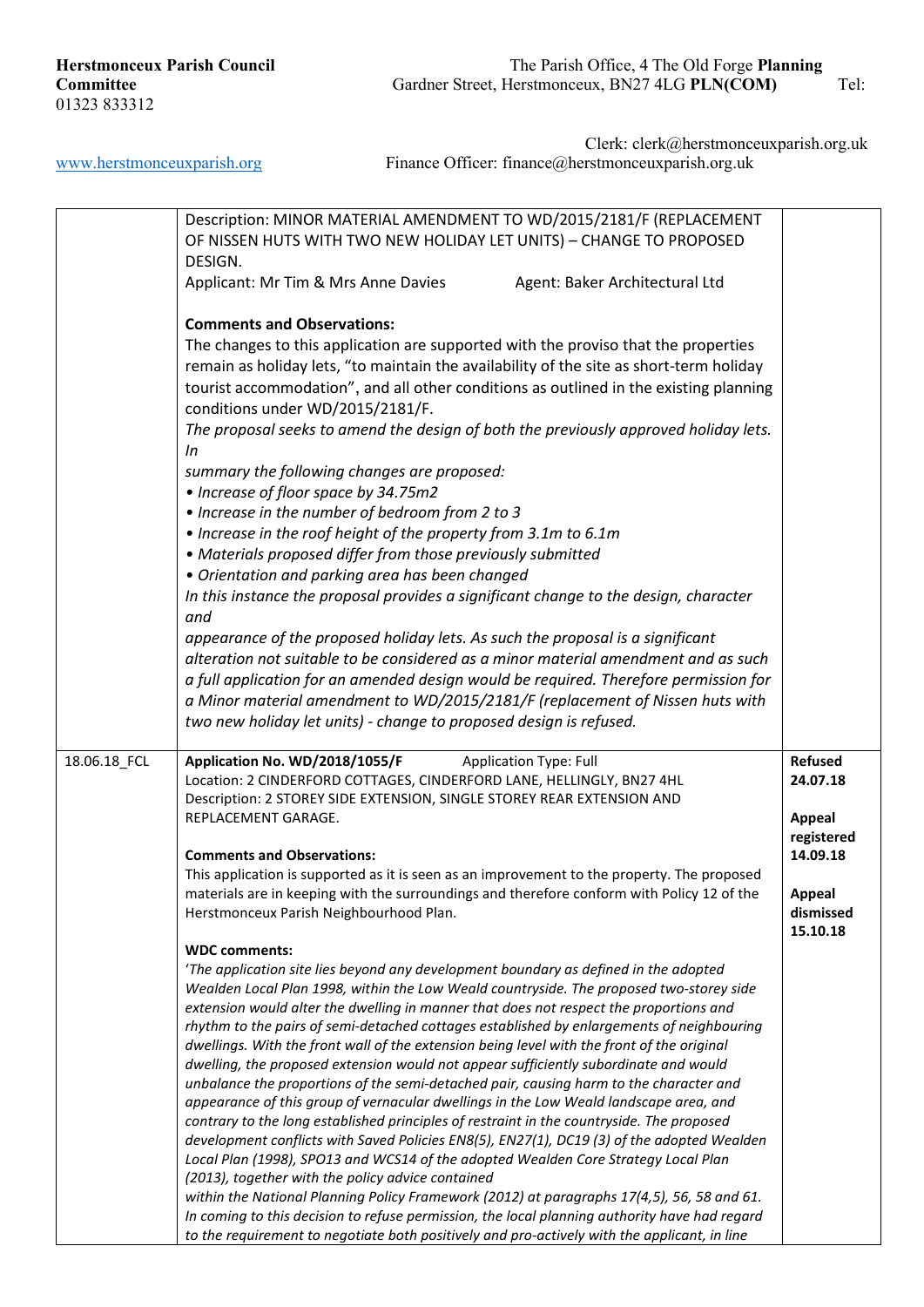[www.herstmonceuxparish.org](http://www.herstmonceuxparish.org/) Finance Officer: finance@herstmonceuxparish.org.uk

Clerk: clerk@herstmonceuxparish.org.uk

|              | with the guidance at paragraph 187 of the National Planning Policy Framework. However,<br>the planning constraints leading to this refusal of permission do not appear capable of<br>resolution without major revision to the scheme.'                                                                                                                                                                                                                 |                                                   |
|--------------|--------------------------------------------------------------------------------------------------------------------------------------------------------------------------------------------------------------------------------------------------------------------------------------------------------------------------------------------------------------------------------------------------------------------------------------------------------|---------------------------------------------------|
| 18.06.18_FCL | Application No. WD/2018/1101/FA<br>Application Type: Full - Non-Compliance of Condition<br>Location: LAND ON THE NORTH SIDE OF GARDNER STREET, HERSTMONCEUX, BN27 4LA<br>Description: MINOR MATERIAL AMENDMENT TO WD/2017/0501/RM<br><b>Comments and Observations:</b>                                                                                                                                                                                 | Approved<br>10.07.18                              |
|              | No objection                                                                                                                                                                                                                                                                                                                                                                                                                                           |                                                   |
| 18.06.18_FCL | <b>Application Type: Full</b><br>Application No. WD/2018/1040/F<br>Location: NUNNINGHAM FARM, BAGHAM LANE, HERSTMONCEUX, BN27 4NB<br>Description: CONVERSION OF STORAGE OUTBUILDING TO CREATE ONE BEDROOM HOLIDAY<br>LET ACCOMMODATION.                                                                                                                                                                                                                | No decision<br>notice<br>issued as at<br>06.03.19 |
|              | <b>Comments and Observations:</b><br>This application is objected to.                                                                                                                                                                                                                                                                                                                                                                                  |                                                   |
|              | HPC remain consistent in their approach towards resisting sparodic development within the<br>High Weald Area of Outstanding Natural. A precedent for expanding into the AONB must not<br>be set.                                                                                                                                                                                                                                                       |                                                   |
|              | The site lies outside of any designated development boundary (whether under the existing<br>Core Strategy or the emerging Wealden Local Plan) and is in an area where the restrictive<br>countryside policies of WEALDEN DISTRICT COUNCIL and policies of the Herstmonceux<br>Neighbourhood Plan resist the provision of housing development without special<br>justification.                                                                         |                                                   |
|              | Wealden District Council receive applications for 'unused' holiday lets in the Herstmonceux<br>Parish to be converted into residential accommodation therefore the need to develop<br>additional holiday lets in the Parish has not been established.                                                                                                                                                                                                  |                                                   |
|              | The provision of a holiday let would increase the amount of vehicular traffic in an already<br>over developed area. The access via the very narrow single track Bagham Lane is already<br>dangerous, increased use will exacerbate the problem. Use of the alternative access will<br>increase traffic safety issues by using the residential areas of West End, James Avenue and<br>Fairfield.                                                        |                                                   |
|              | The Design and Access statement appears incorrect in its claim that this is a redundant<br>outbuilding but then also states it is being used for storage.                                                                                                                                                                                                                                                                                              |                                                   |
|              | The Parish Council request that should this application be granted by the Local Planning<br>Authority, that WEALDEN DISTRICT COUNCIL impose a condition that the holiday let be tied<br>to the main property.                                                                                                                                                                                                                                          |                                                   |
| 18.06.18_FCL | Application No. WD/2016/2004/F<br><b>Application Type: Full</b><br>Location: 2 THE WILLOWS, GARDNER STREET, HERSTMONCEUX, BN27 4LE<br>Description: RESUBMISSION OF APPLICATION WD/2015/1307/F- CHANGE OF USE FROM<br>RETAIL (A1) TO TAKE-AWAY (A5) AT GROUND FLOOR AND OFFICES (B1) AT FIRST FLOOR.<br>Consultation request for details submitted for conditions on planning<br>permission WD/2016/2004/F in respect of noise/sound survey reports (23 | Approved<br>09.12.16                              |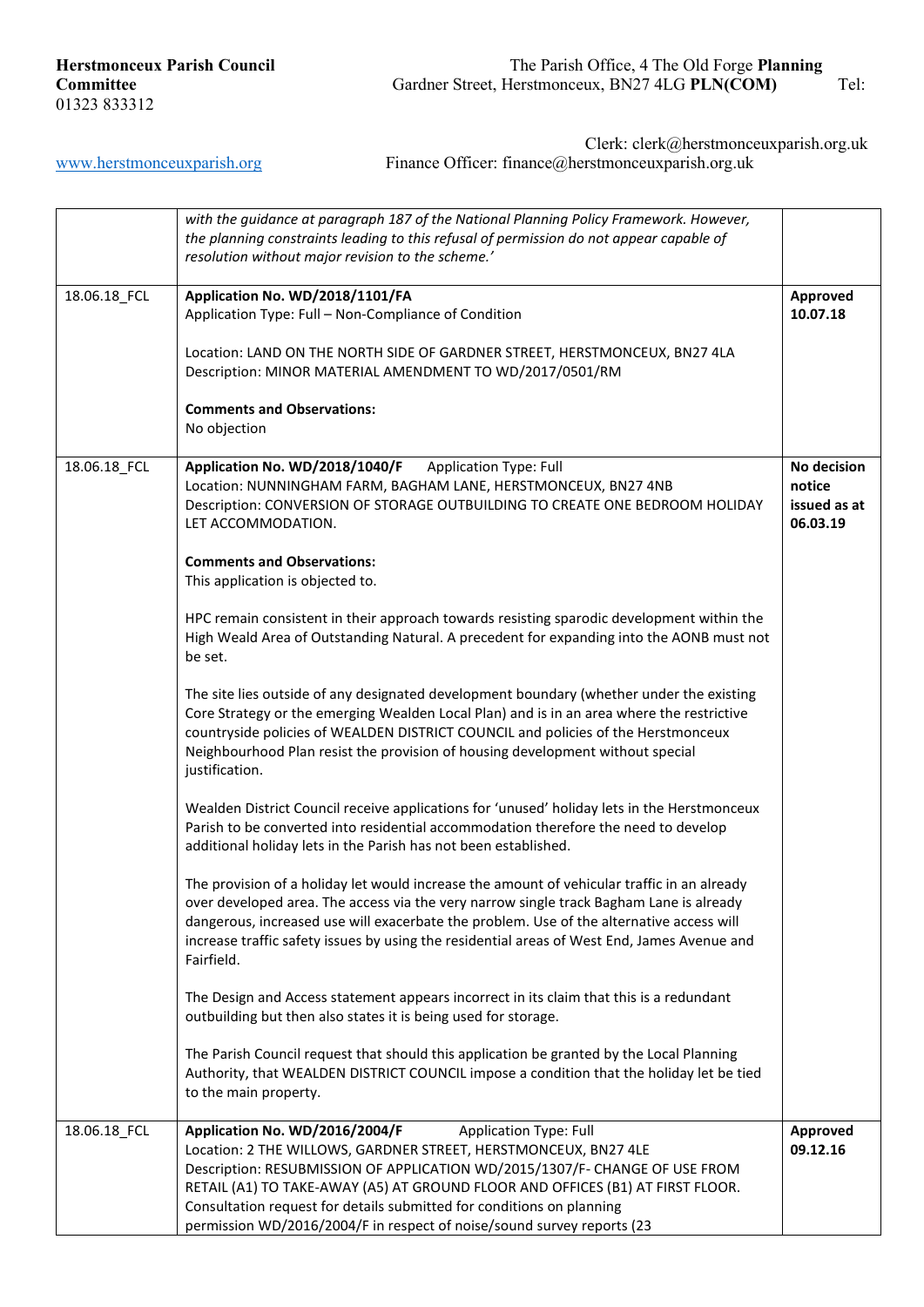|                  | May 2018)                                                                                                                                                                                                                                                                                                                                                                                                                                                                                                                                                                                                                                                                                                                                                                                                                                                                                                                                             |                      |
|------------------|-------------------------------------------------------------------------------------------------------------------------------------------------------------------------------------------------------------------------------------------------------------------------------------------------------------------------------------------------------------------------------------------------------------------------------------------------------------------------------------------------------------------------------------------------------------------------------------------------------------------------------------------------------------------------------------------------------------------------------------------------------------------------------------------------------------------------------------------------------------------------------------------------------------------------------------------------------|----------------------|
|                  | Herstmonceux Parish Council response to this consultation are as follows:<br>No comment                                                                                                                                                                                                                                                                                                                                                                                                                                                                                                                                                                                                                                                                                                                                                                                                                                                               |                      |
| <b>July 2018</b> | WD/2018/1185/F<br>Not discussed at official Committee or FCL as omitted from agenda. Comments and<br>observations approved by email voting.                                                                                                                                                                                                                                                                                                                                                                                                                                                                                                                                                                                                                                                                                                                                                                                                           | Approved<br>01.08.18 |
|                  | <b>Comments and Observations</b><br>Herstmonceux Parish Council offer no objections to this planning application,<br>provided that the conditions imposed on planning application WD/2014/1942/F be<br>re-applied to Planning Application WD/2018/1185/F.                                                                                                                                                                                                                                                                                                                                                                                                                                                                                                                                                                                                                                                                                             |                      |
| 18.07.03_PLN     | Application No. WD/2018/1149/F & WD/2018/1150/LB<br>Application Type: Full & Listed Building Consent<br>Location: BLACKFORD FARM, CINDERFORD LANE, HELLINGLY, BN27 4HL<br>Description: ALTERATIONS TO AN EXISTING RESIDENTIAL OUTBUILDING 'OAST<br>HOUSE BARN' COMPRISING INCORPORATION OF THE GROUND FLOOR, NEW<br>CLADDING, NEW FENESTRATION, NEW INTERNAL WALLS AND NEW STAIRCASE WITH<br>ALL NEW SERVICES. MINOR ALTERATIONS TO THE 'GAMES BARN' COMPRISING NEW<br>FENESTRATION, NEW STAIRCASE AND LANDING INTERNALLY. NEW HARD<br>LANDSCAPING TO THE SOUTH-EAST SIDE OF BOTH OUTBUILDINGS.<br><b>Comments and Observations:</b><br>The proposals are seen as an improvement to the site. Herstmonceux Parish Council<br>offer no objections from planning perspective, subject to Listed Building /<br>Conservation Officer consent, but do request that a condition is imposed for the<br>property remain for private use only, not commercial. | Approved<br>09.08.18 |
| 18.07.03_PLN     | Application No. WD/2018/1192/F<br><b>Application Type: Full</b><br>Location: SOUTHLEIGH, GINGERS GREEN, HERSTMONCEUX, BN27 4PT<br>Description: EXTENSIONS AND ALTERATIONS TO MAIN HOUSE AND DEPENDENT<br><b>EXTERNAL WORKS.</b><br><b>Comments and Observations:</b><br>No Objections                                                                                                                                                                                                                                                                                                                                                                                                                                                                                                                                                                                                                                                                 | Approved<br>30.07.18 |
| 18.07.03_PLN     | FOR INFORMATION ONLY (Permitted Development)<br>WD/2018/1268/P01<br>UNIT 2, THE MEWS, REAR OF 4 GARDNER STREET, HERSTMONCEUX, BN27 4LE<br>CONVERSION OF EXISTING B1 COMMERCIAL PROPERTY TO SINGLE DWELLING.<br>Offices to dwelling.                                                                                                                                                                                                                                                                                                                                                                                                                                                                                                                                                                                                                                                                                                                   | <b>PD</b>            |
| 18.07.16_FCL     | Application No. WD/2018/1314/F<br><b>Application Type: Full</b><br>Location: LITTLEWOOD FARM, COWBEECH HILL, HERSTMONCEUX, BN27 4HZ                                                                                                                                                                                                                                                                                                                                                                                                                                                                                                                                                                                                                                                                                                                                                                                                                   | Approved<br>30.08.18 |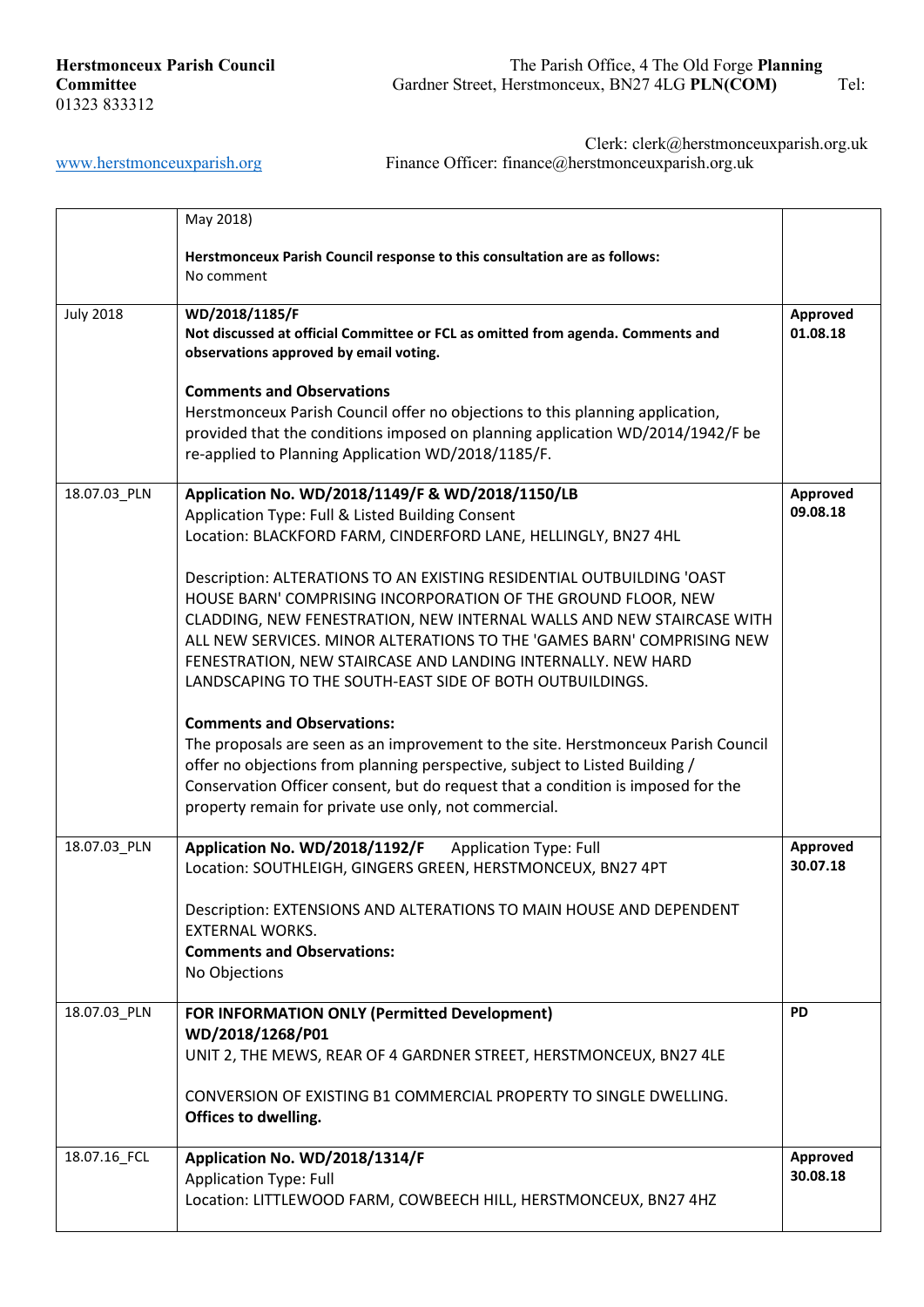|                                        | Description: PROPOSED SINGLE STOREY SIDE/FRONT EXTENSION WITH ROOM IN                                                                                                                                                                                                                                                                                                                                                                                                                                                                                                                                                                                                                                                                                                                                                                                                                                                                                                                                                                                                                                                                                                                                                                                                                                                                                                              |                          |
|----------------------------------------|------------------------------------------------------------------------------------------------------------------------------------------------------------------------------------------------------------------------------------------------------------------------------------------------------------------------------------------------------------------------------------------------------------------------------------------------------------------------------------------------------------------------------------------------------------------------------------------------------------------------------------------------------------------------------------------------------------------------------------------------------------------------------------------------------------------------------------------------------------------------------------------------------------------------------------------------------------------------------------------------------------------------------------------------------------------------------------------------------------------------------------------------------------------------------------------------------------------------------------------------------------------------------------------------------------------------------------------------------------------------------------|--------------------------|
|                                        | ROOF AND CHANGE OF USE OF LAND FROM AGRICULTURAL TO RESIDENTIAL                                                                                                                                                                                                                                                                                                                                                                                                                                                                                                                                                                                                                                                                                                                                                                                                                                                                                                                                                                                                                                                                                                                                                                                                                                                                                                                    |                          |
|                                        | <b>Comments and Observations</b><br>This application is supported. It is requested that materials are to be in keeping with                                                                                                                                                                                                                                                                                                                                                                                                                                                                                                                                                                                                                                                                                                                                                                                                                                                                                                                                                                                                                                                                                                                                                                                                                                                        |                          |
|                                        | the current building.                                                                                                                                                                                                                                                                                                                                                                                                                                                                                                                                                                                                                                                                                                                                                                                                                                                                                                                                                                                                                                                                                                                                                                                                                                                                                                                                                              |                          |
|                                        |                                                                                                                                                                                                                                                                                                                                                                                                                                                                                                                                                                                                                                                                                                                                                                                                                                                                                                                                                                                                                                                                                                                                                                                                                                                                                                                                                                                    |                          |
| 18.07.19                               | Application No. WD/2017/2953/F<br><b>Application Type: Full</b>                                                                                                                                                                                                                                                                                                                                                                                                                                                                                                                                                                                                                                                                                                                                                                                                                                                                                                                                                                                                                                                                                                                                                                                                                                                                                                                    | Withdrawn<br>09.01.19    |
|                                        | Location: WHIPPLETREE FARM, CARTERS CORNER, HAILSHAM, BN27 4HZ<br>Description: PROPOSED DEMOLITION OF TWO REDUNDANT BARNS AND<br>ERECTION OF TWO RESIDENTIAL DWELLINGS                                                                                                                                                                                                                                                                                                                                                                                                                                                                                                                                                                                                                                                                                                                                                                                                                                                                                                                                                                                                                                                                                                                                                                                                             |                          |
|                                        | <b>Comments and Observations:</b><br>Herstmonceux Parish Council refer to their previous comments (14.02.18) and offer<br>no objections to this application, so long as development complies with all current<br>regulations and are in adherence of local policies.                                                                                                                                                                                                                                                                                                                                                                                                                                                                                                                                                                                                                                                                                                                                                                                                                                                                                                                                                                                                                                                                                                               |                          |
| 18.08.07 PLN<br>Appeal<br>Notification | Site: LAND AT OAK CROFT STABLES, UNDER ROAD, MAGHAM DOWN, HAILSHAM,<br><b>BN271QE</b><br>Proposal: RETENTION OF AGRICULTURAL BUILDING AND ANCILLARY PLATFORM.<br>Planning Inspectorate Ref: APP/C1435/W/18/3197530                                                                                                                                                                                                                                                                                                                                                                                                                                                                                                                                                                                                                                                                                                                                                                                                                                                                                                                                                                                                                                                                                                                                                                 | Appeal<br><b>Allowed</b> |
| 18.08.07_PLN                           | Application No. WD/2018/1310/FR<br>Application Type: Full - Retrospective<br>Location: ROCKS SMALLHOLDING, VICTORIA ROAD, WINDMILL HILL,<br>HERSTMONCEUX, BN27 4TQ<br>Description: RETROSPECTIVE APPLICATION FOR THE RETENTION OF THE EXISTING<br>STRUCTURES AND USE OF THE LAND AND ITS BUILDINGS FOR THE DRYING AND<br>STORAGE OF TIMBER AND THE ASSOCIATED STORAGE OF FORESTRY/<br>AGRICULTURAL MACHINERY. MODIFICATION OF SECTION 106 AGREEMENT DATED<br>18 NOVEMBER 2011 ATTACHED TO WD/2011/0765/F<br><b>Comments and observations</b><br>The retrospective application is not supported or objected to, However, if<br>permission is granted conditions must be imposed to restrict the usage and protect<br>the neighbours from noise and pollution. HPC would like to see conditions imposed<br>regarding working hours. HPC strongly object to the modification of the S106<br>agreement which was supposed to maintain the unit as a single unit to avoid further<br>development.<br><b>WDC Response:</b><br>The S106 agreement was a simple non-severance to ensure land was protected for<br>the<br>agricultural operation that justified the dwelling on the site bound by an AOC. The<br>pig operation has altered and the intention is to revert to boars. These require less<br>daily management and relate to a change necessitated by the age/health of current | Approved<br>28.01.19     |
|                                        | occupants. The AOC condition allows wider occupation by other agricultural workers<br>and also the retirement of people who comply into the dwelling. This site has                                                                                                                                                                                                                                                                                                                                                                                                                                                                                                                                                                                                                                                                                                                                                                                                                                                                                                                                                                                                                                                                                                                                                                                                                |                          |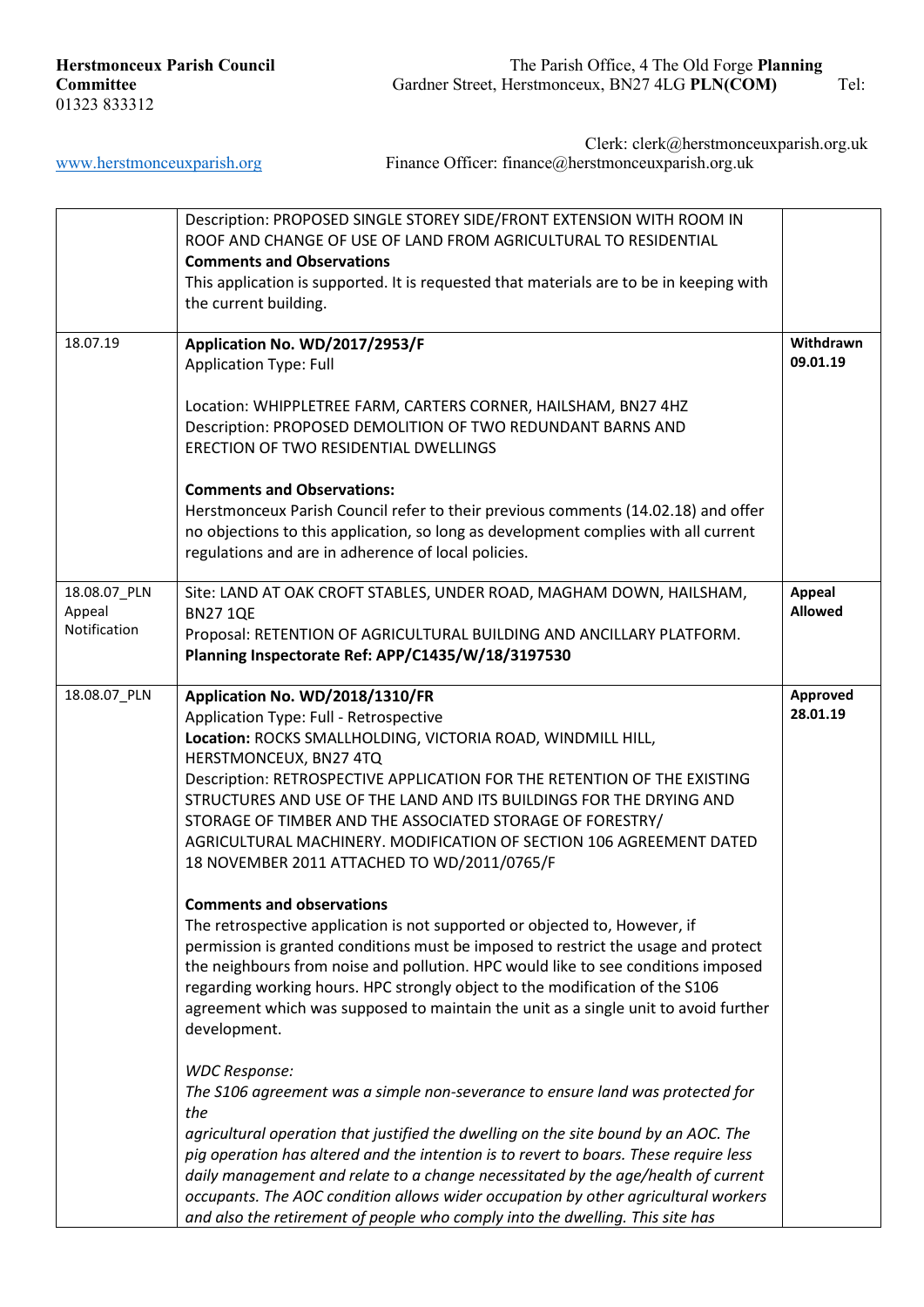| historically been a small area for pig breeding and the land retained is identified as |                    |
|----------------------------------------------------------------------------------------|--------------------|
| sufficient (with that added to the west) for the boar enterprise.                      |                    |
| Application No. WD/2017/2953/F                                                         | Withdrawn          |
| <b>Application Type: Full</b>                                                          | 09.01.19           |
| Location: WHIPPLETREE FARM, CARTERS CORNER, HAILSHAM, BN27 4HZ                         |                    |
| Description: PROPOSED DEMOLITION OF TWO REDUNDANT BARNS AND                            |                    |
| ERECTION OF TWO RESIDENTIAL DWELLINGS                                                  |                    |
| Herstmonceux Parish Council agreed by email that their comments and observations       |                    |
| in response to this planning application are as follows. Retrospective Planning        |                    |
| <b>Committee Approval is sought</b>                                                    |                    |
| Herstmonceux Parish Council refer to their previous comments (14.02.18) and offer      |                    |
| no objections to this application, so long as development complies with all current    |                    |
| regulations and are in adherence of local policies.                                    |                    |
|                                                                                        |                    |
| Application No. WD/2018/1114/PO                                                        | <b>Modificatio</b> |
| Application Type: Planning Obligation                                                  | n Permitted        |
| Location: LAND TO THE SOUTH-WEST OF GARDNER STREET, HERSTMONCEUX                       | 05.09.18           |
| Description: MODIFICATION OF SECTION 106 AGREEMENT ATTACHED TO                         |                    |
| WD/2015/0090/MAO (ERECTION OF UP TO 70 RESIDENTIAL DWELLINGS (INCLUDING                |                    |
| AFFORDABLE HOUSING), VEHICULAR ACCESS FROM GARDNER STREET, OPEN SPACE,                 |                    |
| LANDSCAPING INCLUDING SUSTAINABLE URBAN DRAINAGE SYSTEMS AND ALL                       |                    |
| NECESSARY GROUND WORKS).                                                               |                    |
|                                                                                        |                    |
| <b>Comments and observations</b>                                                       |                    |
| No objections due to the change of the housing mix.                                    |                    |
|                                                                                        |                    |
| Application No. WD/2018/1187/F                                                         | Approved           |
| <b>Application Type: Full</b>                                                          | 31.10.18           |
| Location: THE WELCOME STRANGER, CHAPEL ROW, HERSTMONCEUX, BN27 1RE                     |                    |
| Description: ONE DETACHED DWELLING AND A PAIR OF SEMI-DETACHED                         |                    |
| DWELLINGS (ALTERNATIVE TO WD/2016/2655/O)                                              |                    |
|                                                                                        |                    |
| <b>Comments and observations</b>                                                       |                    |
| Herstmonceux Parish Councils supports this application provided the footpath is        |                    |
| usable or an application for a diversion is made.                                      |                    |
|                                                                                        |                    |
| Application No. WD/2018/1442/F                                                         | Approved           |
| <b>Application Type: Full</b>                                                          | 30.08.18           |
| Location: SUNNYSIDE, VICTORIA ROAD, WINDMILL HILL, HERSTMONCEUX, BN27 4TG              |                    |
| Description: 2 STOREY SIDE EXTENSION TO CONSIST OF NEW PORCH, LIVING ROOM              |                    |
| AND 2 ADDITIONAL BEDROOMS ON FIRST FLOOR, ALONG WITH INTERNAL                          |                    |
|                                                                                        |                    |
| <b>ALTERATIONS</b>                                                                     |                    |
|                                                                                        |                    |
| <b>Comments and observations</b>                                                       |                    |
| Members were happy the materials will match the existing and the proposal sits on      |                    |
| the site nicely. Therefore, Herstmoncuex Parish Council supports this application.     |                    |
|                                                                                        |                    |
| Application No. WD/2018/0821/O                                                         | <b>Refused</b>     |
| <b>Application Type: Outline</b>                                                       | 29.08.18           |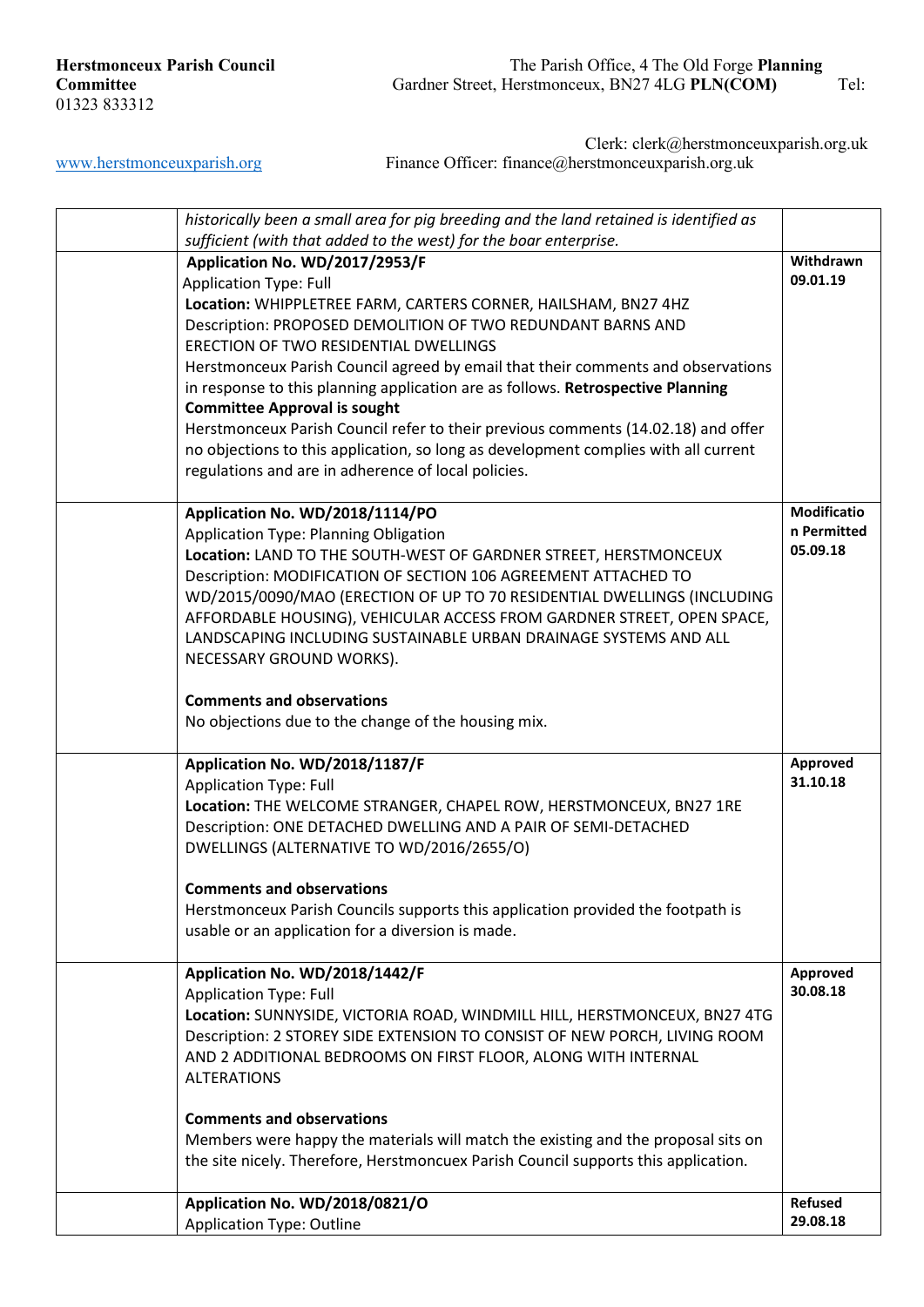Clerk: clerk@herstmonceuxparish.org.uk [www.herstmonceuxparish.org](http://www.herstmonceuxparish.org/) Finance Officer: finance absorber and Finance Pricer: finance absorber and Finance absorber and Finance Different amount of the United States and Turking.

**Location:** LAND OPPOSITE ROBINS NEST, WEST END, HERSTMONCEUX, BN27 4NZ Description: PROPOSED REMOVAL OF BARN AND ERECTION OF CHALET BUNGALOW WITH GARAGE. **Comments and observations** If this application meets the criteria for conversion of agricultural barn Herstmonceux Parish council supports this application**.** *WDC notification: With reference to the proposals set out in the application numbered as above and shown on the plans submitted therewith, Wealden District Council, in pursuance of powers under the Town and Country Planning Act 1990 and the Town and Country Planning (General Permitted Development) (England) Order 2015 (as amended), hereby REFUSES TO GRANT OUTLINE PLANNING PERMISSION for the said proposals, for the reasons stated below:- 1. This greenfield site lies outside of any designated development boundary in an area with loose-knit pattern of scattered residential development beyond the built-up area of the Herstmonceux village, and where restrictive countryside policies resist the provision of new housing without special justification. The low-density of development would not make efficient use of land and the development's detachment from the recognised settlement would not provide for any significant benefits to existing rural services or communities. Furthermore, the proposed dwelling by virtue of its detailed appearance and the*  layout within the site would be a more intrusive form of development on the site *than the existing agricultural building, causing harm to the visual and rural amenities of the attractive Low Weald landscape where is abuts the High Weald Area of Outstanding Natural Beauty with no visual benefit from the replacement of the existing structure. Whilst there is windfall allowance for the Middle Super Output Area in policy WLP7 of the emerging Wealden Local Plan, as the proposal is not a policy compliant scheme it cannot contribute towards the mitigation measures under policies AF1 and AF2 of the emerging plan and in the absence of such mitigation the proposal in generating additional vehicular trip potential across the Ashdown Forest Special Area of Conservation (SAC) would lead to a likely significant effect in combination with other plans and projects to the integrity of that site as set out in the Habitats Regulations Assessment (HRA) accompanying the draft plan through additional nitrogen deposition on the SAC. Whilst the Council does not presently have a 5 year housing land supply, policies of restraint in rural locations remain relevant and the dwelling being proposed on this site would make no significant contribution to meeting the housing need. As such, the identified effects to the character of the rural landscape and setting of the High Weald Area of Outstanding Natural Beauty, significantly and demonstrably outweigh any very limited increase in support for local rural services from a single dwelling to the housing supply and as such the proposal is an unsustainable form of development when set against the NPPF that fails to prioritise the use of brownfield land, contrary to Saved Policies GD2, EN8, EN27 and DC17 of the adopted Wealden Local Plan (1998); SPO1, SPO7, SPO8 and WCS14 of the adopted Wealden District Council (incorporating part of the South Downs National park) Joint Core Strategy Local Plan 2013, and conflicts with emerging Polices AF1, AF2, WLP 4 and RAS 2 of the proposed submission Wealden Local Plan and paragraphs 8, 11, 78, 117, 118, 122, 123, 127, 170, 172 and 177 of*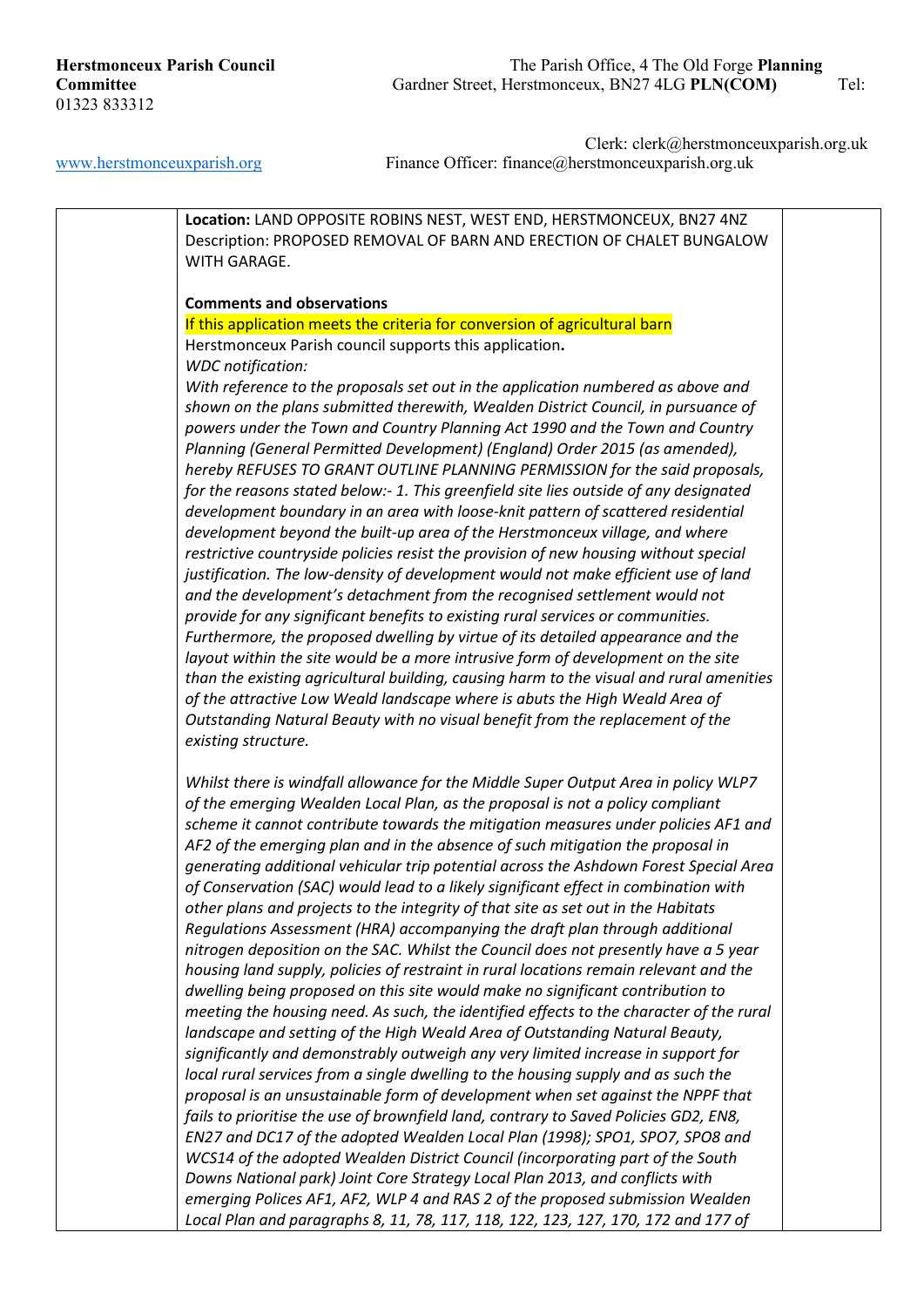| <b>Herstmonceux Parish Council</b> |
|------------------------------------|
| Committee                          |
| 01323 833312                       |

|                             | the National Planning Policy Framework 2018. In coming to this decision to refuse<br>permission, the Local Planning Authority have had regard to the requirement to<br>negotiate both positively and pro-actively with the applicant, in line with the<br>guidance at paragraph 38 of the National Planning Policy Framework 2018. 2.<br>Should the windfall allowance within emerging policy WLP 7 of the proposed<br>submission Wealden Local Plan be utilised prior to any appeal, the mitigation<br>measures in emerging policies AF1 and AF2 could not be contributed to by this<br>development as the mitigation has a finite headroom. |                |
|-----------------------------|-----------------------------------------------------------------------------------------------------------------------------------------------------------------------------------------------------------------------------------------------------------------------------------------------------------------------------------------------------------------------------------------------------------------------------------------------------------------------------------------------------------------------------------------------------------------------------------------------------------------------------------------------|----------------|
| Late application            | Application No. WD/2018/1528/F                                                                                                                                                                                                                                                                                                                                                                                                                                                                                                                                                                                                                | Approved       |
| received after              | <b>Application Type: Full</b>                                                                                                                                                                                                                                                                                                                                                                                                                                                                                                                                                                                                                 | 11.09.18       |
| publication of              |                                                                                                                                                                                                                                                                                                                                                                                                                                                                                                                                                                                                                                               |                |
| agenda and<br>considered at | Location: SHEEPWASH FARM, HAMMER LANE, COWBEECH, BN27 4JN<br>Description: CONSTRUCTION OF A OAK FRAME TWO BAY GARAGE WITH                                                                                                                                                                                                                                                                                                                                                                                                                                                                                                                     |                |
| Planning                    | ATTACHED HOME OFFICE.                                                                                                                                                                                                                                                                                                                                                                                                                                                                                                                                                                                                                         |                |
| Meeting                     |                                                                                                                                                                                                                                                                                                                                                                                                                                                                                                                                                                                                                                               |                |
| 18.08.07                    | Herstmonceux Parish Council wish to submit the following response with respect to                                                                                                                                                                                                                                                                                                                                                                                                                                                                                                                                                             |                |
|                             | this application:                                                                                                                                                                                                                                                                                                                                                                                                                                                                                                                                                                                                                             |                |
|                             |                                                                                                                                                                                                                                                                                                                                                                                                                                                                                                                                                                                                                                               |                |
|                             | WD/2018/1528/F - Comments and Observations                                                                                                                                                                                                                                                                                                                                                                                                                                                                                                                                                                                                    |                |
|                             | Despite Council's approval of the original application WD/2016/1980/F, the Parish<br>Council strongly object to this application for the following reasons:                                                                                                                                                                                                                                                                                                                                                                                                                                                                                   |                |
|                             |                                                                                                                                                                                                                                                                                                                                                                                                                                                                                                                                                                                                                                               |                |
|                             | The proposed size of the garage is excessive in relation to the residential property.                                                                                                                                                                                                                                                                                                                                                                                                                                                                                                                                                         |                |
|                             | An application for a garage on this site has already been approved and although not                                                                                                                                                                                                                                                                                                                                                                                                                                                                                                                                                           |                |
|                             | yet built could still be.                                                                                                                                                                                                                                                                                                                                                                                                                                                                                                                                                                                                                     |                |
|                             |                                                                                                                                                                                                                                                                                                                                                                                                                                                                                                                                                                                                                                               |                |
|                             | Additionally, the council raised concerns of the duality of the garage applications for                                                                                                                                                                                                                                                                                                                                                                                                                                                                                                                                                       |                |
|                             | this site. Whilst noting that currently the concerns are to be considered as                                                                                                                                                                                                                                                                                                                                                                                                                                                                                                                                                                  |                |
|                             | speculation only, the design and use of materials for this latest application may open                                                                                                                                                                                                                                                                                                                                                                                                                                                                                                                                                        |                |
|                             | future possibilities for applying for a change of use to residential accommodation.                                                                                                                                                                                                                                                                                                                                                                                                                                                                                                                                                           |                |
|                             | The site lies in a rural area outside of the development boundary, thus in opposition<br>to Policy 13 of the Herstmonceux Parish Neighbourhood Plan and any such                                                                                                                                                                                                                                                                                                                                                                                                                                                                              |                |
|                             | conversion would also potentially contribute towards additional nitrogen                                                                                                                                                                                                                                                                                                                                                                                                                                                                                                                                                                      |                |
|                             | deposition.                                                                                                                                                                                                                                                                                                                                                                                                                                                                                                                                                                                                                                   |                |
|                             |                                                                                                                                                                                                                                                                                                                                                                                                                                                                                                                                                                                                                                               |                |
|                             | WDC response:                                                                                                                                                                                                                                                                                                                                                                                                                                                                                                                                                                                                                                 |                |
|                             | The Parish Council's comments are duly noted. A garage on the site has been approved, in                                                                                                                                                                                                                                                                                                                                                                                                                                                                                                                                                      |                |
|                             | principle under the previous application. The re-siting of the garage is considered to be less<br>prominent and it is the addition of the office that has increased the scale and altered                                                                                                                                                                                                                                                                                                                                                                                                                                                     |                |
|                             | the form of the outbuilding, as proposed. The design of the building is not considered to be                                                                                                                                                                                                                                                                                                                                                                                                                                                                                                                                                  |                |
|                             | out of character with this rural location and the use of the outbuilding can be controlled by                                                                                                                                                                                                                                                                                                                                                                                                                                                                                                                                                 |                |
|                             | conditions.                                                                                                                                                                                                                                                                                                                                                                                                                                                                                                                                                                                                                                   |                |
|                             |                                                                                                                                                                                                                                                                                                                                                                                                                                                                                                                                                                                                                                               | <b>Refused</b> |
| 18.08.28_PLN                | Application No. WD/2018/0718/FR<br>Application Type: Full - Retrospective                                                                                                                                                                                                                                                                                                                                                                                                                                                                                                                                                                     | 25.09.18       |
|                             | Location: BRENT FARM, UNDER ROAD, MAGHAM DOWN, HAILSHAM BN27 1QE                                                                                                                                                                                                                                                                                                                                                                                                                                                                                                                                                                              |                |
|                             | Description: CONVERSION AND PARTIAL REBUILD OF AGRICULTURAL BUILDINGS TO                                                                                                                                                                                                                                                                                                                                                                                                                                                                                                                                                                      |                |
|                             | PROVIDE 4 NO. DWELLINGS AND ASSOCIATED ANCILLARY PARKING PROVISION.                                                                                                                                                                                                                                                                                                                                                                                                                                                                                                                                                                           |                |
|                             |                                                                                                                                                                                                                                                                                                                                                                                                                                                                                                                                                                                                                                               |                |
|                             | <b>Comments and Observations:</b>                                                                                                                                                                                                                                                                                                                                                                                                                                                                                                                                                                                                             |                |
|                             | Herstmonceux Parish Council strongly object this application.                                                                                                                                                                                                                                                                                                                                                                                                                                                                                                                                                                                 |                |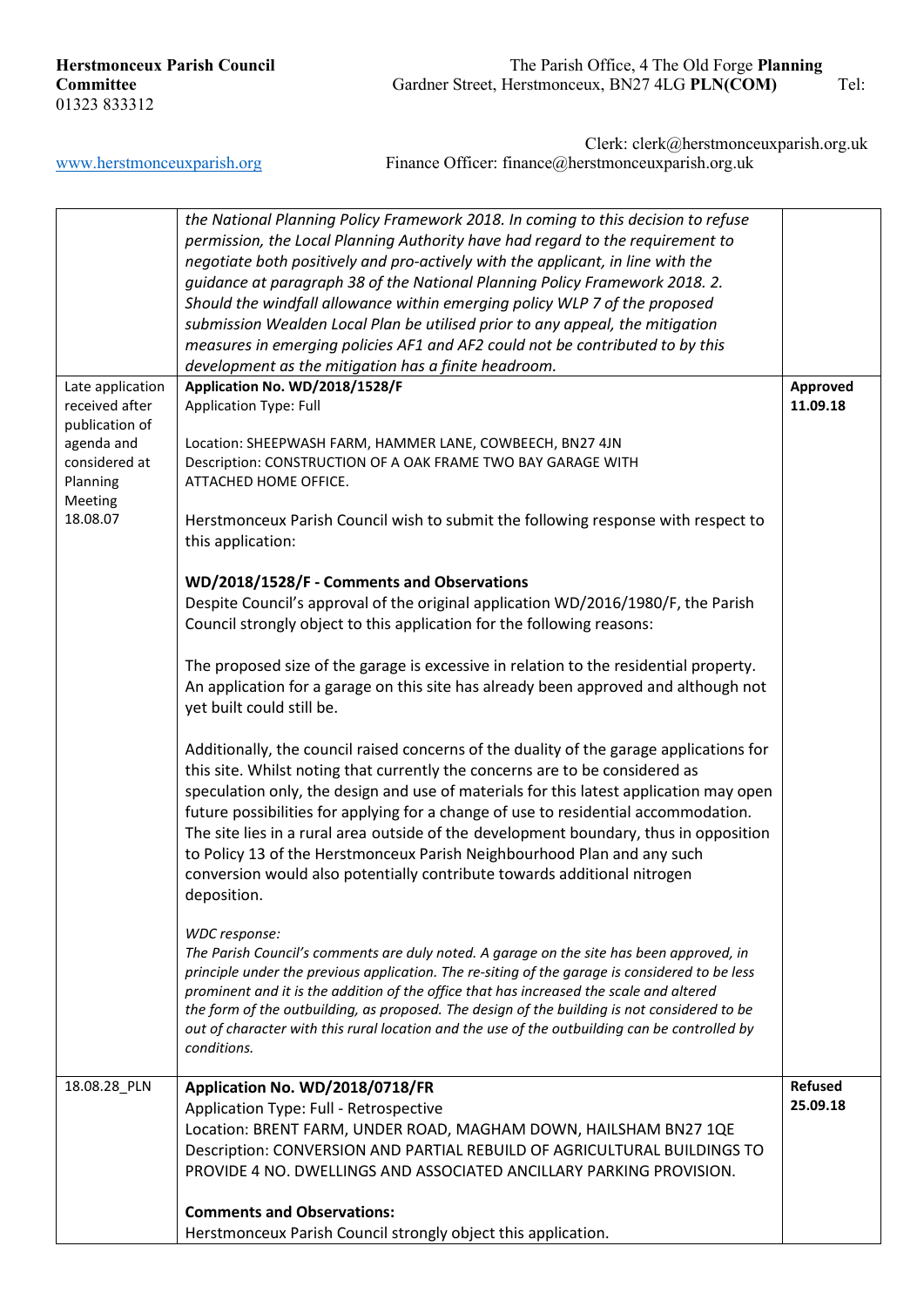|              | Herstmonceux Parish Council understand that permissions under the<br>$\bullet$<br>previous approval the previous planning application WD/2015/2296/F for<br>change of use and conversion of redundant former agricultural and stable<br>buildings into three residential buildings has been breached.<br>This application is presented as a retrospective planning application for the<br>$\bullet$<br>conversion and partial rebuild of agricultural buildings.<br>This presentation is disingenuous. Herstmonceux Parish Council do not<br>$\bullet$<br>consider this a retrospective planning application for a partial rebuild and<br>conversion of agricultural buildings as the agricultural buildings have been<br>knocked down and no longer exist. The buildings have been removed, they<br>are no longer in existence for purposes of conversion.<br>The application should reflect that the plans are for 3 new buildings and a<br>$\bullet$<br>barn conversion |                                                   |
|--------------|----------------------------------------------------------------------------------------------------------------------------------------------------------------------------------------------------------------------------------------------------------------------------------------------------------------------------------------------------------------------------------------------------------------------------------------------------------------------------------------------------------------------------------------------------------------------------------------------------------------------------------------------------------------------------------------------------------------------------------------------------------------------------------------------------------------------------------------------------------------------------------------------------------------------------------------------------------------------------|---------------------------------------------------|
|              | The Parish Council consider this application to be in conflict with the emerging Local<br>Plan and the Herstmonceux Neighbourhood Plan:<br>The application is for 3 new buildings and a barn conversion on an isolated<br>$\bullet$<br>site.<br>The site is not in close proximity to village facilities or public transport<br>$\bullet$<br>provision.<br>This application lies outside the development boundary.<br>٠<br>The Parish Council maintain their concern of overdevelopment of the site<br>$\bullet$<br>which also has poor visibility to its access.                                                                                                                                                                                                                                                                                                                                                                                                          |                                                   |
| 18.08.28_PLN | Application No. WD/2018/1516/FA<br>Application Type: Full - Non Compliance of Condition<br>Location: BARN COTTAGE, STUNTS GREEN, HERSTMONCEUX, BN27 4PR<br>Description: REMOVAL OF CONDITION 2 OF APPLICATION K/68/104 (CONVERSION<br>OF OUTBUILDING TO DWELLING) AGRICULTURAL OCCUPANCY.                                                                                                                                                                                                                                                                                                                                                                                                                                                                                                                                                                                                                                                                                  | Approved<br>27.09.18                              |
|              | <b>Comments and Observations</b><br>Herstmonceux Parish Council approve this application.<br>Herstmonceux Parish Council acknowledge that their usual policy is to support the<br>continuation of Agricultural Occupancy conditions for residences in the Parish.<br>However, this application is considered to be an exception to the rule.                                                                                                                                                                                                                                                                                                                                                                                                                                                                                                                                                                                                                               |                                                   |
|              | The Parish Council have considered the length of time that Barn Cottage has stood<br>empty; the state of disrepair the cottage has fallen into after being uninhabited for<br>20 years; and the fact that Barn Cottage is a private property, not being tied to any<br>agricultural business or needed as an agricultural cottage in the stated period of<br>time. It is for these reasons that Herstmonceux Parish Council approve this<br>application to remove condition 2.                                                                                                                                                                                                                                                                                                                                                                                                                                                                                             |                                                   |
| 18.08.28_PLN | Application No. WD/2018/1136/F<br><b>Application Type: Full</b><br>Location: LAND ADJACENT TO 2 CHESTNUT COTTAGES, WEST END,                                                                                                                                                                                                                                                                                                                                                                                                                                                                                                                                                                                                                                                                                                                                                                                                                                               | No decision<br>notice<br>issued as at<br>06.03.19 |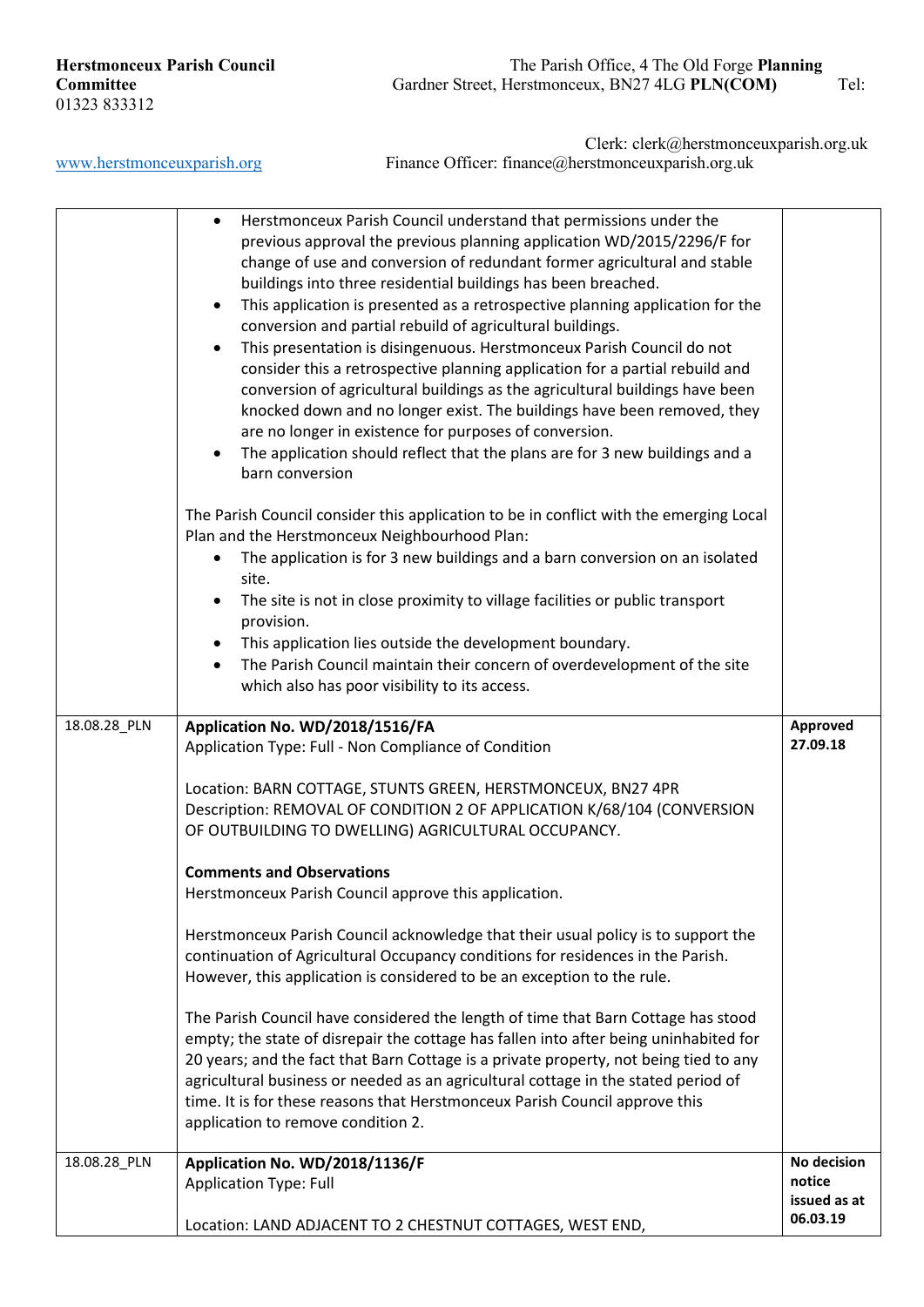|              | HERSTMONCEUX, BN27 4PL<br>Description: PROPOSED NEW ENTRANCE AND NEW GATE<br><b>Councils Comments and Observations:</b><br>Herstmonceux Parish Council previously objected to this application on the basis of<br>the adverse effect the development would have on the already, serious drainage<br>and flooding issues that are experienced by the neighbouring properties. Sufficient<br>access to the site is already in existence.<br>This application has not significantly changed from the previous application<br>therefore this application is objected to.                                                                                                                                                                                                                                                                                                                                                                                                                                                                                                                                                                                                                                                                                                                                                                                                                                                                                                                                                           |                      |
|--------------|--------------------------------------------------------------------------------------------------------------------------------------------------------------------------------------------------------------------------------------------------------------------------------------------------------------------------------------------------------------------------------------------------------------------------------------------------------------------------------------------------------------------------------------------------------------------------------------------------------------------------------------------------------------------------------------------------------------------------------------------------------------------------------------------------------------------------------------------------------------------------------------------------------------------------------------------------------------------------------------------------------------------------------------------------------------------------------------------------------------------------------------------------------------------------------------------------------------------------------------------------------------------------------------------------------------------------------------------------------------------------------------------------------------------------------------------------------------------------------------------------------------------------------|----------------------|
| 18.08.28_PLN | Application No. WD/2018/1213/FR<br>Application Type: Full - Retrospective<br>Location: LAND TO THE REAR OF 3 GARDNER STREET, HERSTMONCEUX, BN27 4LE<br>Description: RETROSPECTIVE APPLICATION FOR NEW RESIDENTIAL DWELLING<br>(REVISED SCHEME PREVIOUSLY APPROVED UNDER WD/2014/1424/F)<br><b>Councils Comments and Observations:</b><br>Herstmonceux Parish Council strongly object to this application.<br>This is a retrospective application that has been submitted following the<br>٠<br>non-compliance concerns raised to, and actions taken by, Wealden District<br>Council's Planning Enforcement department.<br>The Council again find themselves being asked to comment on building that<br>٠<br>has not been approved by the Local Planning Authority.<br>The grounds for the enforcement interest was the breach of the planning<br>$\bullet$<br>consent which was for a single-storey build, WD/2014/1424/F.<br>It is considered that the presented retrospective application for a two-storey<br>$\bullet$<br>building, and the placing of the windows in this property, is a breach on the<br>neighbour's privacy.<br>The application is considered disingenuous in its comments concerning what<br>$\bullet$<br>is allowed under the Technical Housing Standards National Described Space<br>Standards, "which can only be applied where there is a local plan policy<br>based on evidenced local need e.g. retirement homes, sheltered homes or<br>care homes". The standards are not a building regulation. | Approved<br>30.10.18 |
| 18.08.28_PLN | Application No. WD/2018/1384/F<br><b>Application Type: Full</b><br>Location: NASHS, CHAPEL ROW, HERSTMONCEUX, BN27 1RB<br>Description: DEMOLITION OF EXISTING GARAGE AND TO REPLACE WITH A TWO<br>STOREY SIDE EXTENSION TO PROVIDE A NEW KITCHEN/BREAKFAST ROOM AND A<br><b>BEDROOM WITH ENSUITE.</b><br><b>Councils Comments and Observations:</b><br>Herstmonceux Parish Council support this application on the basis that, as stated in<br>the application, appropriate materials that are in keeping with the existing building<br>and local street scene are used.                                                                                                                                                                                                                                                                                                                                                                                                                                                                                                                                                                                                                                                                                                                                                                                                                                                                                                                                                       | Approved<br>10.09.18 |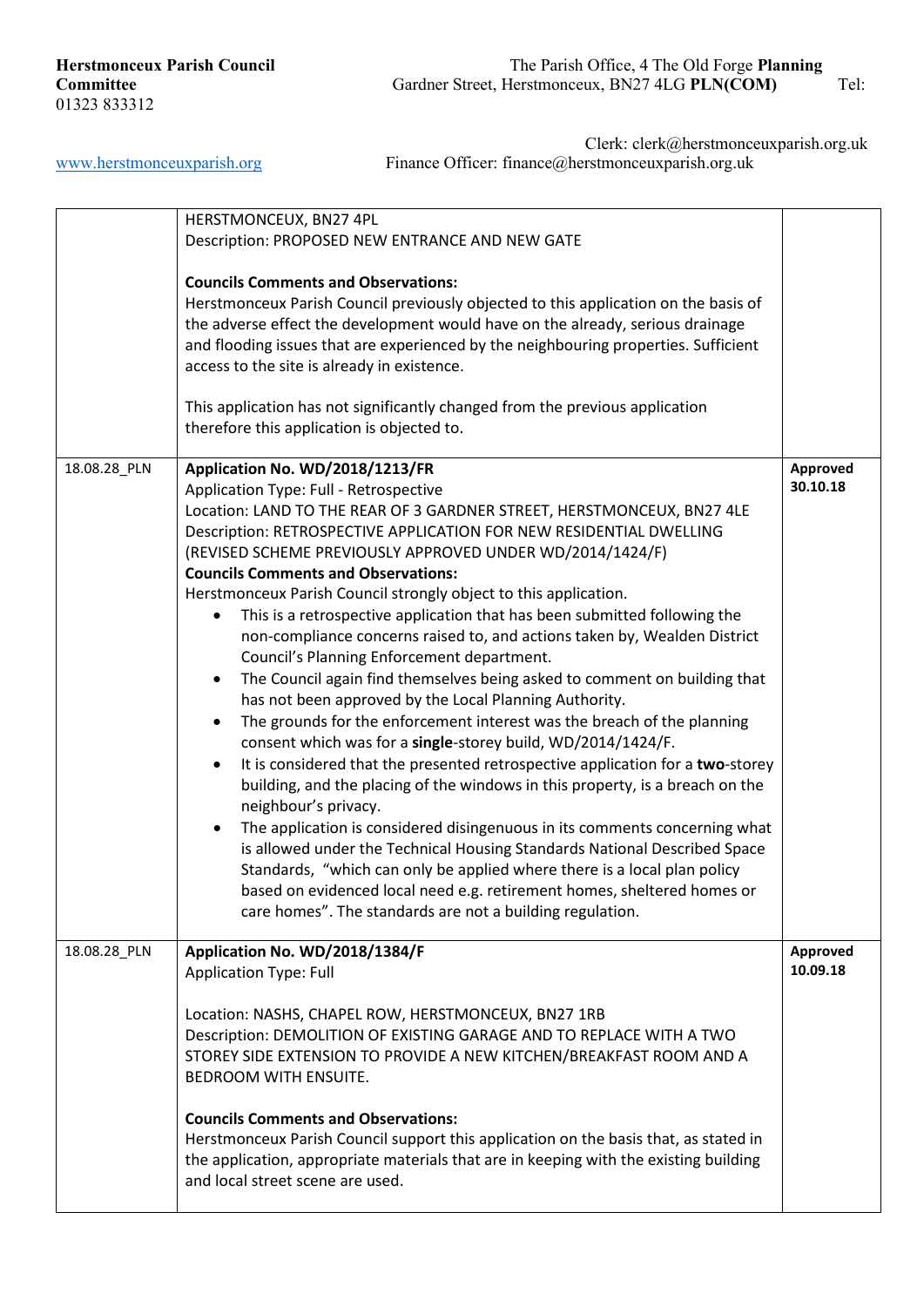| 18.08.28_PLN | WD/2018/1584/MRM                                                                                                      | Approved |
|--------------|-----------------------------------------------------------------------------------------------------------------------|----------|
|              | Application No. WD/2018/1584/MRM                                                                                      | 12.02.19 |
|              | Application Type: Major Application - Reserved Matters                                                                |          |
|              | Expiry date for comments: 10 September 2018                                                                           |          |
|              | Case Officer: Mrs C Turner Tel: 01892 602541                                                                          |          |
|              |                                                                                                                       |          |
|              | Location: LAND ADJACENT TO LIME CROSS RECREATION GROUND,                                                              |          |
|              | <b>HERSTMONCEUX</b>                                                                                                   |          |
|              | <b>Description: RESERVED MATTERS PURSUANT TO OUTLINE PERMISSION</b>                                                   |          |
|              | WD/2015/0090/MAO (ERECTION OF UP TO 70 RESIDENTIAL DWELLINGS                                                          |          |
|              | (INCLUDING AFFORDABLE HOUSING), VEHICULAR ACCESS FROM GARDNER                                                         |          |
|              | STREET, OPEN SPACE, LANDSCAPING                                                                                       |          |
|              | INCLUDING SUSTAINABLE URBAN DRAINAGE SYSTEMS AND ALL NECESSARY                                                        |          |
|              | <b>GROUND WORKS).</b>                                                                                                 |          |
|              |                                                                                                                       |          |
|              | <b>Standing orders closed 8.46pm</b><br>A member of the public had some queries regarding the maintenance access road |          |
|              |                                                                                                                       |          |
|              | and vehicle movements, frequency and ability.                                                                         |          |
|              | <b>Councils Comments and Observations:</b>                                                                            |          |
|              | The meeting closed once more at 9.04pm to allow further clarification on a                                            |          |
|              | question. Standing Orders resumed at 9.05pm.                                                                          |          |
|              | Standing Orders closed at 9.17pm to allow for questions and answers with the                                          |          |
|              | general public and resumed at 9.19pm.                                                                                 |          |
|              |                                                                                                                       |          |
|              | Design:                                                                                                               |          |
|              | Herstmonceux Parish Council acknowledge that the short time scale given to submit                                     |          |
|              | Reserved Matters may have compromised matters of design detail. The Parish                                            |          |
|              | Council would like to see more attention to finesse and further considerations to                                     |          |
|              | rurality design aspects of this development, which has the potential be a flagship for                                |          |
|              | Thakeham. Currently, this opportunity has been missed. The Parish Council would be                                    |          |
|              | happy to consult further with Thakeham and support them seeking ways to improve                                       |          |
|              | the matters highlighted below:                                                                                        |          |
|              |                                                                                                                       |          |
|              | The layout is reasonable and acknowledged as an improvement on the                                                    |          |
|              | previous plans. The Parish Council approve the proposals for the green spaces.                                        |          |
|              | Overall, the designs of the properties are uninspiring - often disappointing,                                         |          |
|              | plain and showing little design flair or adherence to the suggestions in the                                          |          |
|              | Herstmonceux Parish Council Neighbourhood Plan Design Guide, as shared with the<br>developer.                         |          |
|              | The opportunity to create a rural village feel has been missed. Much will                                             |          |
|              | depend on the quality of the actual materials approved. The Parish Council are                                        |          |
|              | interested to see what the Conservation Officer has to say regarding the general                                      |          |
|              | appearance and would also like the opportunity to view any material samples that                                      |          |
|              | may have been submitted to Wealden District Council Planning Department.                                              |          |
|              | The desired materials should be as specified in the Herstmonceux Parish                                               |          |
|              | Neighbourhood Plan Design Guide and remain reflective of the Herstmonceux Street                                      |          |
|              | Scene.                                                                                                                |          |
|              | The schedule of materials needs more detail: annotation on the elevation                                              |          |
|              | drawings of many of the houses is missing.                                                                            |          |
|              |                                                                                                                       |          |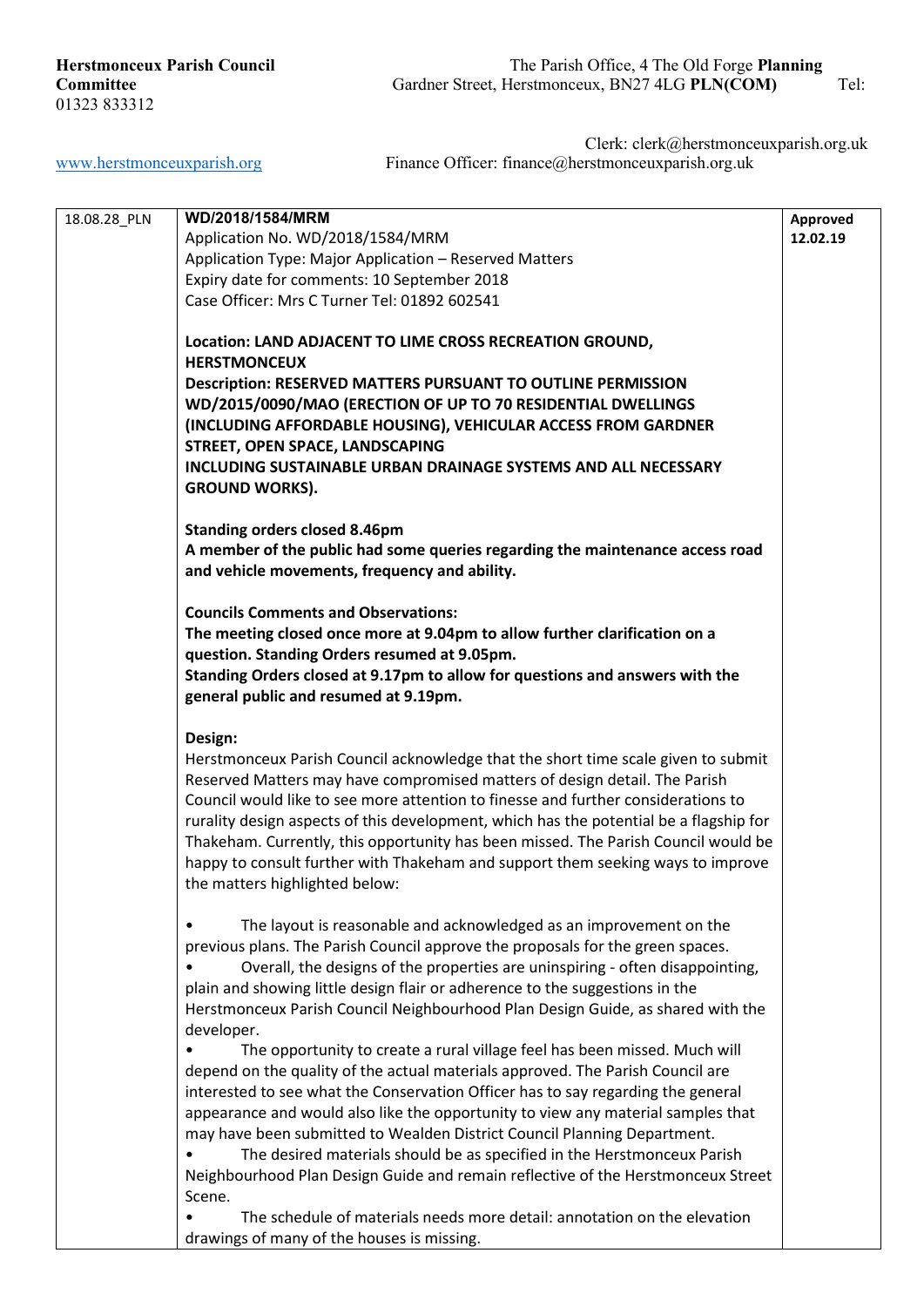• There is a lack of features such as dormer windows; very few small barn hips (as opposed to half hips); very few bay windows or chimneys. In addition to breaking up the roof lines, more houses with chimneys offer more variety to families for heating their homes. Some of the roof pitches are low and have typical estate development feel. More of the windows could have central horizontal bars to give a more rural feel. Eaves overhangs are often missing or mean. • The design of 20/23 and 27/28 is particularly poor, with low pitched roofs and no individual features. These houses are unappealing and look inferior to their neighbours. • There is no bin store designs or materials. The design of the larger bin stores/cycle stores again add to the urban estate feel and should be improved to provide a more rural feel with the inclusion of pitched roofs instead of flat roofs. • A tree screen would be advised between No 40 and existing property to the south. • The road outside No 54 and nearby properties has limited Turning Head potential for emergency vehicles and refuse collection. Some of the properties shown on the general plan have their hatching missing (denoting roof plans), the Parish Council assume this has no other significance? • No 60 is very close to the cricket pavilion. The previous configuration of this particular corner of the development is a better layout. The latest proposed access road to these plots leads to a longer drive for future residents. • The Parish Council would need more information to be able to comment on the proposed fencing, lighting and other street furniture **Highways Infrastructure Improvements:** Notwithstanding the comments from East Sussex Highways, the Parish Council and the wider community have deep concerns about the access off and onto the A271. This is an opportunity to be part of a wider road safety improvement scheme for Herstmonceux Centre, including reducing the speed limit to 20mph through the Service Centre of the Parish and extending the 30mph speed limit towards the far end of Windmill Hill. • Highways infrastructure improvements will need to be given full and careful consideration when assessing the impact that these 70 new homes will have on the increase in local vehicular movement. The village centre of Herstmonceux already experiences intense overuse of this stretch of the A271. Many vehicles, including a large percentage of heavy goods traffic, use this route as a bypass on their way to Bexhill, Hastings and beyond. An initial survey was undertaken, and data collected over three and a half years ago. The Parish Council and local community attest to the fact that vehicular movement has increased considerably over this period. • The Parish Council do not see that sufficient proposals are in place for traffic management at the access road to the new development. The point of the access road into the development lies close to the brow of a hill on the busy A271 and is seen by the Parish Council as a potential safety hazard that needs to be addressed as a priority. • Speeding is a serious and ongoing issue along the A271 from Windmill Hill, past Lime Cross Nursery, to the point of entry to Herstmonceux village and through the service centre. With the addition of vehicular movement from an additional 70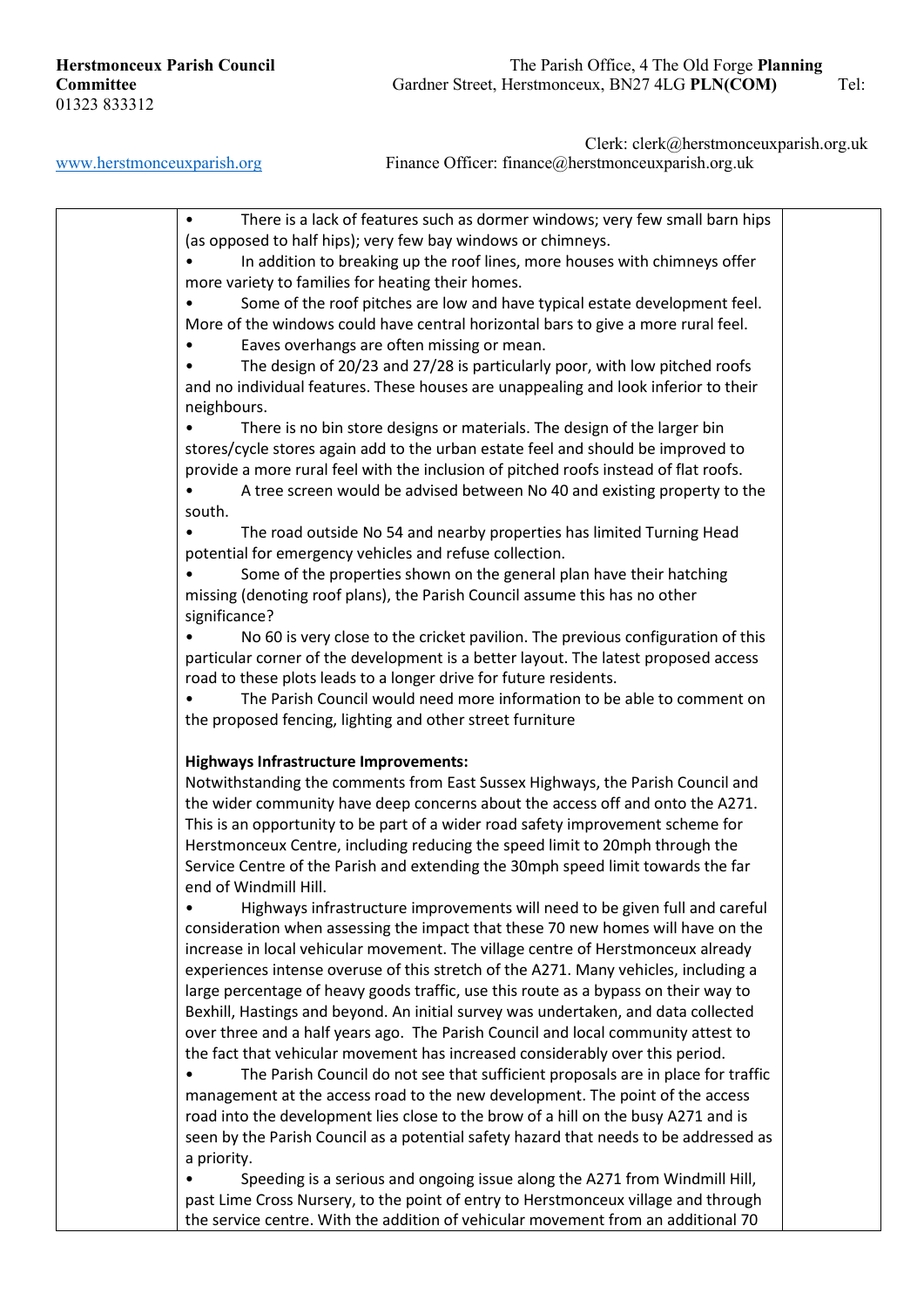Clerk: clerk@herstmonceuxparish.org.uk [www.herstmonceuxparish.org](http://www.herstmonceuxparish.org/) Finance Officer: finance achieves using uk

> houses, traffic management measures on the whole stretch of the A271 needs addressing, including extension of speed restriction.

### **Flooding:**

There appears to be a lack of full understanding and full consideration, of locally experienced issues regarding the groundwater diversion problem and pollution to the ponds. The Parish Council seek assurance from Wealden District Council that the Environment Agency, Southern Water and the Drainage Board, have seen and approved the plans; and that these issues have been fully taken into account; and that pollution or water discharge does not exceed the present flow rates. For example:

There is a local problem with ground-water, yet the Parish Council feel these concerns are not adequately addressed such as through the provision of swales, which although will facilitate the removal of ground water, do not investigate the issue of already present ground water, or incorporate the ground water in the calculations for the discharge flow.

The Parish Council ask if the concerns from the Environment Agency regarding the pollution of the ponds, that connect to the RAMSAR site of the Pevensey Levels, have been adequately answered.

There is no acknowledgement that there are springs running through the site that feed the ponds as found in Ordnance Survey records. It would appear in the layout that houses are built on top of the spring lines.

In addition, the Parish Council query if the water from the 2 extra attenuation ponds will drain into the ground and may go into neighbouring property.

### **Sewage and Drainage:**

**•** The Parish Council is aware that the scheme proposal discharges into the main sewer at the top of Victoria Road. Unfortunately, no improvements have yet been carried out to the sewage system in Victoria Road, which currently floods.

• The Parish Council is further aware that Southern Water have proposals to improve the system in Victoria Road to cater for the extra flow.

The Parish Council seek assurance that no properties in this new development will be connected to the system until the Southern Water improvements have been carried out in Victoria Road.

#### **Amenities**

HPC raise the following interlinking concerns and thoughts for preliminary solution finding:

• Reservations with the use of Calor Gas on the site remain. Issues will occur should there be issues with lorry supplies in the future for refilling of the onsite tanks.

• The Parish Council raise concerns over future management of amenities – if gas is optional and there is a limited take up then the cost of management will fall on a few and may not be financially viable to continue in the future.

• This development should be forward thinking and considering the demand, delivery and supply of energy in a more uniform way that will sustain the families on site for the next 80+ years.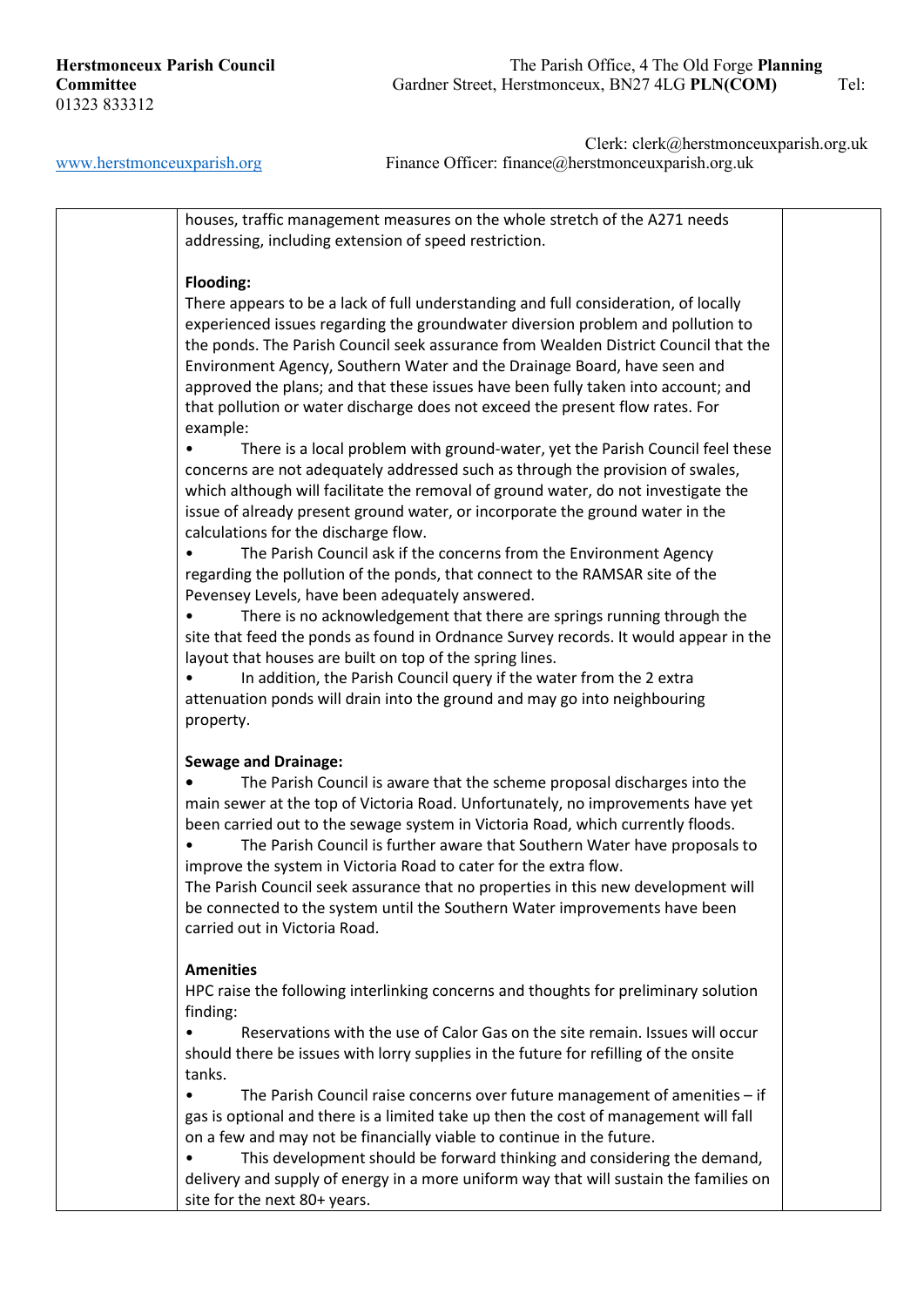| <b>Herstmonceux Parish Council</b> |  |
|------------------------------------|--|
| Committee                          |  |
| 01323 833312                       |  |

|              | Local supplies must be improved. The provision of more sustainable<br>$\bullet$<br>environmentally friendly solutions should be investigated, such as solar panels and<br>the inclusion of earlier suggestions of more houses with chimneys. These ideas are<br>not exhaustive.                                                                                                                                                                                                                                                                                                                                                                                                                                                                                                                                                                                                                                                                                                                                                                                                                                                                                                |                             |
|--------------|--------------------------------------------------------------------------------------------------------------------------------------------------------------------------------------------------------------------------------------------------------------------------------------------------------------------------------------------------------------------------------------------------------------------------------------------------------------------------------------------------------------------------------------------------------------------------------------------------------------------------------------------------------------------------------------------------------------------------------------------------------------------------------------------------------------------------------------------------------------------------------------------------------------------------------------------------------------------------------------------------------------------------------------------------------------------------------------------------------------------------------------------------------------------------------|-----------------------------|
| 17.09.18_FCL | Application No. WD/2018/0523/F and WD/2018/0524/LB Application<br>Type: Full & Listed Building Consent<br>Grid Reference: 564231 112307<br>Case Officer: Ralph Forder Tel: 01892 602496<br>Location: HORMES HOUSE, WINDMILL HILL ROAD, WINDMILL HILL,<br>HERSTMONCEUX, BN27 4RS<br>Description: PROPOSED REAR EXTENSION AND DEMOLITION OF EXISTING GARAGE.<br>REMOVAL OF EXISTING BAY WINDOW AND INTERNAL AND EXTERNAL ALTERATIONS.<br>Please see amended plans and documentation dated 4 <sup>th</sup> and 5 <sup>th</sup><br>September 2018.<br><b>Comments and observations</b><br>Herstmonceux Parish Council strongly objects to this application. The Extension<br>proposed is not in-keeping with the existing listed building. The proposed extension<br>is an over development of the site. Members feel it is paramount that the bay<br>window remains in situ and is retained. The proposed is not sympathetic in design.<br>Members have concerns regarding roof lines, scaling and massing and the extension<br>being excessively large. There is no co-ordination or correlation between the<br>proposed extension and existing building.<br>All were in favour. | Refusal<br>05.10.18         |
| 17.09.18 FCL | Application No. WD/2018/1698/F<br><b>Application Type: Full</b><br>Case Officer: Sally Simpson Tel: 01892 602551<br>Location: BUCKWELL FARM, HAILSHAM ROAD, HERSTMONCEUX BN27 4JX<br>Description: DEMOLISH LEAN-TO CONSERVATORY AND REPLACE WITH A<br>SINGLE STOREY EXTENSION TO FORM A UTILITY/BOOTROOM AND SHOWER ROOM.<br>RENEW LAPSED PLANNING APPROVAL (WD/2013/0099/F) FOR A DRIVEWAY AND<br>OFF STREET PARKINGWITH ASSOCIATED WORKS.<br><b>Comments and observations.</b><br>No objections. HPC support this application.                                                                                                                                                                                                                                                                                                                                                                                                                                                                                                                                                                                                                                               | <b>Approved</b><br>24.09.18 |
| 17.09.18_FCL | Application No. WD/2018/1790/F<br><b>Application Type: Full</b><br>Case Officer: Mr T Balcikonis Tel: 01892 602783<br>Location: 2 CINDERFORD COTTAGES, CINDERFORD LANE, HELLINGLY BN27 4HL<br>Description: 2 STORY SIDE EXTENSION, SINGLE STORY REAR EXTENSION AND<br>REPLACEMENT GARAGE<br><b>Comments and observations</b>                                                                                                                                                                                                                                                                                                                                                                                                                                                                                                                                                                                                                                                                                                                                                                                                                                                   | Approved<br>27.09.18        |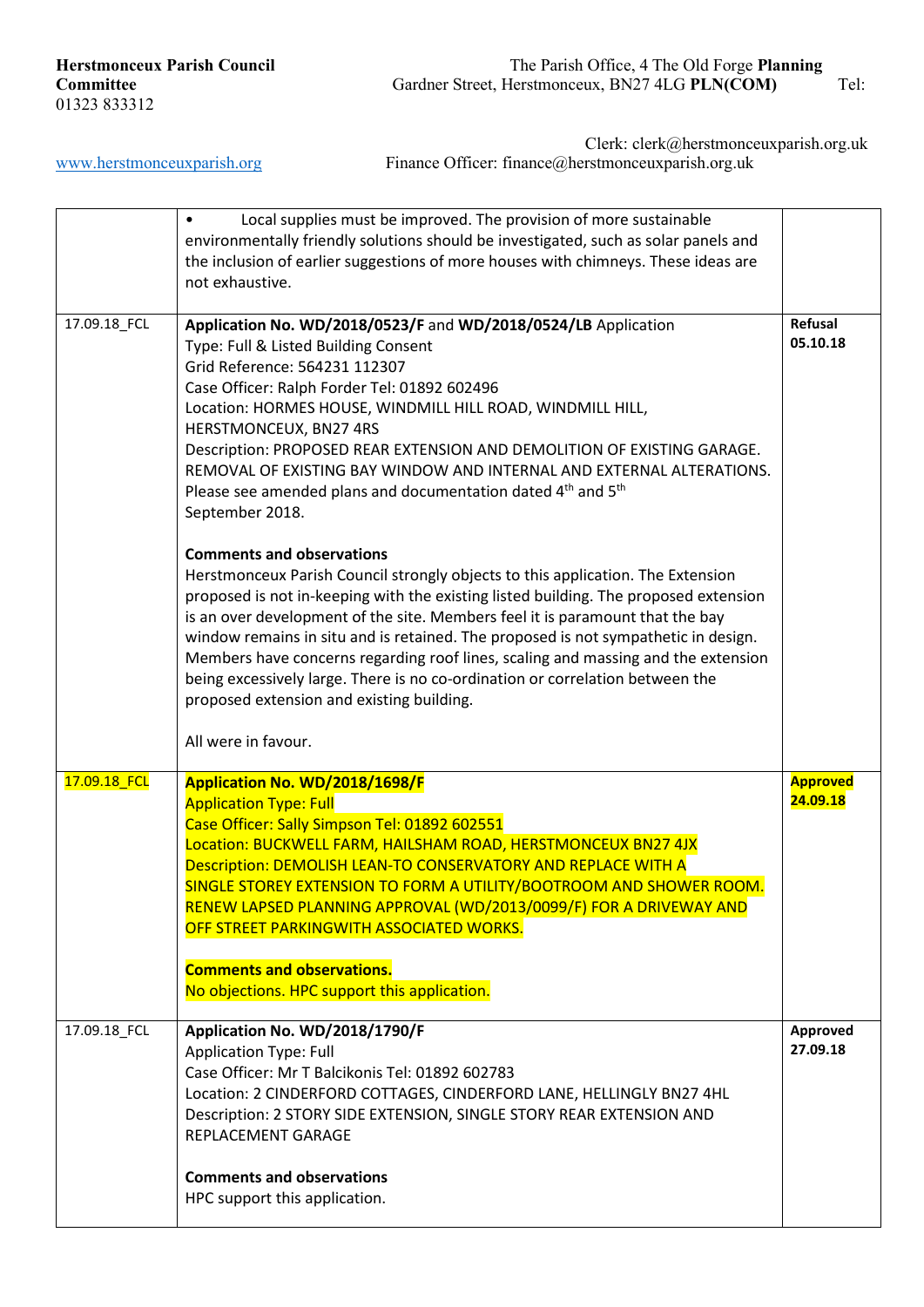| 17.09.18_FCL | Application No. WD/2018/1334/MAJ                                                              | Approved      |
|--------------|-----------------------------------------------------------------------------------------------|---------------|
|              | <b>Application Type:</b>                                                                      | 04.12.18      |
|              |                                                                                               |               |
|              | Major Application - Full                                                                      |               |
|              | Expiry date for comments: 2 October 2018                                                      |               |
|              | Case Officer: Mr A Battams Tel: 01892 602487                                                  |               |
|              |                                                                                               |               |
|              | Location: GILDRIDGE FARM, NEW ROAD, MAGHAM DOWN, HAILSHAM BN27 1QB                            |               |
|              | Description: PROPOSED AGRICULTURAL BUILDING TO HOUSE CATTLE AND FOR                           |               |
|              | STORAGE OF HAY AND STRAW.                                                                     |               |
|              | Applicant: Messrs D & E and Mrs M Wheeler                                                     |               |
|              |                                                                                               |               |
|              | Agent: Pump House Designs                                                                     |               |
|              |                                                                                               |               |
|              | Cllr Lee left the meeting.                                                                    |               |
|              |                                                                                               |               |
|              |                                                                                               |               |
|              | <b>Comments</b>                                                                               |               |
|              | Herstmonceux Parish Coujncil support this application as it is in accordance with the         |               |
|              |                                                                                               |               |
|              | Herstmonceux Parish Neighbourhood Plan and enhances agriculture and the rural                 |               |
|              | community.                                                                                    |               |
|              |                                                                                               |               |
|              |                                                                                               |               |
|              | Cllr Lee re-joined the meeting.                                                               |               |
|              |                                                                                               |               |
| August 2018  | Application No. WD/2018/1445/LDE                                                              | <b>Issued</b> |
|              | CONTINUED USE OF CONVERTED OUTBUILDING (THE ANNEXE) AS SELF-CONTAINED                         | 27.09.18      |
|              |                                                                                               |               |
|              | RESIDENTIAL ACCOMMODATION                                                                     |               |
|              | LOWER STUNTS GREEN FARM, STUNTS GREEN, HERSTMONCEUX, BN27 4PN                                 |               |
|              |                                                                                               |               |
|              | Council could offer no comments or observations to WDC                                        |               |
| 02.10.18_PLN | Application No. WD/2018/1765/MFA                                                              | Approved      |
|              |                                                                                               |               |
|              | Application Type: Major Application - Noncompliance of Condition                              | 07.12.18      |
|              | Case Officer: Ralph Forder Tel: 01892 602496                                                  |               |
|              |                                                                                               |               |
|              | Location: LAND OFF HAILSHAM ROAD, HERSTMONCEUX                                                |               |
|              | Description: VARIATION OF CONDITION 7 OF WD/2017/1174/MRM (RESERVED MATTERS                   |               |
|              | PURSUANT TO OUTLINE PERMISSION WD/2015/0136/MAO) - (PROPOSED DEVELOPMENT                      |               |
|              |                                                                                               |               |
|              | OF 40 NO. RESIDENTIAL DWELLINGS COMPRISING 11 NO. 2 BED HOUSES, 20 NO. 3 BED                  |               |
|              | HOUSES AND 9 NO. 4 BED HOUSES TOGETHER WITH ASSOCIATED ACCESS, ROADS, PARKING                 |               |
|              | PROVISION AND OPEN SPACE) TO SUBSTITUTE THE APPROVED SITE PLAN WITH DRAWING                   |               |
|              | NUMBER 3905/WD007 REV.P1                                                                      |               |
|              | Applicant: Town & Country Monson Homes Ltd<br>Agent: GDM Architects Ltd                       |               |
|              |                                                                                               |               |
|              |                                                                                               |               |
|              | <b>Comments and observations:</b>                                                             |               |
|              | HPC object to this application.                                                               |               |
|              |                                                                                               |               |
|              | The Parish Council raise no comment to the revision of the site plan (3905/WD007 REV.P1)      |               |
|              | regarding relocation/repositioning of Plot 29 and changes to sheltered driveways to plot's 15 |               |
|              | & 16/ 17 & 18/ 19 & 20/ 22/ 30 & 31 and 32 & 33 in favour of open driveways. No design        |               |
|              |                                                                                               |               |
|              | material changes are being applied for by the developer.                                      |               |
|              |                                                                                               |               |
|              | However, the Parish Council submit their objection to the reduction of onsite car parking     |               |
|              | provision:                                                                                    |               |
|              | reducing the visitor spaces outside plots 38 and 40 from 4 to 2                               |               |
|              | the removal of two parking spaces on plots 1 and 40 and proposal for garage and               |               |
|              |                                                                                               |               |
|              | tandem space                                                                                  |               |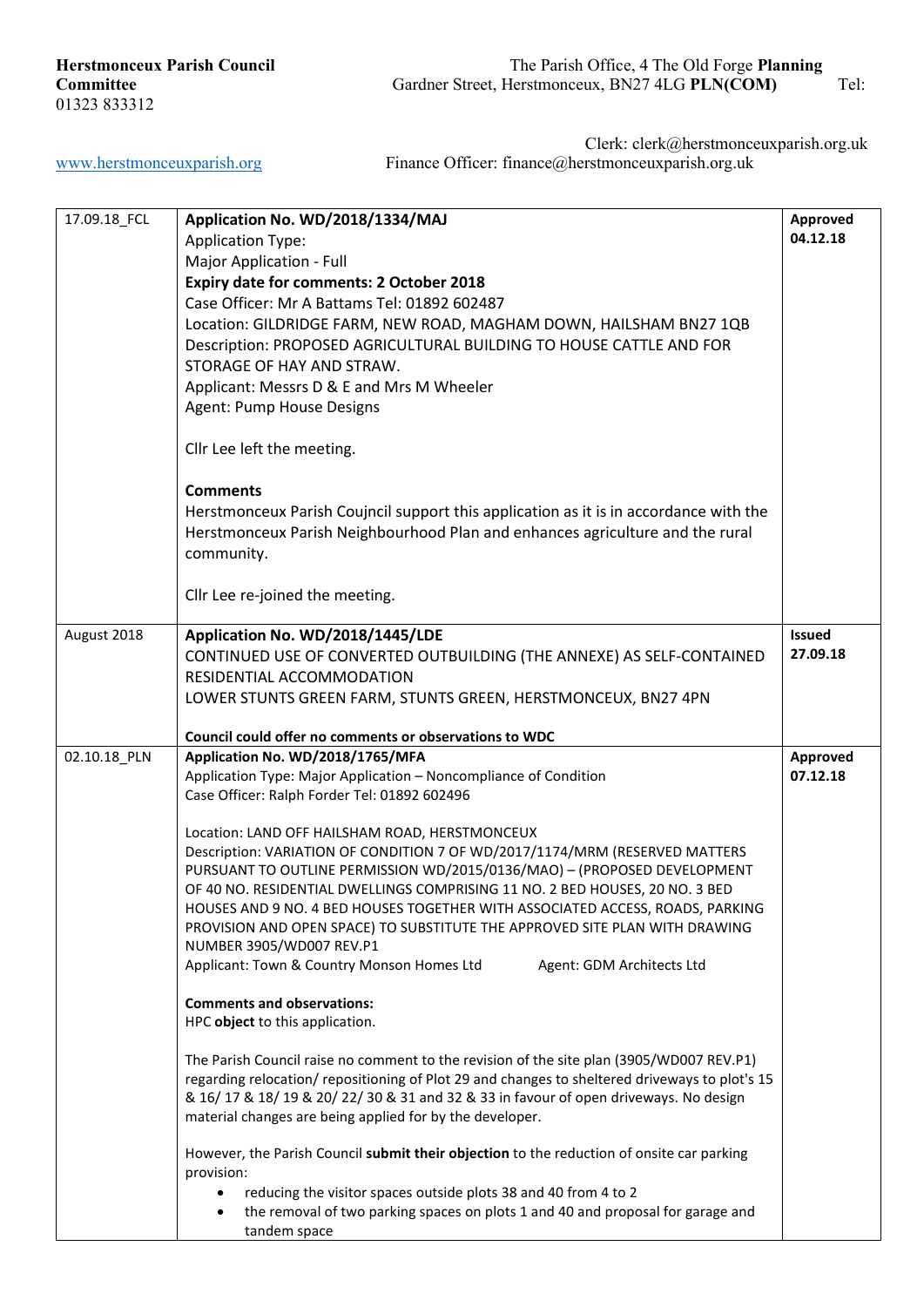# **Herstmonceux Parish Council** The Parish Office, 4 The Old Forge **Planning**<br> **Committee** *Gardner Street, Herstmonceux, BN27 4LG PLN(COM)* Gardner Street, Herstmonceux, BN27 4LG **PLN(COM)** Tel:

|              | Herstmonceux Parish Council foresee that these changes for these plots, which lie in such<br>close proximity to the main road, will lead to occupiers parking on the access road<br>immediately by the entrance.                                                                                                                                                                                                                                                                                                                                                                                                                                                                                                                                                           |                             |
|--------------|----------------------------------------------------------------------------------------------------------------------------------------------------------------------------------------------------------------------------------------------------------------------------------------------------------------------------------------------------------------------------------------------------------------------------------------------------------------------------------------------------------------------------------------------------------------------------------------------------------------------------------------------------------------------------------------------------------------------------------------------------------------------------|-----------------------------|
|              | Herstmonceux Parish Council have made clear their concerns about issues with the lack of<br>parking provision (evidenced locally from a former development leading to residents parking<br>on pavements and grass verges). This creates a highways safety risk to pedestrians, mobility<br>aid users, residents with children in buggies to have to move into the road to pass by and<br>blocks sightlines for drivers "The A271 running through the village is an extremely busy main<br>transport link to the A22 in the west and Bexhill in the east (WDC, 2018)". Parking on verges<br>also impacts on the street view. Overflow vehicles from residents and visitors of this new<br>estate will exacerbate this by parking in the nearby slip road and on the verges. |                             |
|              | The Parish Council had previously outlined their reasons for requesting the maximum<br>number of parking spaces and wish to see conditions imposed if the Local Planning Authority<br>are minded to permit the submitted changes. As noted within the emerging Wealden Local<br>Plan, 25.84, applicants will need to 'deliver or contribute to any required traffic management<br>measures, junction improvements or other works as deemed necessary by the Highways<br>Authority'. The Parish Council request that verge side improvements or street furniture, such<br>as wooden bollards, are put in place to discourage roadside parking.                                                                                                                              |                             |
|              | Herstmonceux Parish Council also wish to take this opportunity to highlight that the placing<br>of the potential footpath is still showing as running towards the medical centre. It should be<br>lower on the site.                                                                                                                                                                                                                                                                                                                                                                                                                                                                                                                                                       |                             |
| 15.10.18_FCL | Application No. WD/2018/1824/LB<br>Application Type: Listed Building Consent<br>Location: FLAT 6 HERSTMONCEUX PLACE, CHURCH LANE, FLOWERS GREEN,<br>HERSTMONCEUX, BN27 1RL<br><b>Description: INTERNAL ALTERATIONS</b><br><b>Comments and Observations:</b><br>Herstmonceux parish council have no objections to this application, if plans are in<br>compliance with listed building regulations and have the approval of the WDC<br>Conservation Officer.                                                                                                                                                                                                                                                                                                                | <b>Approved</b><br>15.11.18 |
| 15.10.18_FCL | Application No. WD/2018/1334/MAJ<br>Application Type: Major Application - Full<br>Location: GILDRIDGE FARM, NEW ROAD, MAGHAM DOWN, HAILSHAM BN27<br>1QB<br>Description: PROPOSED AGRICULTURAL BUILDING TO HOUSE CATTLE AND FOR<br>STORAGE OF HAY AND STRAW.<br>Please see amended drawings dated 14/09/2018 showing the revised size of the<br>agricultural building.<br><b>Comments and Observations:</b><br>This application is supported.                                                                                                                                                                                                                                                                                                                               | Approved<br>04.12.18        |
| 15.10.18_FCL | Application No. WD/2018/1935/F<br><b>Application Type: Full</b><br>Location: OLD COURT FARM, COWBEECH HILL, HERSTMONCEUX, BN27 4JA                                                                                                                                                                                                                                                                                                                                                                                                                                                                                                                                                                                                                                         | Approved<br>22.11.18        |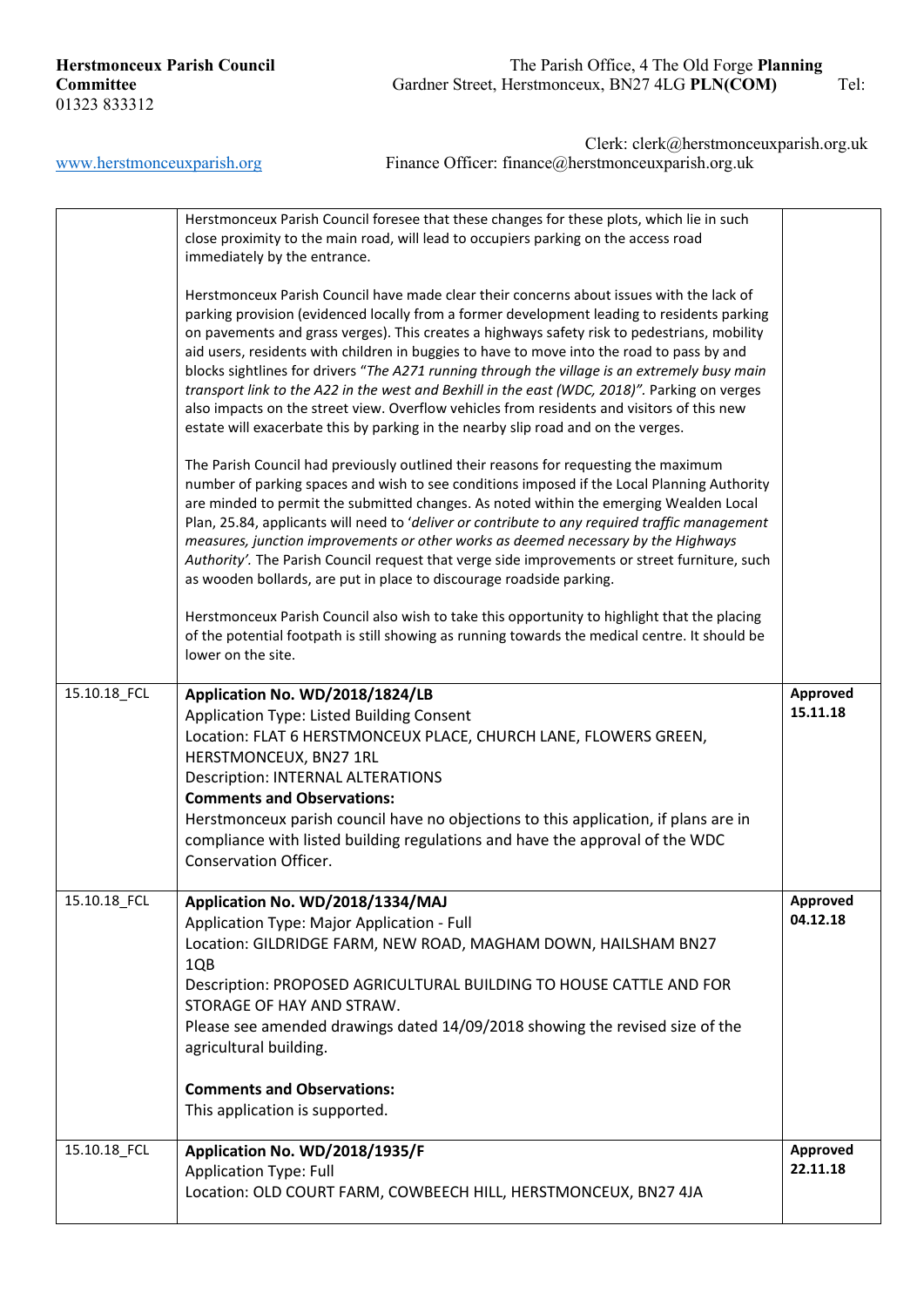|                | Description: DEMOLITION OF AGRICULTURAL BUILDINGS AND ERECTION OF ONE<br>NEW DWELLING AND GARAGE (SAME DEVELOPMENT AS APPROVED UNDER<br>WD/2015/2406/F BUT WITH AMENDMENTS TO DESIGN AND APPEARANCE OF<br><b>BUILDINGS).</b><br><b>Comments and Observations:</b><br>This application is supported.                                                                                                                                                                                                                                                                                                                                                                                                                                                |                      |
|----------------|----------------------------------------------------------------------------------------------------------------------------------------------------------------------------------------------------------------------------------------------------------------------------------------------------------------------------------------------------------------------------------------------------------------------------------------------------------------------------------------------------------------------------------------------------------------------------------------------------------------------------------------------------------------------------------------------------------------------------------------------------|----------------------|
| 22.10.18_PLNEx | Application No. WD/2018/2096/F<br><b>Application Type: Full</b><br>Location: BRICK FARM LAKES, THE FISHING LODGE, BRICK FARM, WINDMILL HILL<br><b>BN274RS</b><br>Description: THE SITING OF 4 GLAMPING PODS FOR TOURISM USE WHICH WILL BE<br>RELATED TO EXISTING USE AS A FISHERY. ACCESS SPUR, PARKING AND<br>LANDSCAPING AND OTHER ASSOCIATED WORK.<br><b>Comments and Observations:</b><br>Herstmonceux Parish Council support this application, subject to the Environment<br>Agency approval of proposals for sewage treatment. The application supports Policy<br>4 of the Herstmonceux Neighbourhood Plan as an expansion and enhancement of<br>an existing local business, through the provision of moveable, non-permanent<br>structures. | Approved<br>09.01.19 |
| 22.10.18_PLNEx | Application No. WD/2018/2068/F<br><b>Application Type: Full</b><br>Location: 20 THE RIDGEWAY, HERSTMONCEUX, BN27 4PQ<br>Description: EXTENSION TO REAR ELEVATION<br><b>Applicant: Mr Morris</b><br>Agent: Sunbright Windows<br><b>Comments and Observations:</b><br>Herstmonceux Parish Council support this application and are pleased to see the<br>consideration given to the neighbouring property.                                                                                                                                                                                                                                                                                                                                           | Approved<br>13.11.18 |
| 22.10.18_PLNEx | Application No. WD/2018/1923/F<br><b>Application Type: Full</b><br>Location: ORCHARD HOUSE, COWBEECH ROAD, COWBEECH, HERSTMONCEUX, BN27<br>4JQ<br>Description: GENERAL REFURBISHMENT AND ALTERATION WORKS TO THE EXISTING<br>RESIDENTIAL PROPERTY INCLUDING A NEW WRAP-AROUND BALCONY AND SIDE<br>EXTENSION WHICH WILL CONTAIN A SWIMMING POOL. DEMOLITION OF VARIOUS<br>OUTBUILDINGS AND REPLACEMENT WITH A NEW BARN (INCLUDING INTERNAL<br>STABLES), A WOOD STORE AND A STUDIO<br>Applicant: Mr Robert Smith<br>Agent: SG<br>Architecture<br><b>Comments and Observations:</b><br>Herstmonceux Parish Council have carried out a site visit to ensure their full<br>understanding of the proposals within this application.                      | Approved<br>24.04.19 |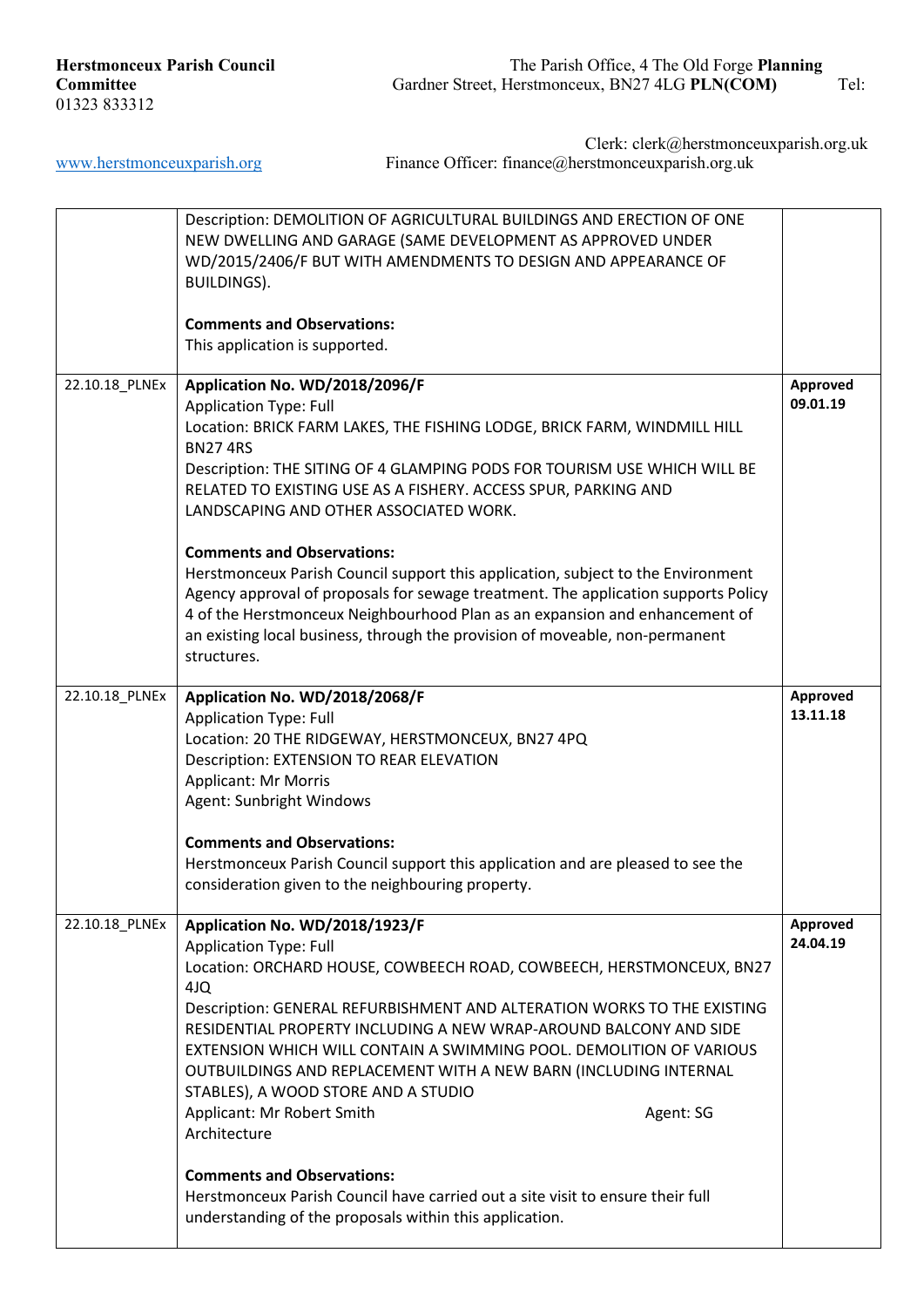|                | The Parish Council support this application and are confident that the proposals<br>compliment the original design of the house.                                              |                        |
|----------------|-------------------------------------------------------------------------------------------------------------------------------------------------------------------------------|------------------------|
|                | However, the Parish Council would like to see a condition imposed that the                                                                                                    |                        |
|                | swimming pool area be for residential, non-commercial use only. Similarly, that the<br>outbuildings within the residential curtilage that will be an improvement of the       |                        |
|                | garden, are to be used for non-commercial use and tied into the main building.                                                                                                |                        |
|                |                                                                                                                                                                               |                        |
| 22.10.18_PLNEx | Application No. WD/2018/1927/F                                                                                                                                                | No decision            |
|                | <b>Application Type: Full</b>                                                                                                                                                 | notice<br>issued as at |
|                | Location: ORCHARD HOUSE, COWBEECH ROAD, COWBEECH, HERSTMONCEUX, BN27<br>4JQ                                                                                                   | 06.03.19               |
|                | Description: CONSTRUCTION OF TWO HOLIDAY LETS AND ASSOCIATED                                                                                                                  |                        |
|                | LANDSCAPING WORKS.                                                                                                                                                            |                        |
|                | Applicant: Mr Robert Smith                                                                                                                                                    |                        |
|                | <b>Comments and Observations:</b>                                                                                                                                             |                        |
|                | Herstmonceux Parish Council have carried out a site visit to ensure their full                                                                                                |                        |
|                | understanding of the proposals within this application.                                                                                                                       |                        |
|                | The Parish Council strongly object to this application.                                                                                                                       |                        |
|                | Whilst the Parish Council support the retention of current holiday let supply, this                                                                                           |                        |
|                | application is seen as un-necessary development in the open countryside,                                                                                                      |                        |
|                | demonstrating no functional need. Holiday lets are normally existing buildings,                                                                                               |                        |
|                | ancillary to the main house which are converted to holiday lets.                                                                                                              |                        |
|                | The proposals fall in an area where the Local Planning Authority have lifted holiday                                                                                          |                        |
|                | let conditions to existing properties, following presented marketing evidence that                                                                                            |                        |
|                | these are unviable and therefore unsustainable. Local examples include                                                                                                        |                        |
|                | neighbouring properties in the village conservation area. The Parish Council would<br>therefore argue that there is no justification for the new build of any further holiday |                        |
|                | let accommodation in this vicinity. Approval of this application could set a precedent                                                                                        |                        |
|                | for allowing permissions for new build self-contained lets.                                                                                                                   |                        |
|                | Other concerns raised are the generating of additional vehicular trips across the                                                                                             |                        |
|                | Ashdown Forest Special Area of Conservation (SAC) and ensuing additional nitrogen                                                                                             |                        |
|                | pollution. Also, a bank of mature Oak Trees that lie adjacent to the development                                                                                              |                        |
|                | area might be affected by the development.                                                                                                                                    |                        |
| 13.11.18_PLNEx | Application No. WD/2018/2031/LB                                                                                                                                               | No decision            |
|                | Application Type: Listed Building Consent                                                                                                                                     | notice                 |
|                | Expiry date for comments: 20 November 2018                                                                                                                                    | issued as at           |
|                | Case Officer: Ralph Forder Tel: 01892 602496                                                                                                                                  | 06.03.19               |
|                | Location: HORMES HOUSE, WINDMILL HILL ROAD, WINDMILL HILL,                                                                                                                    |                        |
|                | HERSTMONCEUX, BN27 4RS                                                                                                                                                        |                        |
|                | Description: TO REFURBISH THE BUILDING, INCLUDING NEW ROOFLIGHTS AND                                                                                                          |                        |
|                | PAINTED TIMBER DOORS TO BAY WINDOW, MINOR INTERNAL ALTERATIONS AND<br>NEW SERVICES.                                                                                           |                        |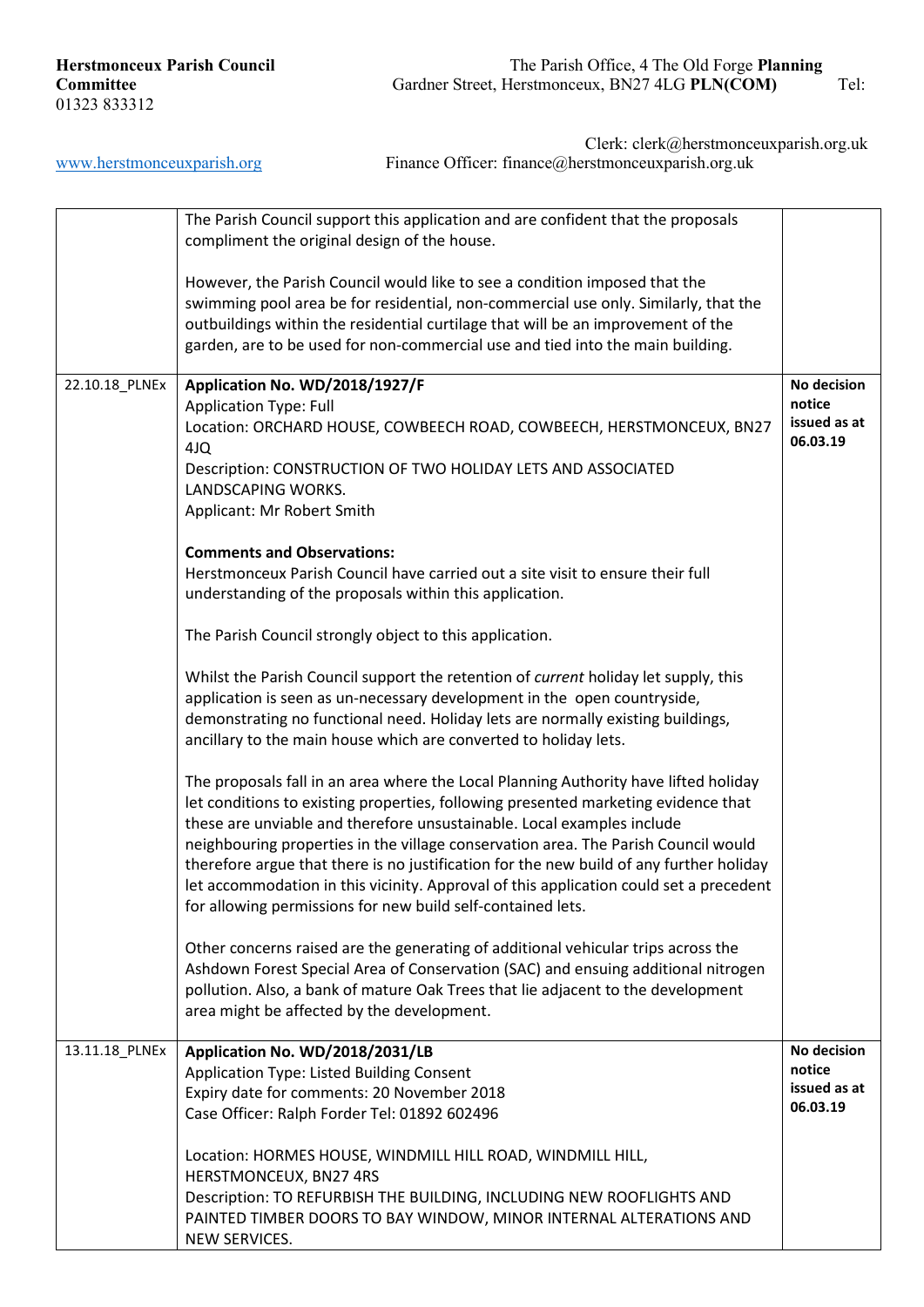|                | <b>Comments and Observations:</b>                                                        |              |
|----------------|------------------------------------------------------------------------------------------|--------------|
|                | Herstmonceux Parish Council support this application for the repair and                  |              |
|                | refurbishment of this listed building, subject to Listed Building / Conservation Officer |              |
|                | consent.                                                                                 |              |
|                |                                                                                          |              |
| 13.11.18_PLNEx | Application No. WD/2018/1765/MFA                                                         | Approved     |
|                | Application Type: Major Application - Noncompliance of Condition                         | 07.12.18     |
|                |                                                                                          |              |
|                | Expiry date for comments: 20 November 2018                                               |              |
|                | Case Officer: Mr M Taylor Tel: 01892 602560                                              |              |
|                | Location: LAND OFF HAILSHAM ROAD, HERSTMONCEUX                                           |              |
|                | Description: VARIATION OF CONDITION 7 OF WD/2017/1174/MRM (RESERVED                      |              |
|                | MATTERS PURSUANT TO OUTLINE PERMISSION WD/2015/0136/MAO)                                 |              |
|                |                                                                                          |              |
|                | TO SUBSTITUTE THE APPROVED SITE PLAN WITH DRAWING NUMBER 3905/WD007                      |              |
|                | REV.P2.                                                                                  |              |
|                | <b>Comments and Observations:</b>                                                        |              |
|                | The Parish Council support the revised plans. Herstmonceux Parish Council are            |              |
|                | grateful that their comments regarding the need to retain the maximum number of          |              |
|                | parking spaces have been recognised.                                                     |              |
|                |                                                                                          |              |
|                |                                                                                          |              |
| 19.11.18_FCL   | Application No. WD/2018/1654/F                                                           | No decision  |
|                | <b>Application Type: Full</b>                                                            | notice       |
|                | Expiry date for comments: 30 November 2018                                               | issued as at |
|                | Case Officer: Laura Field Tel: 01892 602515                                              | 06.03.19     |
|                | Location: LIME END FARM, CHURCH ROAD, FLOWERS GREEN,                                     |              |
|                | HERSTMONCEUX, BN27 1RG                                                                   |              |
|                | Description: PROPOSED RAISING OF BANK LEVELS ON SLURRY LAGOON AND CLEAN                  |              |
|                |                                                                                          |              |
|                |                                                                                          |              |
|                | WATER STORAGE TO STOP SLURRY POLLUTION TO THE CLEAN WATER STORAGE                        |              |
|                | AND THE WATERCOURSE DOWNSTREAM.                                                          |              |
|                | <b>Applicant: Ford Partners</b><br>Agent: Baker Architectural Ltd                        |              |
|                | <b>Comments and Observations</b>                                                         |              |
|                | Herstmonceux Parish Council support this application                                     |              |
|                |                                                                                          |              |
| 19.11.18_FCL   | Application No. WD/2018/1584/MRM                                                         | Approved     |
|                | Application Type: Major Application - Reserved Matters                                   | 12.02.19     |
|                | Expiry date for comments: 27 November 2018                                               |              |
|                | Case Officer: Mrs C Turner Tel: 01892 602541                                             |              |
|                | Location: LAND ADJACENT TO LIME CROSS RECREATION GROUND, HERSTMONCEUX                    |              |
|                |                                                                                          |              |
|                | Description: RESERVED MATTERS PURSUANT TO OUTLINE PERMISSION                             |              |
|                | WD/2015/0090/MAO (ERECTION OF UP TO 70 RESIDENTIAL DWELLINGS (INCLUDING                  |              |
|                | AFFORDABLE HOUSING), VEHICULAR ACCESS FROM GARDNER STREET, OPEN SPACE,                   |              |
|                | LANDSCAPING INCLUDING SUSTAINABLE URBAN DRAINAGE SYSTEMS AND ALL                         |              |
|                | NECESSARY GROUND WORKS).<br>Please see amended plans date stamped 12th November 2018.    |              |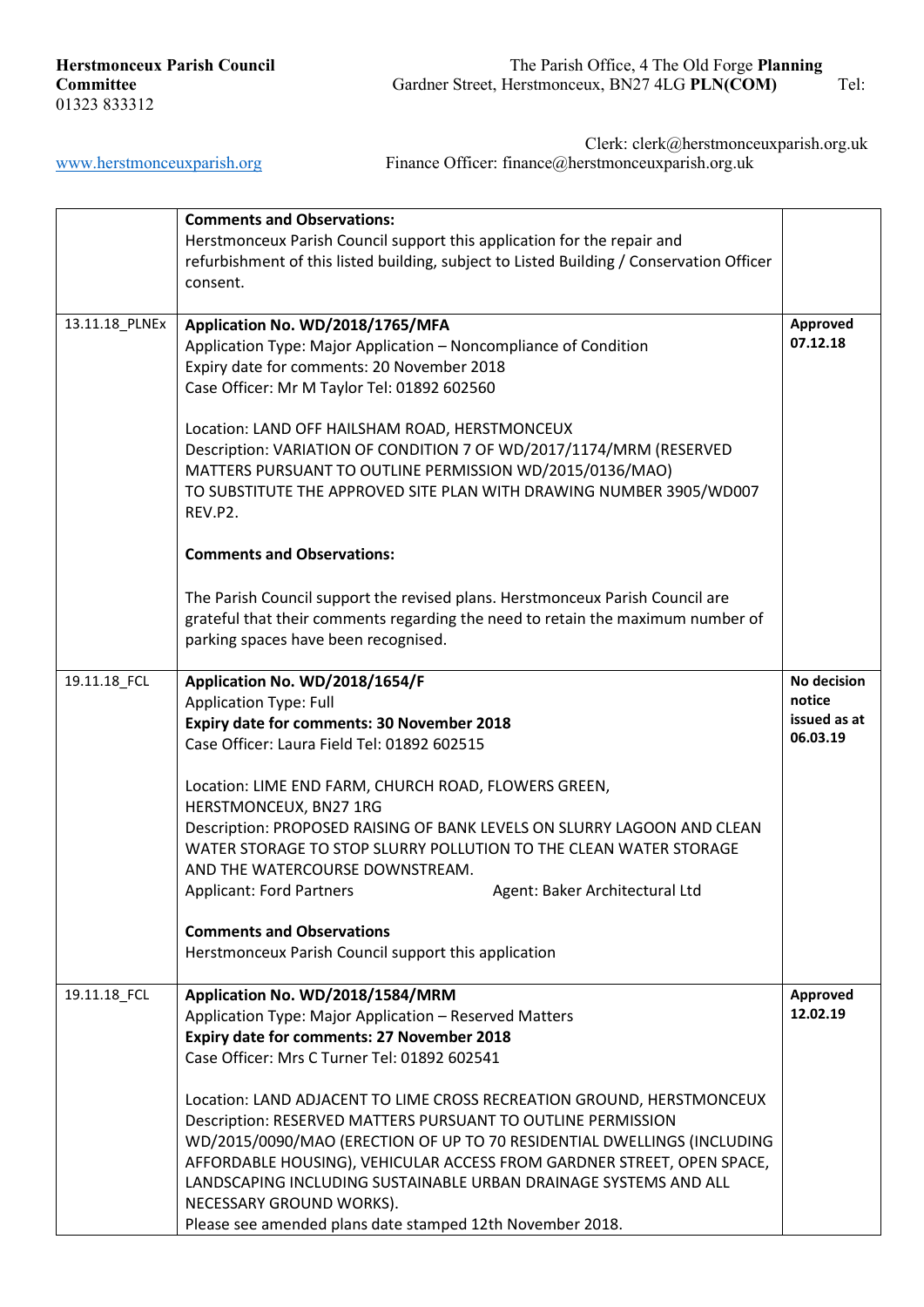|              | Applicant: Thakeham Client Ltd.<br>Agent: Thakeham Homes Ltd<br><b>Comments and Observations:</b><br>Herstmonceux Parish Council support this application.<br>The Parish Council are pleased to see many of their previous comments taken on<br>board and provide further comments below. The council look forward to a<br>continued strong working relationship between the Parish and the developer.<br>The Parish Council would like to more dense planting in the area where the<br>j.<br>development backs onto Chapel Row. The houses in Chapel Row are an<br>established hamlet and in wanting to preserve this aspect of rural living in<br>our parish, it is felt that additional landscaping between the new<br>development and the hamlet would assist with this. The Parish Council<br>would welcome further discussions about this.<br>The accommodation design materials offer variety in accordance with the<br>ii<br>Herstmonceux Parish Neighbourhood Plan Design Guide and the revised<br>layout helps to support a rural feel. The Parish Council would to see this<br>standard maintained. If any changes are proposed in the future, the Parish<br>Council seek assurance that any further proposals will not compromise the<br>current presented design considerations and standards.<br>Foul Water Drainage - the Parish Council acknowledges the involvement of<br>iii<br>the relevant Water Boards. The Parish Council support the reserved matters<br>recommendations if plans are in accordance with the recommendations of<br>the Boards and have the approval of the relevant water authorities.<br>The Parish Council would like confirmation that where possible, the trees<br>iv<br>that currently lie in the centre of the development land and seem to be<br>shown on the landscaping master plan, are protected against damage<br>through the building process.<br>An area of disappointment from the Parish Council in the Reserved Matters<br>۷<br>are that the few chimney stacks that have been included appear to be for<br>cosmetic purposes only. Former comments from the Parish Council<br>expressed a desire to see more houses with chimneys not only for the<br>purposes of a varied landscape, but to offer more variety to families for<br>heating their homes, such as for the provision of log burners. This request<br>has not been met. |                      |
|--------------|----------------------------------------------------------------------------------------------------------------------------------------------------------------------------------------------------------------------------------------------------------------------------------------------------------------------------------------------------------------------------------------------------------------------------------------------------------------------------------------------------------------------------------------------------------------------------------------------------------------------------------------------------------------------------------------------------------------------------------------------------------------------------------------------------------------------------------------------------------------------------------------------------------------------------------------------------------------------------------------------------------------------------------------------------------------------------------------------------------------------------------------------------------------------------------------------------------------------------------------------------------------------------------------------------------------------------------------------------------------------------------------------------------------------------------------------------------------------------------------------------------------------------------------------------------------------------------------------------------------------------------------------------------------------------------------------------------------------------------------------------------------------------------------------------------------------------------------------------------------------------------------------------------------------------------------------------------------------------------------------------------------------------------------------------------------------------------------------------------------------------------------------------------------------------------------------------------------------------------------------------------------------------------------------------------------------------------------------------------------------------------------------|----------------------|
| 19.11.18_FCL | Application No. WD/2018/2115/F<br><b>Application Type: Full</b><br><b>Expiry date for comments: 30 November</b><br>Case Officer: Mr T Balcikonis Tel: 01892 602783<br>Location: WISTERIA PLACE, COWBEECH HILL, HERSTMONCEUX, BN27 4JA<br>Description: TWO NEW HOLIDAY LET UNITS                                                                                                                                                                                                                                                                                                                                                                                                                                                                                                                                                                                                                                                                                                                                                                                                                                                                                                                                                                                                                                                                                                                                                                                                                                                                                                                                                                                                                                                                                                                                                                                                                                                                                                                                                                                                                                                                                                                                                                                                                                                                                                              | Approved<br>24.12.18 |
|              | Applicant: Mr Tim & Mrs Anne Davies<br>Agent: Baker Architectural Ltd<br><b>Comments and Observations</b>                                                                                                                                                                                                                                                                                                                                                                                                                                                                                                                                                                                                                                                                                                                                                                                                                                                                                                                                                                                                                                                                                                                                                                                                                                                                                                                                                                                                                                                                                                                                                                                                                                                                                                                                                                                                                                                                                                                                                                                                                                                                                                                                                                                                                                                                                    |                      |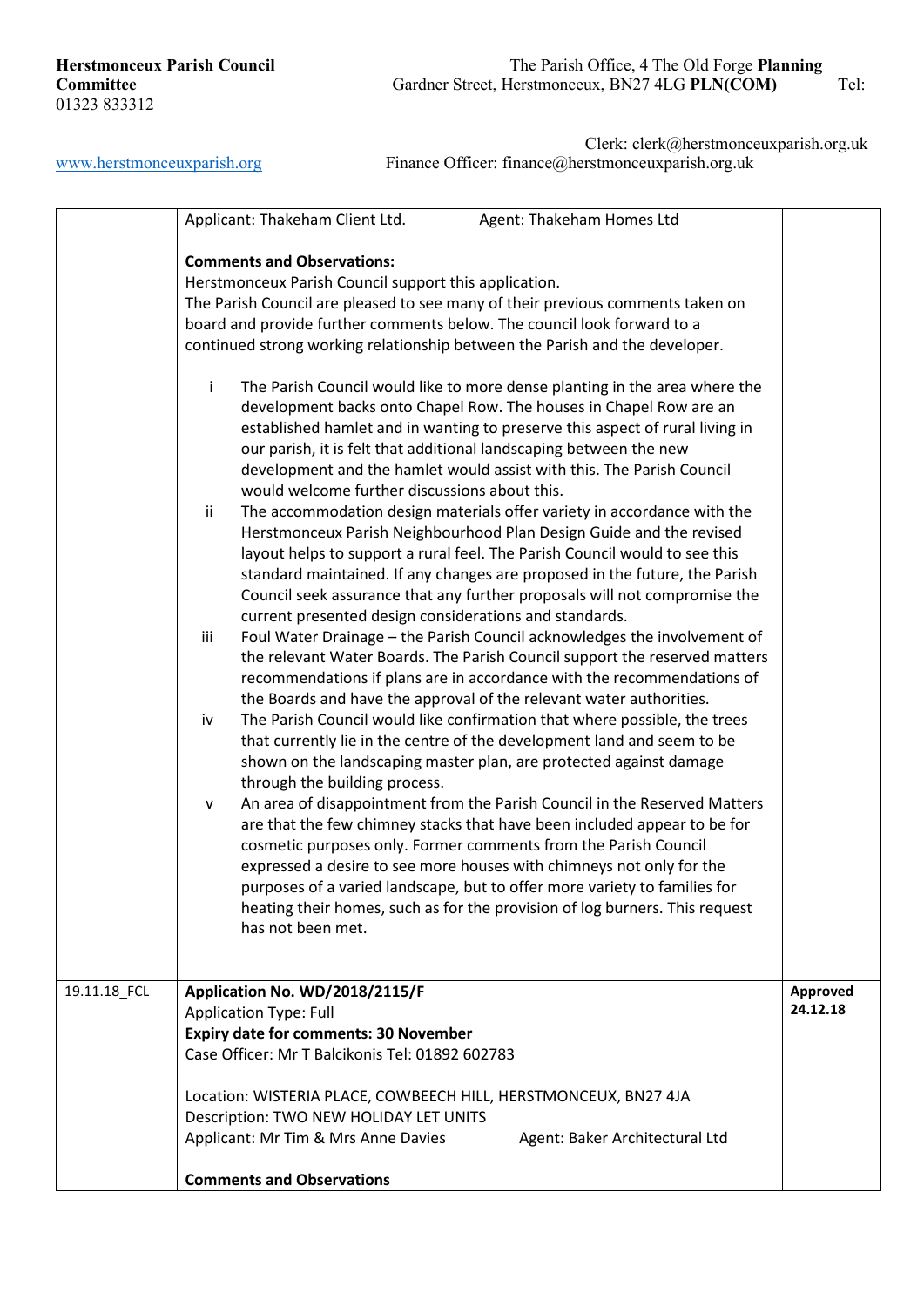|              | Herstmonceux Parish Council support this application. However, Herstmonceux                                                                                        |          |
|--------------|--------------------------------------------------------------------------------------------------------------------------------------------------------------------|----------|
|              | Parish Council would like to see an increase in the parking provision to reflect the                                                                               |          |
|              | increased accommodation from 2 bedrooms to three.                                                                                                                  |          |
|              |                                                                                                                                                                    |          |
|              | Additionally, Parish Council approval is offered on the understanding that the<br>conditions of the previously approved application (WD/2015/2181/F) are retained. |          |
|              | Specifically:                                                                                                                                                      |          |
|              | Condition 4 – Before first use of the holiday let units hereby approved, the<br>$\bullet$                                                                          |          |
|              | car parking spaces and turning area shall be provided, and thereafter shall                                                                                        |          |
|              | be retained for such purposes to the satisfaction of the Local Planning                                                                                            |          |
|              | Authority.                                                                                                                                                         |          |
|              | Condition 7 - The development hereby permitted shall be used for holiday<br>$\bullet$                                                                              |          |
|              | accommodation only and shall be used for no other purpose (including any                                                                                           |          |
|              | other purpose within Class C3 of the Schedule to the Town and Country                                                                                              |          |
|              | Planning (Use Classes) Order 1987, or any Order revoking and re-enacting                                                                                           |          |
|              | that order with or without modification.)                                                                                                                          |          |
|              |                                                                                                                                                                    |          |
| 18.12.17_FCL | Application No. WD/2018/2096/F                                                                                                                                     | Approved |
|              | <b>Application Type: Full</b>                                                                                                                                      | 09.01.19 |
|              | Expiry date for comments: 19 December 2018                                                                                                                         |          |
|              | Case Officer: Ralph Forder Tel: 01892 602496                                                                                                                       |          |
|              |                                                                                                                                                                    |          |
|              | Location: BRICK FARM LAKES, THE FISHING LODGE, BRICK FARM, WINDMILL HILL                                                                                           |          |
|              | BN27 4RS Description: THE SITING OF 4 GLAMPING PODS FOR TOURISM USE WHICH                                                                                          |          |
|              | WILL BE RELATED TO EXISTING USE AS A FISHERY. ACCESS SPUR, PARKING AND                                                                                             |          |
|              | LANDSCAPING AND OTHER ASSOCIATED WORK. Amended plan received 26<br>November 2018 to show the resting of the holiday pods. Applicant: Mr Steven Hull                |          |
|              | <b>Agent: Greenhayes Planning</b>                                                                                                                                  |          |
|              |                                                                                                                                                                    |          |
|              | <b>Comments and Observations:</b>                                                                                                                                  |          |
|              | This application is supported subject to the Environment Agency approval of                                                                                        |          |
|              | proposals for sewage treatment. The application supports Policy 4 of the                                                                                           |          |
|              | Herstmonceux Neighbourhood Plan as an expansion and enhancement of an existing                                                                                     |          |
|              | local business, through the provision of moveable, non-permanent structures.                                                                                       |          |
|              |                                                                                                                                                                    |          |
| 18.12.17_FCL | Application No. WD/2018/2458/F                                                                                                                                     | Approved |
|              | <b>Application Type: Full</b>                                                                                                                                      | 09.01.19 |
|              | Expiry date for comments: 13 December 2018; Extension until 18th December 2018                                                                                     |          |
|              | Case Officer: Sally Simpson Tel: 01892 602551                                                                                                                      |          |
|              | Location: COOPERS CROFT COTTAGE, CRICKETING LANE, HERSTMONCEUX, BN27                                                                                               |          |
|              | 1QL                                                                                                                                                                |          |
|              | Description: REMOVE EXISITNG DETACHED GARAGE AND REPLACE WITH A NEW<br>DETACHED GARAGE.                                                                            |          |
|              | <b>Comments and Observations:</b>                                                                                                                                  |          |
|              | This application is supported.                                                                                                                                     |          |
|              |                                                                                                                                                                    |          |
| 18.12.17_FCL | Application No. WD/2018/2374/F                                                                                                                                     | Approved |
|              | Application Type: Full Expiry date for comments: 25 December 2018                                                                                                  | 16.01.19 |
|              | Case Officer: Ms A Choudhury Tel: 01892 602473                                                                                                                     |          |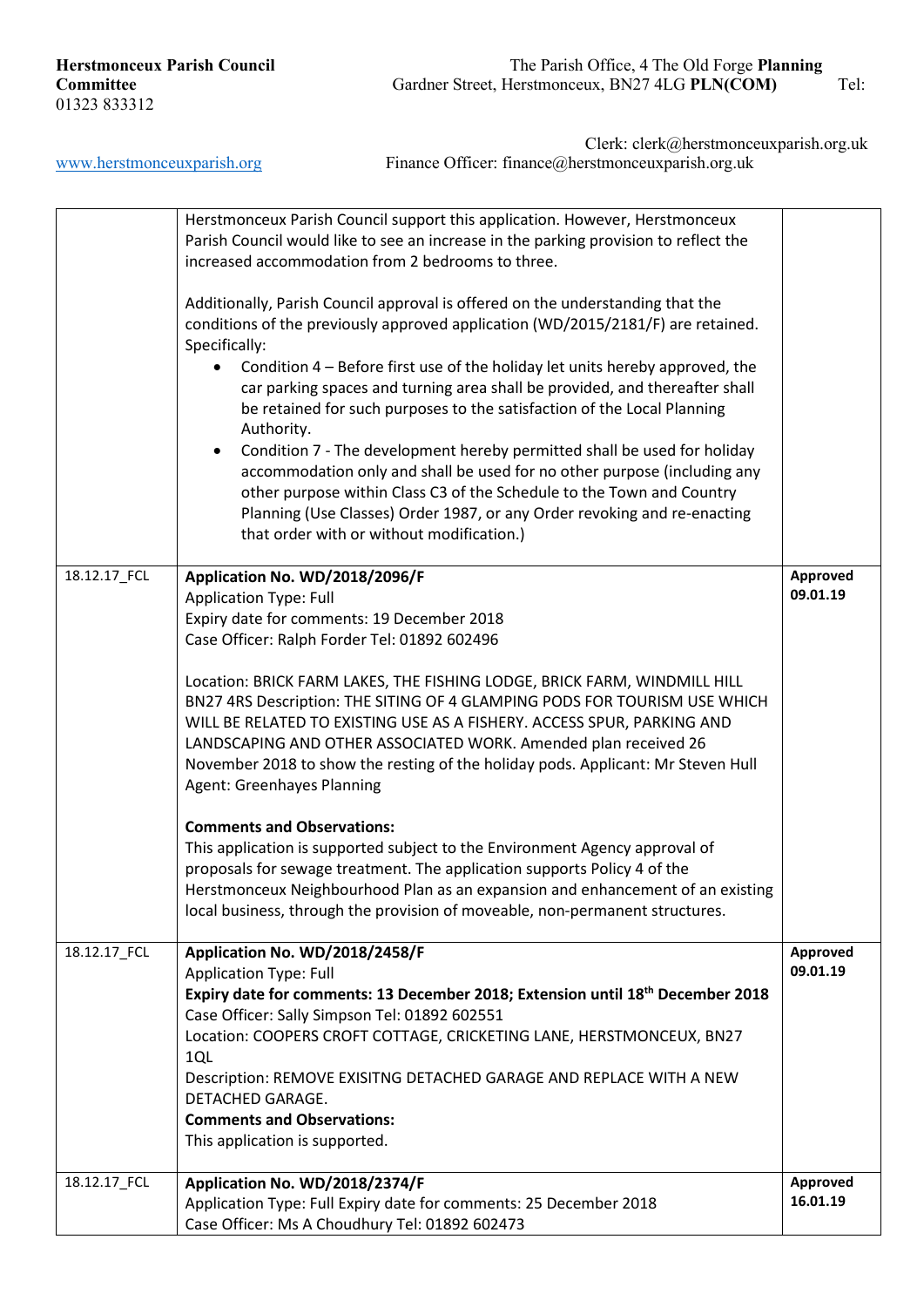j.

|              | Location: PHYSICS BUILDING, BADER INTERNATIONAL STUDY CENTRE,<br>HERSTMONCEUX CASTLE, WARTLING ROAD BN27 1RN Description: MINOR<br>ELEVATION CHANGES TO EXISTING TEACHING AND RESEARCH BUILDING WITHIN<br>THE CAMPUS, COMPRISING OF REPLACEMENT OF EXISTING WINDOWS AND<br>EXTERNAL DOORS WITH NEW IN EXISTING OPENINGS; AND INCLUDING FORMING 1<br>PAIR OF NEW EXTERNAL DOORS AND MODIFYING SOME EXISTING OPENINGS FROM<br>WINDOWS TO DOORS. NEW VENTILATION AND BOILER FLUES THROUGH EXISTING<br>ROOF Applicant: Bader International Study Centre, Queens' University Agent<br><b>Comments and Observations:</b><br>This application is supported as per Policy 3 of the Herstmonceux Parish<br>Neighbourhood Plan, 'Proposals for development that will support the use of<br>Herstmonceux Castle and Grounds for the purposes of education.' |                      |
|--------------|--------------------------------------------------------------------------------------------------------------------------------------------------------------------------------------------------------------------------------------------------------------------------------------------------------------------------------------------------------------------------------------------------------------------------------------------------------------------------------------------------------------------------------------------------------------------------------------------------------------------------------------------------------------------------------------------------------------------------------------------------------------------------------------------------------------------------------------------------|----------------------|
| 18.12.17_FCL | Application No. WD/2018/2408/F<br><b>Application Type: Full</b><br>Expiry date for comments: 26 December 2018<br>Grid Reference: 563698 111356<br>Case Officer: Mr T Balcikonis Tel: 01892 602783<br>Location: SWANMORE, CHURCH ROAD, FLOWERS GREEN, HERSTMONCEUX, BN27                                                                                                                                                                                                                                                                                                                                                                                                                                                                                                                                                                          | Approved<br>28.01.19 |
|              | 1RJ Description: REPLACEMENT DWELLING. Applicant: Mr & Mrs Shearer Agent:<br>G.M.Moore & Associates<br><b>Comments and Observations:</b><br>Whilst council offered no objections to the principle of the building, they do<br>however do object to the use of the suggested materials which are not in keeping<br>with the adjoining listed buildings or the Herstmonceux Parish Council<br>Neighbourhood Plan Design Guide.                                                                                                                                                                                                                                                                                                                                                                                                                     |                      |
|              | RESPONSE TO PARISH COUNCIL: The Parish Council's comments are noted in<br>respect of their objections raised with regard to the finishing materials proposed for<br>the development. The current application for a replacement dwelling follows a<br>previous application for the comprehensive remodelling of the existing dwelling on<br>site which proposed use of the same finishes and was granted planning permission,<br>following certain amendments to the design and materials in order to receive officer<br>support.<br>The current application for the replacement of the existing dwelling on site would<br>result in a newbuilding which would resemble the design and appearance for which                                                                                                                                       |                      |
|              | planning permission has already been granted for, and which could therefore be<br>carried out by the applicant in any event.<br>The previously approved design, along with that of the current proposals, are<br>considered appropriate in terms of their proportions, form, massing, density, height,<br>size, scale, materials and detailed design features, along with seeking to ensure that<br>the development, located adjacent to Listed Buildings either side, consider these<br>heritage assets and their settings to conserve, preserve, reflect and enhance them<br>and the historic environment in accordance with their significance, in accordance<br>with the Herstmonceux Parish Neighbourhood Plan, which also requires proposals to                                                                                            |                      |